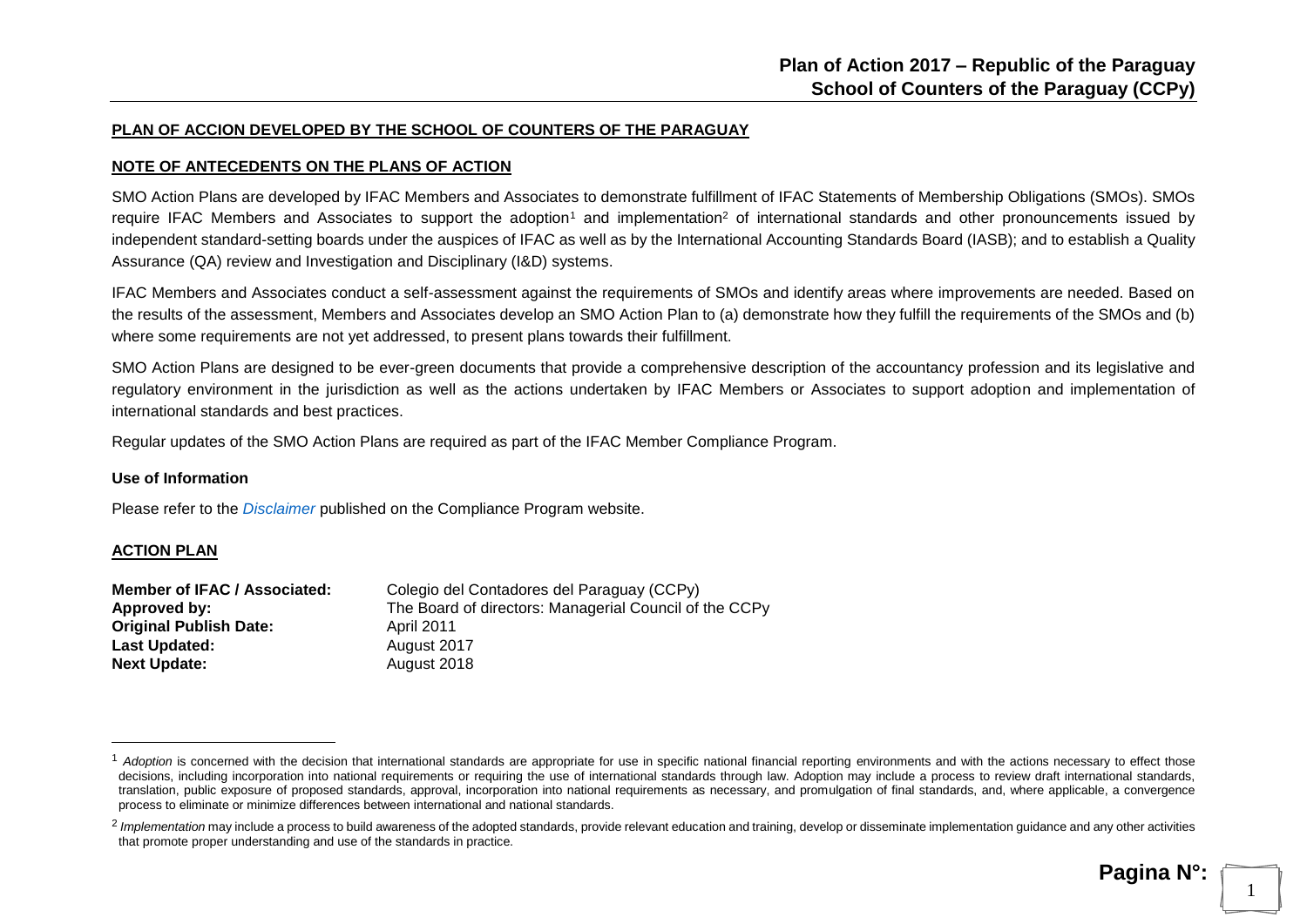#### **GLOSSARY**

| <b>ADEFI</b>  | Association of Financial Institutions of the Paraguay                  |
|---------------|------------------------------------------------------------------------|
| <b>AIC</b>    | Inter-American association of Accounting                               |
| <b>ANEAES</b> | National agency of Evaluation and Accreditation of the Upper Education |
| <b>BCP</b>    | Central bank of the Paraguay                                           |
| <b>CE</b>     | Code of Ethical                                                        |
| <b>CGR</b>    | Contraloría General of the Republic                                    |
| <b>ISQC</b>   | The International Norms of Control of Quality                          |
| <b>CNV</b>    | National commission of Values                                          |
| <b>CCPY</b>   | Colegio de Contadores del Paraguay                                     |
| <b>CSU</b>    | University Upper council                                               |
| <b>DGCP</b>   | General direction of Public Contractings                               |
| <b>IAASB</b>  | International of Audit and Council of Norms                            |
| <b>BID</b>    | Inter-American bank of Development                                     |
| <b>IES</b>    | International norms of Education                                       |
| <b>IFAC</b>   | International federation of Public Counters                            |
| <b>IFRS</b>   | International norms of Financial Information                           |
| <b>INCOOP</b> | National institute of Cooperatives                                     |
| <b>IPSAS</b>  | International norms of Accounting of the Public sector                 |
| <b>UIP</b>    | Industrial union Paraguay                                              |
| <b>ISA</b>    | International norms of Audit                                           |
| <b>MEC</b>    | Ministry of Education and Culture                                      |
| MН            | Ministry of the Treasury                                               |
| <b>NIA</b>    | International Norms of Audit (NIA)                                     |
| <b>OEE</b>    | Organisms and Entities of the State Executive Power                    |
| <b>PE</b>     | Executive power                                                        |
| <b>PJ</b>     | Judicial power                                                         |
| <b>PL</b>     | Legislative power                                                      |
| QA            | Aseguramiento of the Quality                                           |
| RT-7          | <b>Technical Resolution 7</b>                                          |
| <b>SET</b>    | Subsecretaría of State of Taxation (Ministry of the Treasury)          |
| <b>Small</b>  | and Average SME Company                                                |
| <b>SMO</b>    | Statement of Obligations of the members                                |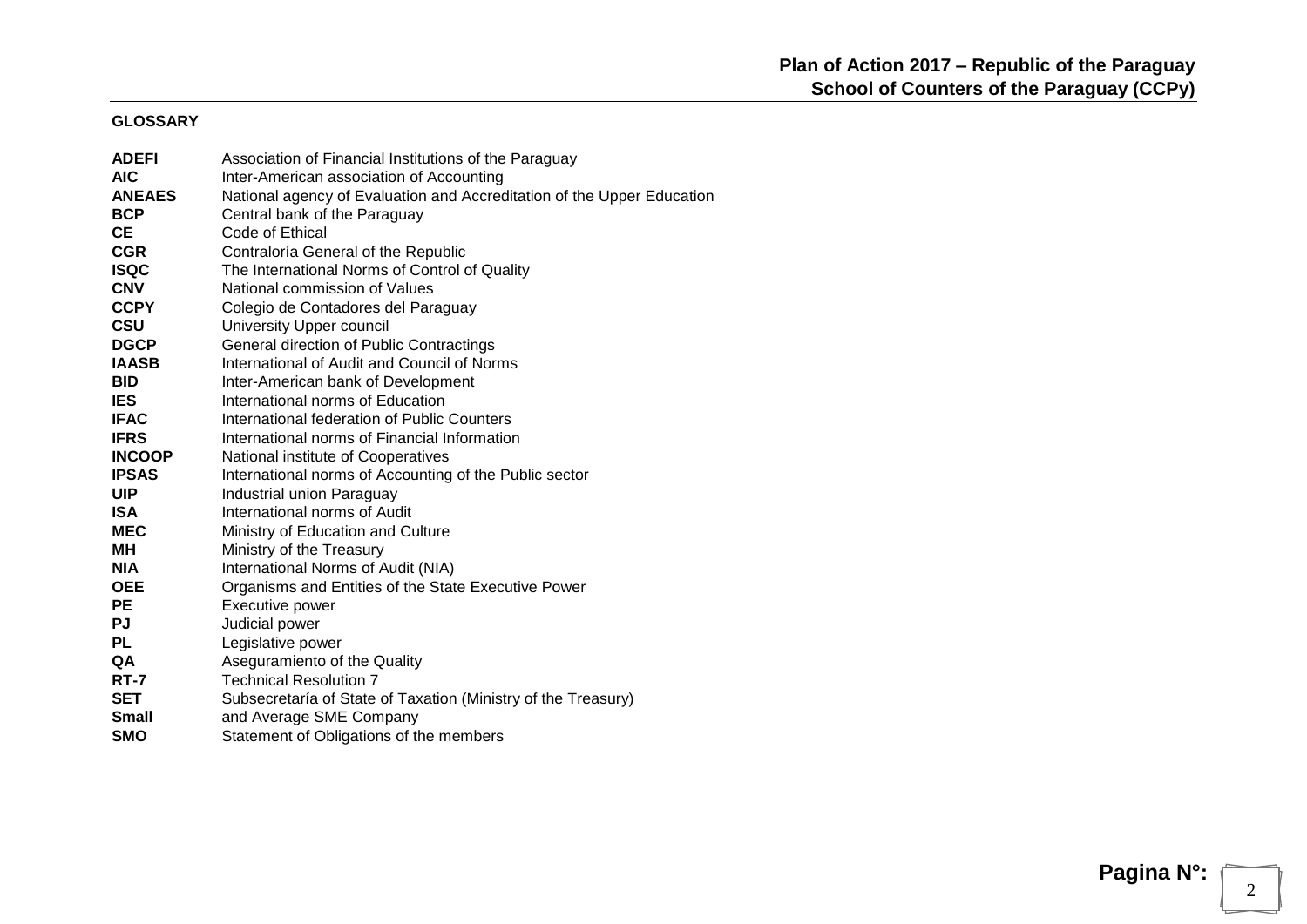**Action Plan Subject:** Overview of the organization, environment and objectives of the action plan. Action Plan Objective: It Describe the establishment of norms of regulation and frame, of Government, the challenges and key factors of success

#### *General Background*

The Colegio de Contadores del Paraguay (CCPY) was founded on June 9, 1916. Its aims are: a) Search for the exercise of the profession meets the Code of Professional Ethics and technical accounting principles and standards, and promoting issues related; b) To defend the professional reputation and ensure that its members enjoy security and consideration in the exercise of their functions; c) To seek from public authorities and private entities the recognition of the rights and privileges that apply to its members and represent the profession of accountancy in all instances where it is appropriate to do so; d) Encourage public authorities the sanction of a professional status for the meter and care because it stays level with the socio-economic process of the country; e) Promote congresses and conferences to disseminate accounting, administrative, economic and financial knowledge, and adhere to those held inside and outside the country; f) coordinate with education authorities and universities to encourage the study of accounting and other related sciences, and promote the progress of their education and others. It currently has an active membership of 1,737 members. The CCPY encourages its members to adopt the International Financial Reporting Standards by issuing Technical Pronouncements. The CCPY has developed an Action Plan for the period 2015-2016, so develop and implement Statements of Membership Obligations and IFAC attributes that competence to CCPY bylaws; above it is intended to adapt strategies to the demands of CCPY scope and benefit of its members. Everything about this and other matters of interest can be found on the website of CCPY: [www.ccpy.org.py.](http://www.ccpy.org.py/)

#### *Regulatory Framework and Standard*

You do not have a law on the nation to promote and regulate the exercise of the profession, for which there is no reguirement for compulsory membership to CCPY to practice. In 2014 the legislature rejected the draft "Law Admitted" for professional accountants.

The CCPY responsible for promoting the profession in 2011 by Technical Resolution N<sup>a</sup> 9 adopted International Financial Reporting Standards (IFRS), International Standards on Auditing (ISAs) and International Financial Reporting Standards for Small and Medium enterprises (SMEs IFRS). This Resolution was issued in August 2011 and came into force from January 1, 2012.

International Public Accounting Standards (IPSAS) are in the process of diagnosis in order to establish the needs of the Ministry of Finance for adoption by the CCPY N<sup>a</sup> Technical Resolution 8 of 2010 adopting the code of ethics of the IFAC for its members.

The mainstay in the applicability of such standards for the private sector is supervised companies (listed) by the Central Bank of Paraguay, National Securities Commission and the National Institute of Cooperatives and the Law of Income Tax, which sets that the accounting system a taxpayer must comply with International Accounting Standards (IAS). There are isolated efforts by the Secretary of State Taxation to implement some of IFRS mainly those that have an impact on tax collection.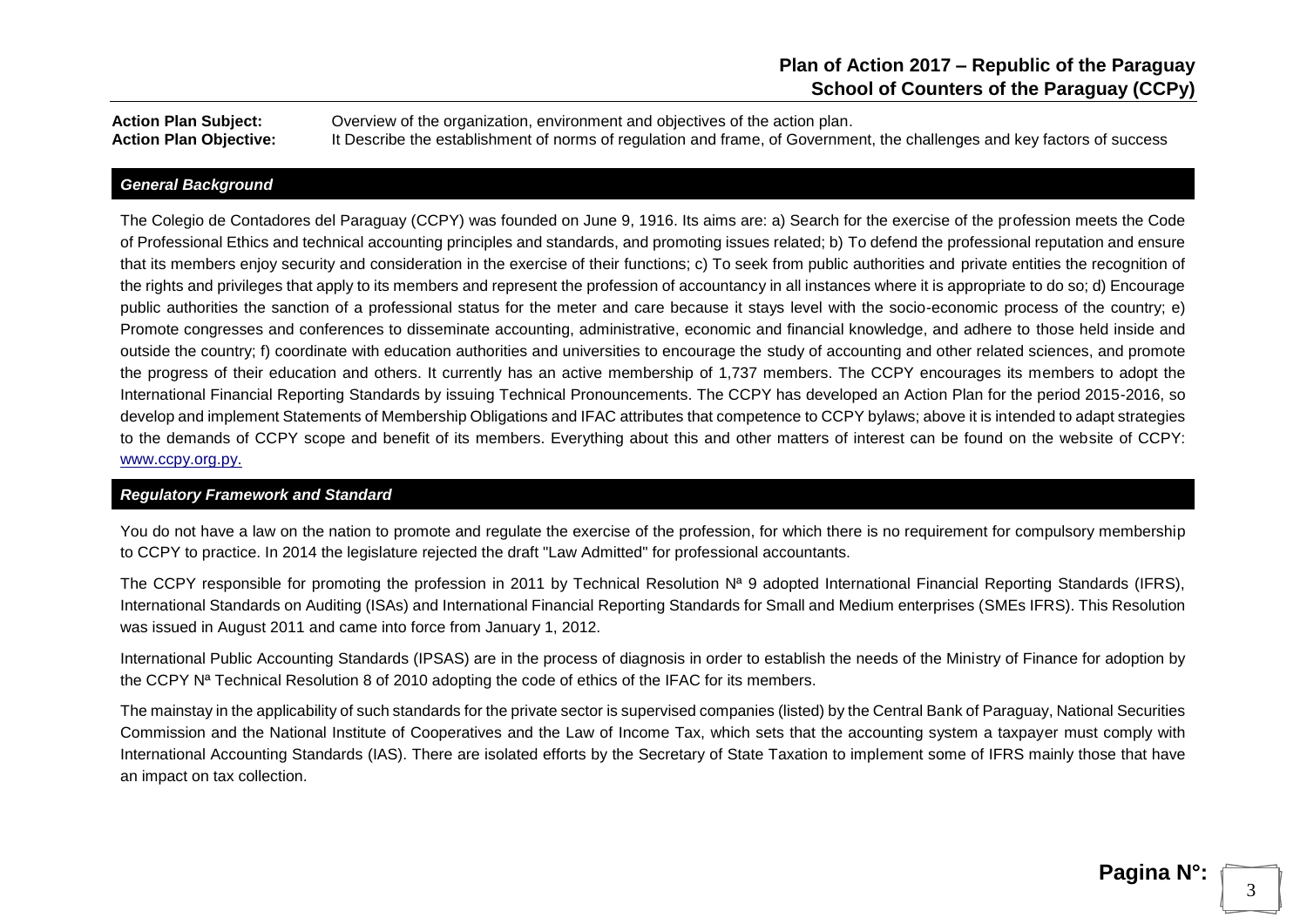#### *Governance Framework*

The CCPY is managed by the Board which is based on the technical aspects of the Professional Council of CCPY comprised of permanent technical commissions within their scheme of work, and is a response to the needs expressed for the appropriate development activities admission, supervision and auditing standards, quality control, tax issues, among others. The CCPY created in 2014 by amending its bylaws the Board of Ethics and Professional Discipline, which is responsible for safeguarding the proper exercise of the profession by professionals associated with the CCPY. In January 2015 the new authorities have chosen the CCPY for the next two years, maintaining the same structure in the main offices of the Board and Professional Council of CCPY which will contribute to the development of the plan of action for the next two years. Currently the Association of Accountants of Paraguay (CCPY) is devoting to developing a new action plan to achieve the adoption of IFRS in Paraguay, on the basis of planned and executed until 2014 and set new goals for implementation of the plan. The Board has created a permanent commission for the development and implementation of a new action plan, which the members of the Professional Council of CCPY have taken responsibility for defining the strategic objectives for its adoption.

#### *Challenges and Key Success Factors*

It is important that the CCPY make efforts to raise awareness among their members that the problems of financial information quality is a matter of national interest and its implementation will generate several benefits to the country and the profession. It is necessary to develop and combine an Annual Operating Plan to ensure the realization of the strategic issues in accordance with the commitments made to the IFAC in the new action plan. It also should be further perform processes necessary to implement the program of Quality Control and achieve alignment with IFAC's code of ethics, proposing the system of voluntary certification standards and develop induction seminars as part of the admissions process the CCPY.

We are developing an annual operating plan to attend our new Plan of Action to guide and allow monitoring the development and implementation of the planned actions. In addition, the processes are carried out to obtain - in collaboration with public or private, national or international organizations - resources to strengthen the implementation of financial information at national level. The main challenge to comply with the new action plan for Paraguay is to have the technical and financial resources to facilitate the path towards full adoption of International Financial Reporting Standards. It will have to have the support of international experts to socialize IFRS and to become acquainted with the experiences of other countries during the implementation process. We are not oblivious to the need for financial resources to carry out the diffusion process of IFRS nationwide, the costs associated with promotion and publications among others, as well as training of trainers abroad to train after local level, as well as travel and accommodation fees of the trainers, resources that do not have the CCPY for which we will have to draw on support from international organizations that provide support for the implementation of IFRS.

#### *Priorities for the year 2016-2017*

A priority for this period is to develop and present a new plan of action to IFAC so can have an action plan in line with the objectives of IFAC and compliance for the years 2016 and 2017, redirect functions Working Committees and the administration, so the fulfillment of the objectives of the new Action Plan is guaranteed and, therefore, compliance with SMO. Moreover, the new Action Plan was developed to assist in meeting CCPY activities and targets. The processes are carried out to strengthen the implementation of financial reporting at the national level. A restructuring of the organic part of CCPY that allows to meet the technical needs and encourage the creation of a technical body in order to ensure the care of the affairs of compliance with international technical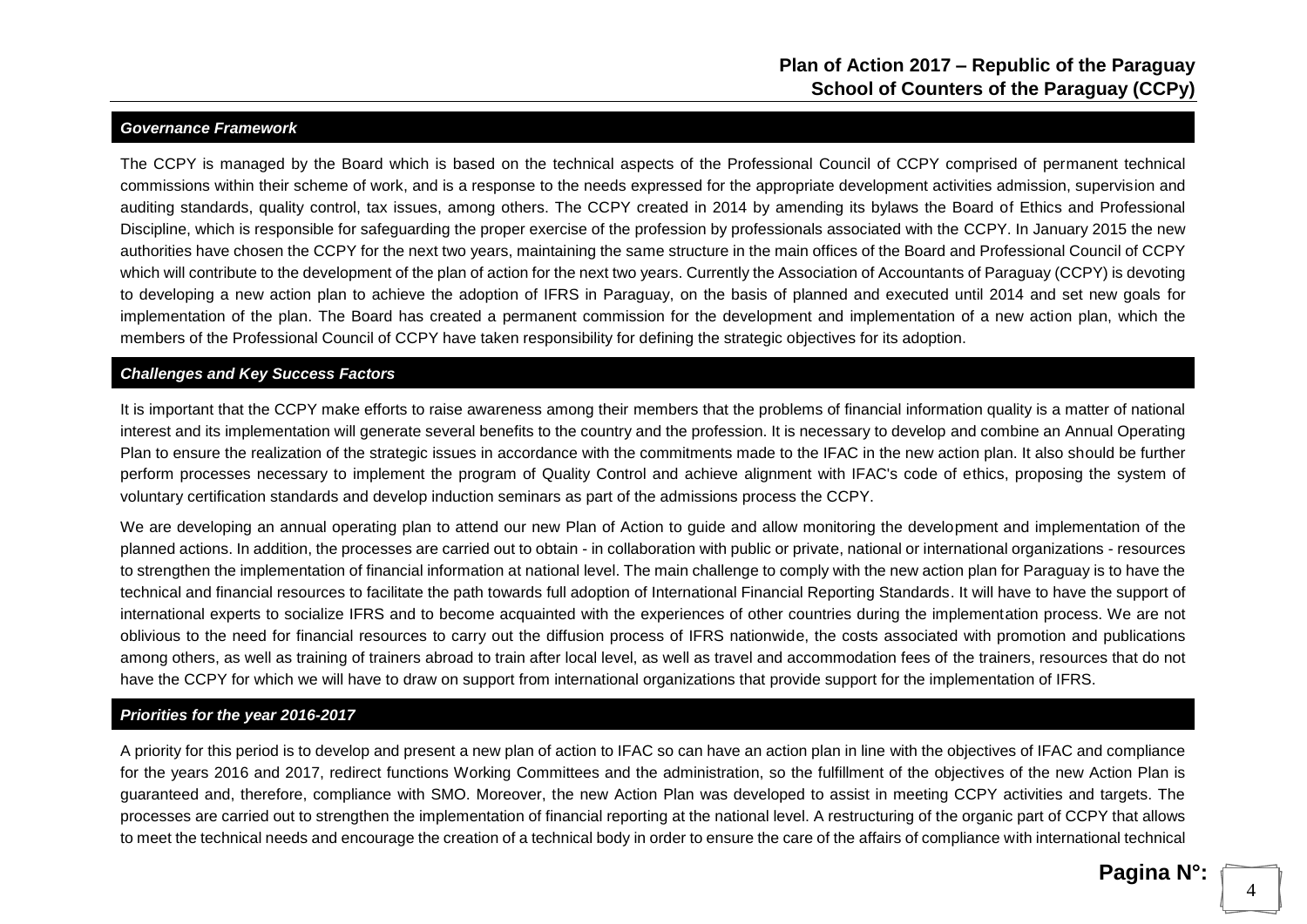standards, focusing on SMO. The current structure of CCPY will move to a more convenient structure that allows organization to incorporate the necessary activities (structural, functional and operational) for effective implementation of the proposed IFAC membership action plan. As an institution, we want to make the most of this partnership to realize the changes required by this dynamic evolution of the profession in our country, as well as to be harmonized within a global framework.

#### *Projects*

It is intended that the application of IFRS to become a national issue, and that they can be quickly and properly developed. Main projects for 2015 and 2016, is the set agreements with the Government (Public Sector) as well as the supervisory bodies (Private Sector). The public sector is intended to support the National Accounting of the Ministry of Finance in its proposed adoption of IFRS for the Public Sector and sign a cooperation agreement with the CCPY. The aim is to achieve effective coordination with public and private sector to raise the level of quality of services Accounting and Auditing in supervised institutions. Referring to the commitment of the CCPY in implementation, this year we will insist on setting a zoom level required with the Under Secretary of State for Taxation, Ministry of Finance, with supervisory and educational entities for the purpose of raise awareness about the importance of using quality financial information, knowing the requirements of these sectors and taking concrete actions to meet these. Having a new action plan that describes and allows the achievement of the actions envisaged by the CCPY to create a system of continuous review in order to monitor compliance with the strategic plan through the creation of a permanent technical committee to propose and manage changes of policy, objectives and planned actions.

The CCPY is coordinating negotiating with the Council of Chartered Accountants of Paraguay for the unification of the guilds in Paraguay.

| <b>Update IFAC Action Plan</b> |                                                  |               |  |  |  |
|--------------------------------|--------------------------------------------------|---------------|--|--|--|
| . .                            | Evaluate progress against Action Plan activities | Semi-Annually |  |  |  |
| <u>.</u> .                     | Update Action Plan                               | Annually      |  |  |  |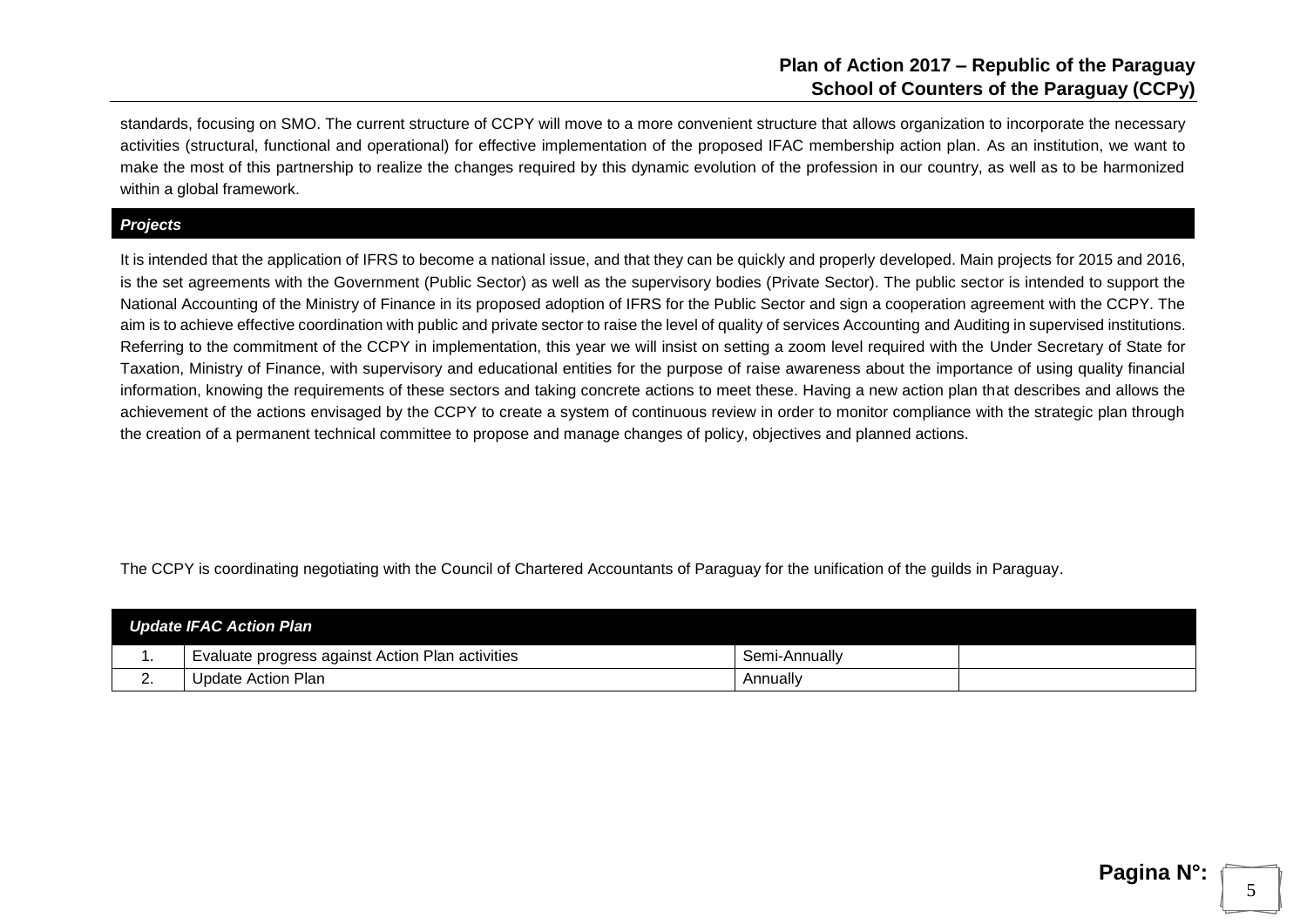| #   | <b>Start Date</b> | <b>Actions</b>                                                                                                                                                                                                                                                             | <b>Completion</b><br>Date | <b>Responsibility</b>                                                                                     | <b>Resource</b>                                                                          |
|-----|-------------------|----------------------------------------------------------------------------------------------------------------------------------------------------------------------------------------------------------------------------------------------------------------------------|---------------------------|-----------------------------------------------------------------------------------------------------------|------------------------------------------------------------------------------------------|
|     |                   | Plan communication (internal and external)                                                                                                                                                                                                                                 |                           |                                                                                                           |                                                                                          |
| 3.  | 2015/06/01        | Developing rules of procedure for the management of the<br>Commission's Strategic Planning CCPY. The committee<br>draws up regulations in order to achieve the objectives.                                                                                                 | 2015/08/31                | Manager assigned<br>Professional Council and<br><b>Managerial Commission</b><br><b>CCPY</b>               | Own resources of the<br>CCPy.                                                            |
| 4.  | 2015/06/01        | Create a Permanent Commission of Planning and<br>Monitoring Plan of Action, under the Professional Council of<br>CCPY. By a resolution of the Professional Council and<br>endorsed by the Board, with the names and established<br>responsibility.                         | 2015/06/30                | Group of Strategic Planning<br>appointed by the Professional<br><b>Council and Managerial</b><br>Council. | Own resources of the<br>CCPy.                                                            |
| 5.  | 2015/06/15        | According to the supervisory bodies for the production and<br>control plans in accordance with the objectives of each.<br>Coordinate programs Continuing Education Enrollment<br>Committee, International Events, and Technical Committees<br>of the Professional Council. | 2015/12/31                | Managerial council                                                                                        | Group of Planning and<br>leaders of the profession                                       |
| 6.  | 2015/06/15        | Determine the necessary communication channels in<br>accordance with the plan of communication.                                                                                                                                                                            | 2015/09/31                | Group of Strategic Planning                                                                               | Page web, Facebook,<br>means of press                                                    |
| 7.  | 2015/05/01        | Determine a budget for the development of the Action Plan<br>for the year 2016 and 2017, it is to obtain more funds for the<br>implementation of the Plan.                                                                                                                 | 30/09/2015                | Group Planning Strategic,<br>Managerial Council and<br>Council professional.                              | CCPY within the budget<br>approved by Assembly                                           |
| 8.  | 2015/11/01        | Establish feedback to verify the effectiveness of the<br>communication plan design. 2015 has not been fully<br>implemented due to changes in laws, requiring development<br>updates.                                                                                       | 2015/10/31                | Group of Strategic Planning,<br><b>Professional Council</b>                                               | It evaluated the work<br>made in the exercise 2015,<br>for redesign the 2016 and<br>2017 |
| 9.  | 2016/02/28        | Multilateral Institutions managing funds that can provide<br>financial resources for the fulfillment of the objectives of the<br>Action Plan Restructured new action plan.                                                                                                 | 2016/06/30                | <b>Board of Directors</b>                                                                                 | New budget of the<br>PARAGUAY<br>FOMIN, CCPy, others                                     |
|     |                   | Development of a plan of action based in the areas of the SMO of the IFAC                                                                                                                                                                                                  |                           |                                                                                                           |                                                                                          |
| 10. | 2015/06/30        | Form groups and decide on action plans.                                                                                                                                                                                                                                    | 2015/10/01                | Group of Strategic Planning,<br><b>Professional Council</b>                                               | Meetings of the<br><b>Professional Council for</b><br>control and follow-up              |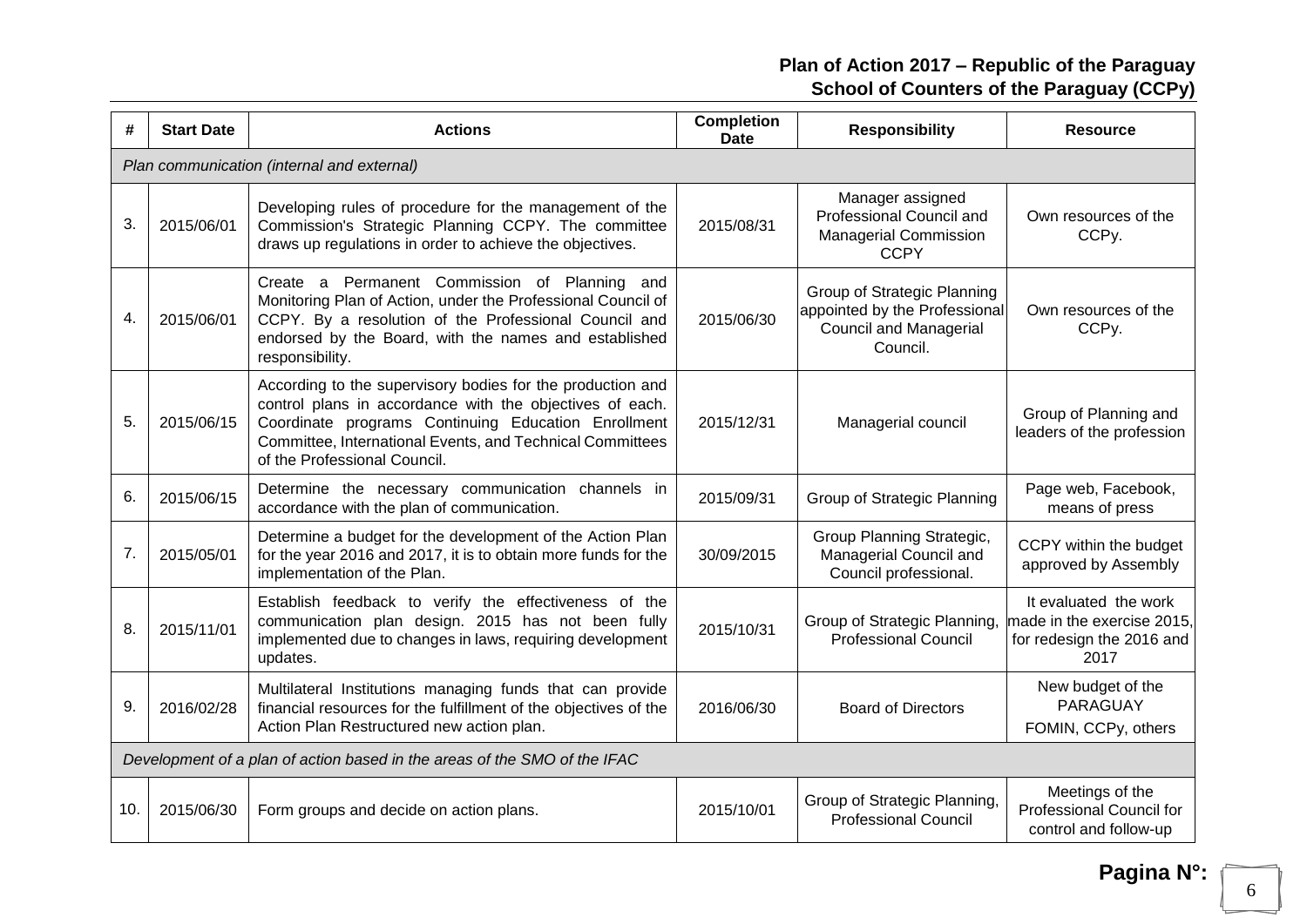| #   | <b>Start Date</b>            | <b>Actions</b>                                                                                                                      | <b>Completion</b><br>Date | <b>Responsibility</b>                                    | <b>Resource</b>                                                                                |  |  |
|-----|------------------------------|-------------------------------------------------------------------------------------------------------------------------------------|---------------------------|----------------------------------------------------------|------------------------------------------------------------------------------------------------|--|--|
|     | Keep the processes in course |                                                                                                                                     |                           |                                                          |                                                                                                |  |  |
|     | 2015/06/01                   | Review in course of put them generals to determine change<br>of the aims that are necessary.                                        | 31/10/2015                | Planning Group, Board and<br><b>Professional Council</b> | Time of members and<br>resources of the CCPy                                                   |  |  |
| 11. | 2016/02/28                   | For the year 2016 is to raise awareness among different<br>sectors of the need to establish certain dates of adoption of<br>IFRS.   | 2016/06/30                | Standing committee of the<br>Plan of Action              | Advertising material.<br>Meetings with Supervisory<br>Entities and Ministry of the<br>Treasury |  |  |
|     |                              | Review of processes and information                                                                                                 |                           |                                                          |                                                                                                |  |  |
| 12. | 2016/11/20                   | self-assessment<br>Conduct<br>annual<br>review<br>οf<br>an<br>questionnaires sent to the IFAC and makes the appropriate<br>changes. | 2016/02/28                | Professional Planning Group<br>and Steering Council      | Time of the members and<br>resources of the CCPy                                               |  |  |
|     |                              | Self-assessment of the implementation of the 2015 plan was<br>made.                                                                 |                           | Standing committee of the<br>Plan of Action              | Monthly meeting of the                                                                         |  |  |
|     | 2016/02/28                   | It is rescheduled for 2016 year, all programs not executed.                                                                         |                           |                                                          | <b>Professional Council</b>                                                                    |  |  |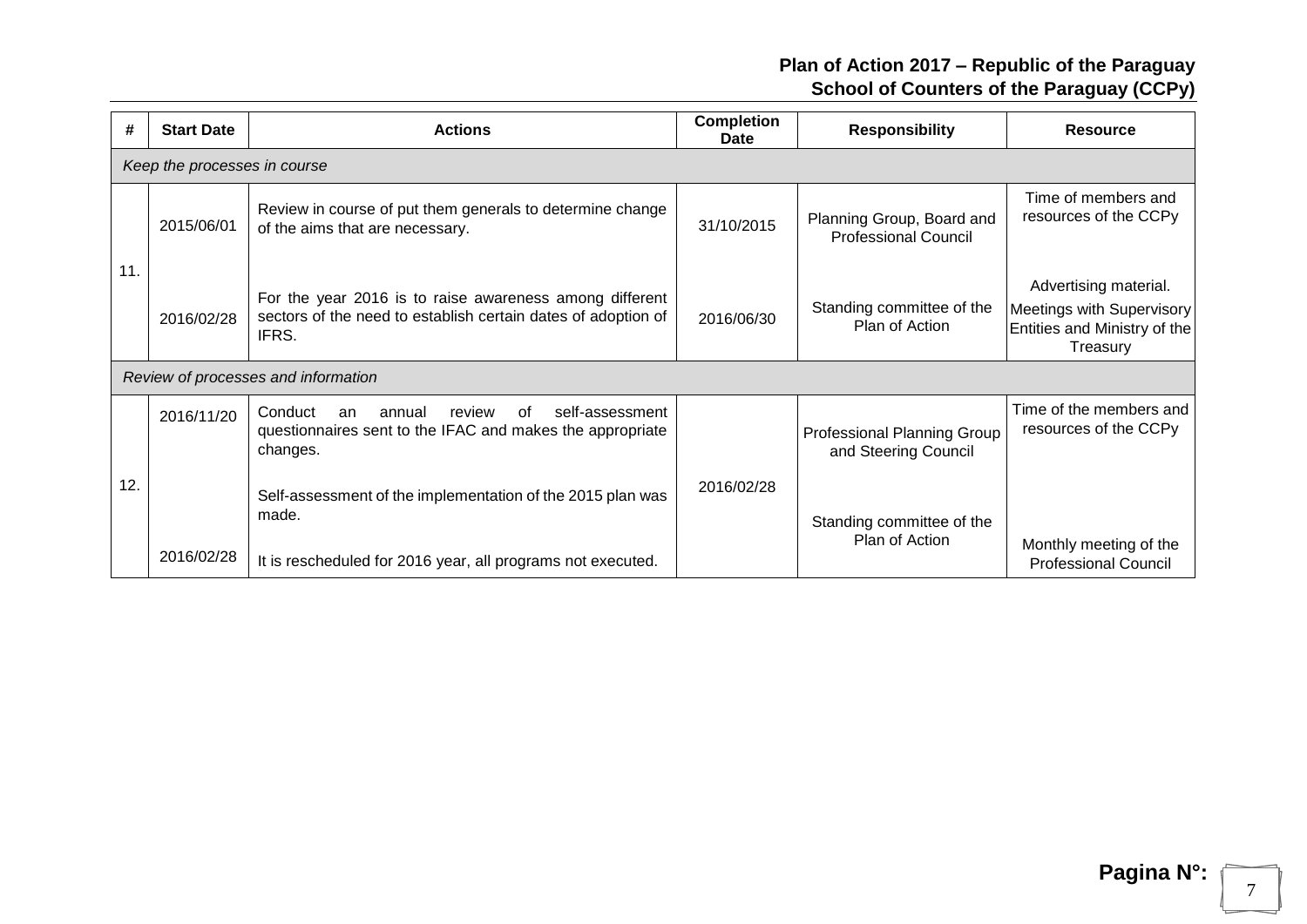**Subject Plan of Action:** SMO 1–Quality Assurance **Aim of the Plan of Action:** Development and Implementation of a system of review and control of quality

#### *Background:*

In Paraguay there is no system of quality control for all audits of financial statements. However, there are rules set by regulators (SIB.SG. Resolution No. 313/01 of the SIB, SS.SG Resolution No. 241/04 of the SIS, Resolution No. 823/04 of the CNV Resolution No. the INCOOP 535/00 and General Resolution 29/14 of the SET) referred to quality control carried out by the same supervisory bodies.

The following table lists the steps that the CCPY has made until June 2015 and has considered after this date for the planning and design of a system of voluntary review of quality control for its members. The process began with the signing of an agreement with the American Accounting Association (AIC) to implement this system in Paraguay.

The CCPY practice adopted as its members communicate the quality control requirements demanded by the ISQC1 and established as mandatory for registration renewal or granting its members have knowledge of the same requirement. Agencies such as the Central Bank of Paraguay (BCP) and the National Institute of Cooperatives (INCOOP) require auditors adhere to the standards set by the CCPY.

It has been included in the agenda of the CCPY raise awareness among their members on the need for a quality control program, emphasizing the benefits for public accountants, especially for small audit firms and individual practitioners.

The CCPY intends to adopt the quality assurance program in 2016 and plans to develop a Guide to Quality Control for Small and Medium professional firms and their distribution to all sectors related to the accounting profession in the country. In addition, a training program that will be held in the year 2015. MIF external support to be asked to develop a quality control manual for the implementation of a system of quality control review was designed to all departmental bodies. It defined the trainers workshops to ensure proper knowledge, socialization and implementation at national level.

The CCPY faces the great challenge of developing a system of Quality Control Review and the measures to be taken to advance the promotion and support of an integrated quality review with regulatory bodies for its implementation system. With the support of the AIC a forum for inter-American firms you establish quality control policies for SMEs signatures is created.

| <b>Start Date</b>                                                                                  | <b>Actions</b>                                                                                        | <b>Completion</b><br><b>Date</b>                | <b>Responsibility</b> | <b>Resource</b>            |  |
|----------------------------------------------------------------------------------------------------|-------------------------------------------------------------------------------------------------------|-------------------------------------------------|-----------------------|----------------------------|--|
| Investigation and Communication for the Implementation of a System of Review of Control of Quality |                                                                                                       |                                                 |                       |                            |  |
| 2015/07/01<br>28/02/2015                                                                           | SMO1 review of the purpose of determining the mandatory<br>requirements for a quality control system. | 2015/07/31<br><b>Fulfilled</b><br>February 2015 | Professional council  | Meetings.<br>Own resources |  |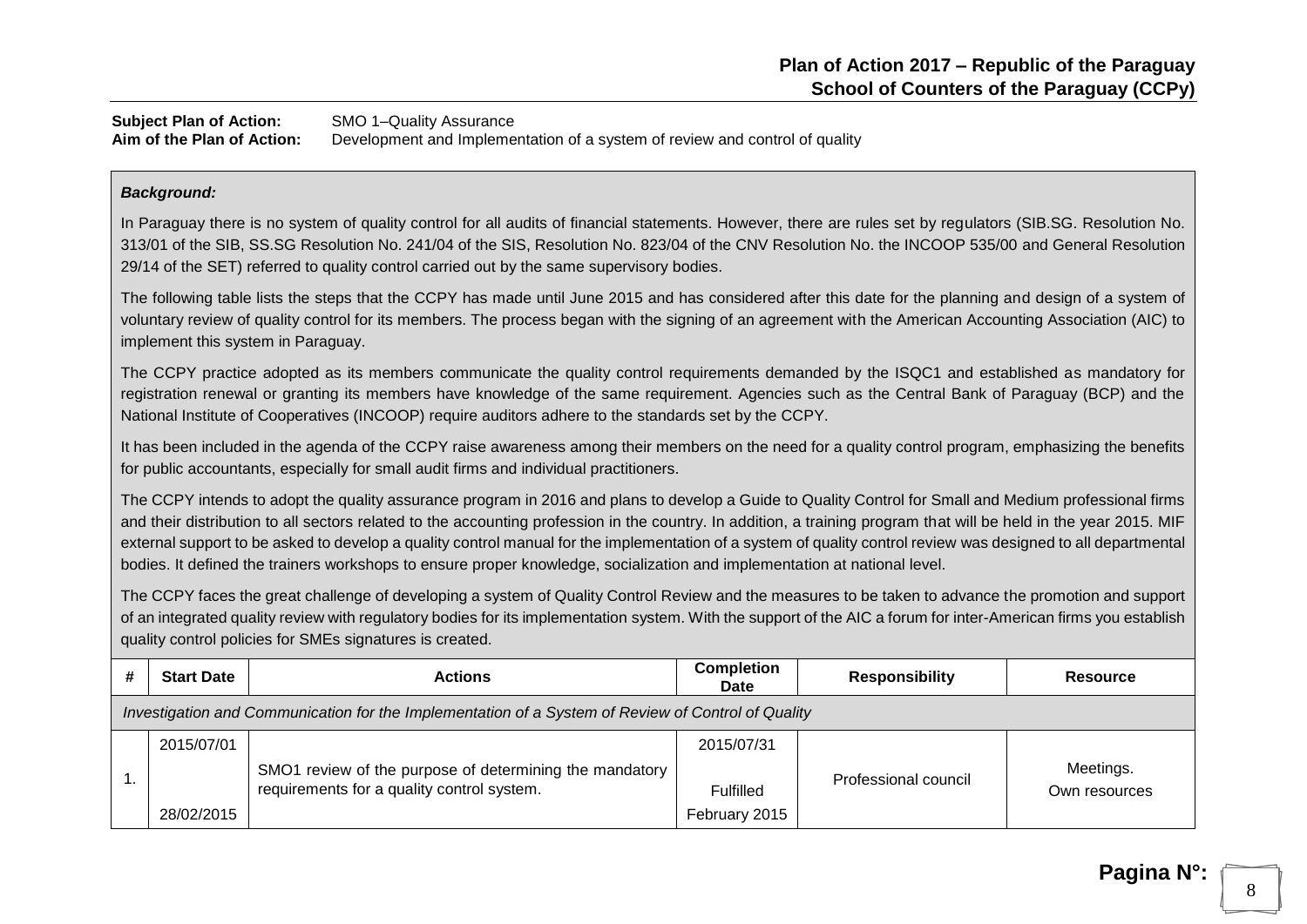| #  | <b>Start Date</b> | <b>Actions</b>                                                                                                                                                                                                                                                                                                                                          | <b>Completion</b><br><b>Date</b> | <b>Responsibility</b>                                    | <b>Resource</b>                                                                                                          |
|----|-------------------|---------------------------------------------------------------------------------------------------------------------------------------------------------------------------------------------------------------------------------------------------------------------------------------------------------------------------------------------------------|----------------------------------|----------------------------------------------------------|--------------------------------------------------------------------------------------------------------------------------|
| 2. | 2015/07/01        | Discussion and analysis of the process of Control of Quality<br>between the Technical Commissions of the Professional<br>Council of the CCPy.                                                                                                                                                                                                           | 2015/07/31                       | Professional council and<br><b>Managerial Commission</b> | Meetings.<br>Own resources                                                                                               |
| 3. | 2015/07/01        | Develop a timetable for the development, dissemination and<br>implementation of a system of Quality Control.                                                                                                                                                                                                                                            | 2015/07/31                       | Professional council and<br><b>Managerial Commission</b> | Meetings.<br>Own resources                                                                                               |
| 4. | 2015/07/15        | Request regulatory and supervisory entities control service<br>quality auditing firms, comments, suggestions and concerns<br>external audit mechanisms independently presentation.                                                                                                                                                                      | 2015/12/31                       | Professional council and<br><b>Managerial Commission</b> | Meetings.                                                                                                                |
| 5. | 2015/07/15        | Communicate implementing ISQC 1<br>quality assurance<br>among professionals.                                                                                                                                                                                                                                                                            | 2015/08/31                       | Professional council and<br><b>Managerial Commission</b> | Meetings, Presentations<br>and Resources of<br>Communication.                                                            |
| 6. | 2015/07/20        | Create mechanisms for consultation with representative<br>sectors of the profession and economic sectors. Which<br>consider meetings and forums with government officials and<br>executives of regulatory bodies and other general users.                                                                                                               | 2015/12/31                       | Professional council and<br><b>Managerial Commission</b> | Meetings.<br>Own resources                                                                                               |
| 7. | Continuous        | Create debates in conferences and other events for<br>professionals to encourage discussion, debate the<br>exchange of ideas of existing regulations of regulatory<br>bodies and the need for the Guild established the need to<br>establish a single system of quality control.                                                                        | 2015/12/31                       | Professional council and<br><b>Managerial Commission</b> | Meetings.<br>Own resources<br>Resources of<br>Communication                                                              |
| 8. | Continuous        | Review the available information of programs of control of<br>quality implanted in other countries members of the IFAC in<br>Latin America.                                                                                                                                                                                                             | 2015/09/30                       | Professional council                                     | Web page IFAC and<br><b>Entities Members</b><br>associated to the IFAC                                                   |
|    |                   | Planning and Design of a System of Review of Control of Quality.                                                                                                                                                                                                                                                                                        |                                  |                                                          |                                                                                                                          |
| 9. | 2015/09/01        | Search for funding for the development of standards, guides<br>or Quality Control Manual, establish mechanisms of<br>orientation and publication and requiring firms to implement<br>a system of quality control according to international<br>standards of Quality Control (ISQC 1). The CCPY needs<br>agreements and contracts with funding agencies. | 2016/03/31                       | Professional council and<br><b>Managerial Commission</b> | Sponsors, contributions<br>and donations (MIF IDB<br>and other international<br>organizations), MH<br>subsidies and CCPY |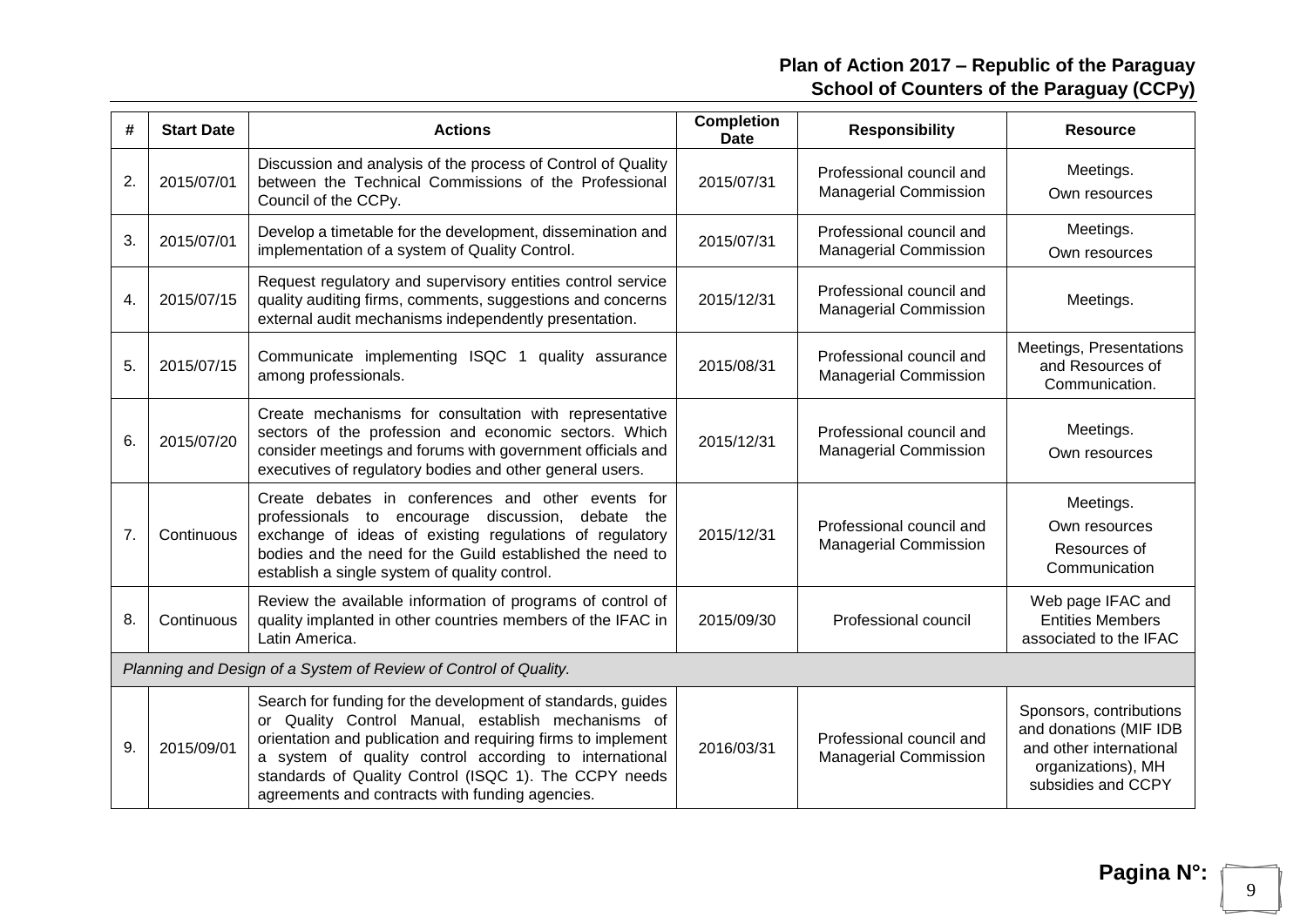| #   | <b>Start Date</b> | <b>Actions</b>                                                                                                                                                                                                                                                                      | <b>Completion</b><br><b>Date</b> | <b>Responsibility</b>                                                                             | <b>Resource</b>                                                                                                           |
|-----|-------------------|-------------------------------------------------------------------------------------------------------------------------------------------------------------------------------------------------------------------------------------------------------------------------------------|----------------------------------|---------------------------------------------------------------------------------------------------|---------------------------------------------------------------------------------------------------------------------------|
| 10. | 2015/09/01        | Progress in the design of the Quality Control System that<br>includes the development of standards, guides or manuals<br>in accordance with International Standards on Quality<br>Control (ISQC 1).                                                                                 | 2016/03/31                       | Professional council,<br>Managerial Commission, Filial<br>CCPy.                                   | Sponsors, contributions<br>and donations (MIF IDB<br>and other international<br>organizations), MH<br>subsidies and CCPY  |
| 11. | 2015/09/01        | Determine the scope of the system of control of quality<br>regarding the audits of entities regulated that contribute in<br>stock exchange or of public interest, no regulated in relation<br>with the size, the branch of activity, social importance,<br>regional influence, etc. | 2016/03/31                       | Professional council,<br><b>Managerial Commission</b><br>Regulatory Organs and of<br>supervision. | Sponsors, contributions<br>and donations (MIF IDB<br>and other international<br>organizations), MH<br>subsidies and CCPY. |
| 12. | 2015/09/01        | Communicate the scope of the system of quality control for<br>the development of the work of public accountants or<br>auditing firms that voluntarily participate in the program.                                                                                                   | 2016/04/30                       | Professional council,<br>Managerial Commission, Filial<br>CCPy.                                   | Resources of<br>Communication<br>Own resources.                                                                           |
| 13. | 2015/09/01        | Develop a schedule of sequential application of steps to<br>implement the quality control system, showing the scope<br>and consequences.<br>Develop a timetable for implementing sequential stages,<br>showing the challenges and consequences.                                     | 2016/04/30                       | Professional council,<br><b>Managerial Commission</b><br>Subsidiaries CCPy.                       | Sponsors, contributions<br>and donations (MIF IDB<br>and other international<br>organizations), MH<br>subsidies and CCPY. |
| 14. | 2016/05/02        | Communicate to all members of CCPY creating a system of<br>penalties for not meeting the Quality Control System and the<br>provisions of the Code of Ethics of IFAC and processes of<br>the Council of Ethics and Professional Discipline (see table<br>SMO 6).                     | 2016/04/30                       | Professional council,<br><b>Managerial Commission</b><br>Subsidiaries CCPy.                       | Resources of<br>Communication                                                                                             |
|     |                   | Review, Communication and Broadcast of Standard Based in RT7                                                                                                                                                                                                                        |                                  |                                                                                                   |                                                                                                                           |
| 15. | 2015/08/15        | Compare the ISQC1 with the current procedures of the<br>Public sector and the entities regulated.                                                                                                                                                                                   | 2016/10/31                       | Professional council and<br><b>Managerial Commission</b>                                          | Project BID- FOMIN                                                                                                        |
| 16. | 2015/11/15        | Launching of the FORUM OF INTER-AMERICAN FIRMS for<br>SMEs, sponsored by the AIC, by means of the application of<br>the ISQC 1 to level of small and average signatures.                                                                                                            | 2016/11/30                       | Professional council and<br><b>Managerial Commission</b>                                          | Own resources of the<br><b>CCPy</b>                                                                                       |
| 17. | 2016/01/01        | Approval of a standard quality assurance (at company level).                                                                                                                                                                                                                        | 2016/06/31                       | Professional council., Filial<br>CCPy, Managerial<br>Commission                                   | Meetings of the C.P. With<br>subsidiaries of the CCPy.<br>And meetings with C.D.                                          |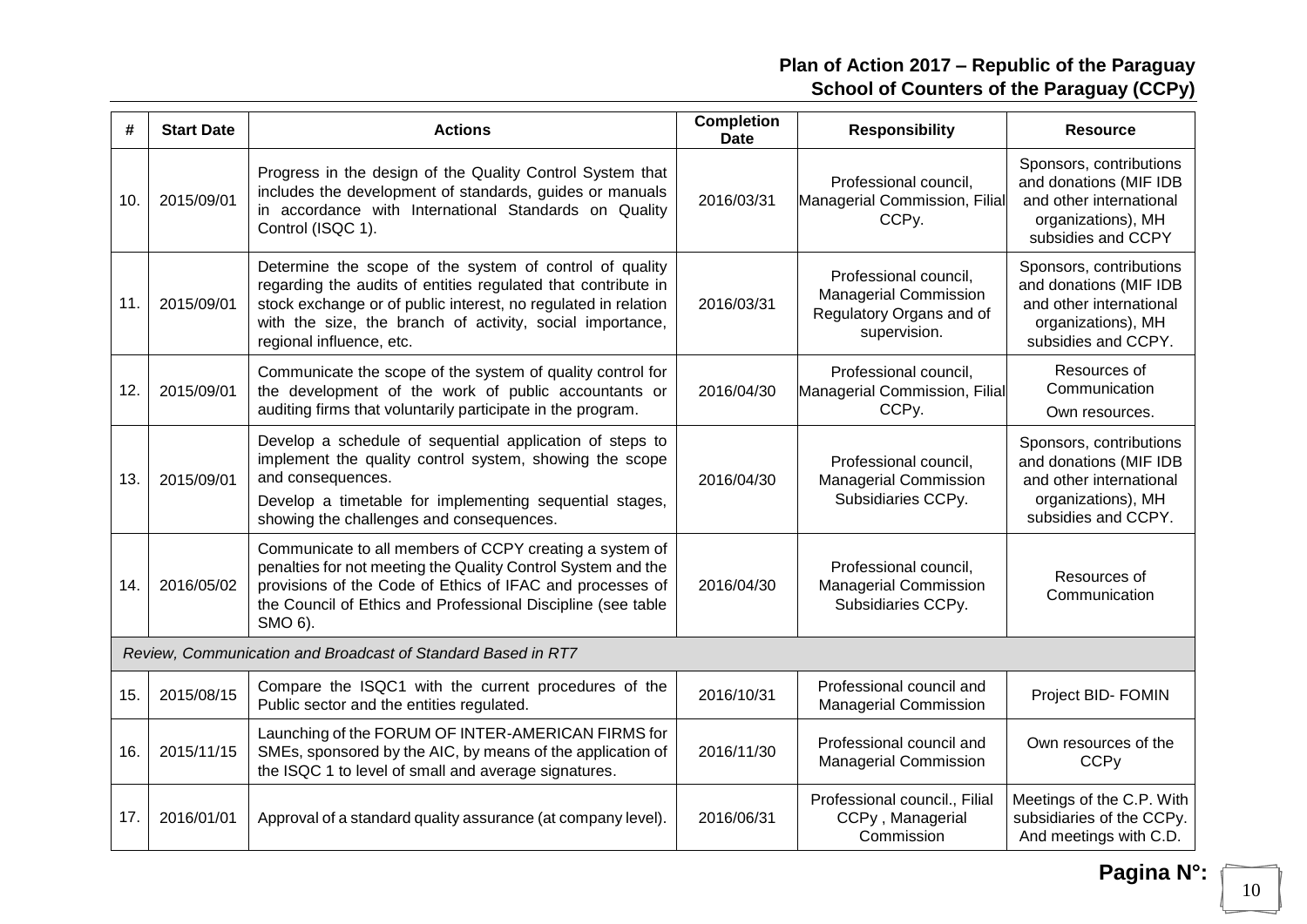| #   | <b>Start Date</b> | <b>Actions</b>                                                                                                                                                                                                                                                                                | <b>Completion</b><br><b>Date</b> | <b>Responsibility</b>                                                                                         | <b>Resource</b>                                                                         |
|-----|-------------------|-----------------------------------------------------------------------------------------------------------------------------------------------------------------------------------------------------------------------------------------------------------------------------------------------|----------------------------------|---------------------------------------------------------------------------------------------------------------|-----------------------------------------------------------------------------------------|
| 18. | Continuous        | Provide a strong communication of the standard, not only for<br>professionals but for all users of accounting and auditing<br>standards.                                                                                                                                                      | 2016/07/31                       | C.P., Filial CCPy,<br>Universities, Regulatory<br>Organisms and of<br>Supervision.                            | Resources of<br>communication seminars,<br>workshops, courses, web<br>pages, bulletins. |
| 19. | Continuous        | Carry out courses of qualification with the end to enter the<br>new normative.                                                                                                                                                                                                                | 2016/12/31                       | Professional council, Filial<br>CCPy, Universities,<br>Regulatory Organisms and of<br>Supervision.            | Seminars, workshops,<br>courses, web pages and<br>bulletins.                            |
|     |                   | It Elaboratesr Guide of Implementation and Training                                                                                                                                                                                                                                           |                                  |                                                                                                               |                                                                                         |
| 20. | 2015/08/01        | Develop procedures for reviewing the quality of the specific<br>audit work (at all levels of work).                                                                                                                                                                                           | 2016/09/30                       | Professional council., Filial<br>CCPy, Managerial<br>Commission                                               | Meetings of the C.P. With<br>Subsidiaries CCPy, C.D.                                    |
| 21. | 2015/08/01        | Guidelines develop quality review that will be for the<br>counters.                                                                                                                                                                                                                           | 2016/09/30                       | Professional council., Filial<br>CCPy, Managerial<br>Commission                                               | Meetings of the C.P. With<br>Subsidiaries CCPy, C.D.                                    |
| 22. | 2015/08/01        | Guidelines develop quality review to be applied by the<br>reviewers.                                                                                                                                                                                                                          | 2016/09/30                       | Professional council., Filial<br>CCPy, Managerial<br>Commission                                               | Meetings of the C.P. With<br>Subsidiaries CCPy, C.D.                                    |
| 23. | 2015/11/01        | Consultation with users of the work of auditors in order to<br>explore their concerns and disseminate the significant<br>increase in the quality of work of the auditor that this practice<br>generated.                                                                                      | 2016/03/31                       | Professional council., Filial<br>CCPy, Managerial<br><b>Commission Regulatory</b><br>Organisms and of Control | Surveys using<br>questionnaires and the<br>web page of the CCPy.                        |
| 24. | 2016/09/01        | Conduct public awareness of the project and its objectives.                                                                                                                                                                                                                                   | 2016/06/30                       | Professional council,<br><b>Managerial Commission</b>                                                         | Resources of<br>Communication                                                           |
| 25. | 2016/09/01        | Organize training for the application of the rule, giving priority<br>to the coaches to replicate nationwide courses to train and<br>educate university teachers to include in the curriculum<br>regulations, as well as courses for freelancers and<br>dependent They are working with SMEs. | 2016/06/30                       | Professional council., Filial<br>CCPy, Managerial<br>Commission                                               | Resources of<br>Communication                                                           |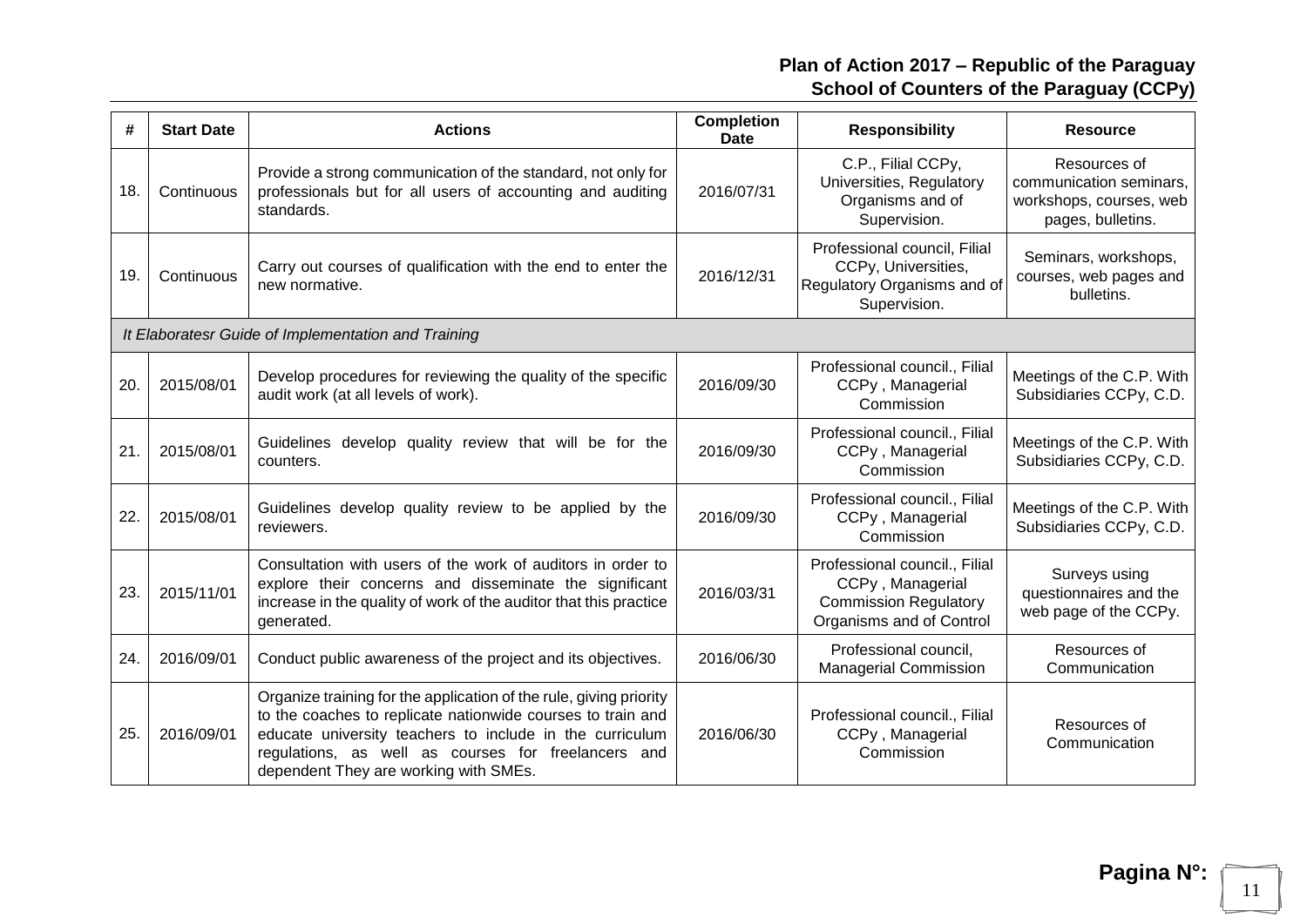| #   | <b>Start Date</b>                                | <b>Actions</b>                                                                                                                                                                                                                                                                      | <b>Completion</b><br><b>Date</b> | <b>Responsibility</b>                                 | <b>Resource</b>                                                                          |  |
|-----|--------------------------------------------------|-------------------------------------------------------------------------------------------------------------------------------------------------------------------------------------------------------------------------------------------------------------------------------------|----------------------------------|-------------------------------------------------------|------------------------------------------------------------------------------------------|--|
| 26. | 2015/09/01                                       | Signing of agreement with at least four companies (4)<br>welcomed voluntary audit program Quality Assurance<br>CCPY, according to the quality assurance regulation,<br>approved by the CCPY.                                                                                        | 2016/06/30                       | Professional council,<br><b>Managerial Commission</b> | Regulation of Control of<br>quality approved by the<br>CCPy, consultor<br>International. |  |
| 27. | 2015/09/01                                       | Establishment Review Committee Quality Control CCPY<br>under Regulation approved with Paraguay.                                                                                                                                                                                     | 2016/06/30                       | Professional council,<br><b>Managerial Commission</b> | Regulation of Control of<br>quality approved by the<br>CCPy, consultor<br>International. |  |
| 28. | Continuous                                       | Continue with the motivation of audit firms to accept<br>voluntarily the quality control program of CCPY, according<br>to the Quality Control Regulations, approved by the CCPY.                                                                                                    | 2016/12/31                       | Professional council,<br><b>Managerial Commission</b> | Regulation of Control of<br>quality approved by the<br>CCPy, consultor<br>International. |  |
|     |                                                  | Maintenance of the Process in Course                                                                                                                                                                                                                                                |                                  |                                                       |                                                                                          |  |
| 29. | February of<br>every year                        | Ensuring through periodic reviews that the quality review<br>program approved operates effectively and in accordance<br>with requirements of the SMO one.<br>Coordination between CCPY and IFAC.                                                                                    | 2016/03/31                       | Professional council,<br><b>Managerial Commission</b> | Personnel CCP <sub>V</sub>                                                               |  |
|     | Review of Information of Fulfillment of the CCPy |                                                                                                                                                                                                                                                                                     |                                  |                                                       |                                                                                          |  |
| 30. | Under way                                        | A periodic review of the response to the questionnaires<br>CCPY compliance self-assessment of IFAC and update<br>relevant sections to SMO 1 as needed. Once updated,<br>inform staff of compliance with IFAC about updates to the<br>compliance staff republishes the updated data. | 3 2016/04/30                     | Professional council,<br><b>Managerial Commission</b> | Personnel CCP <sub>V</sub>                                                               |  |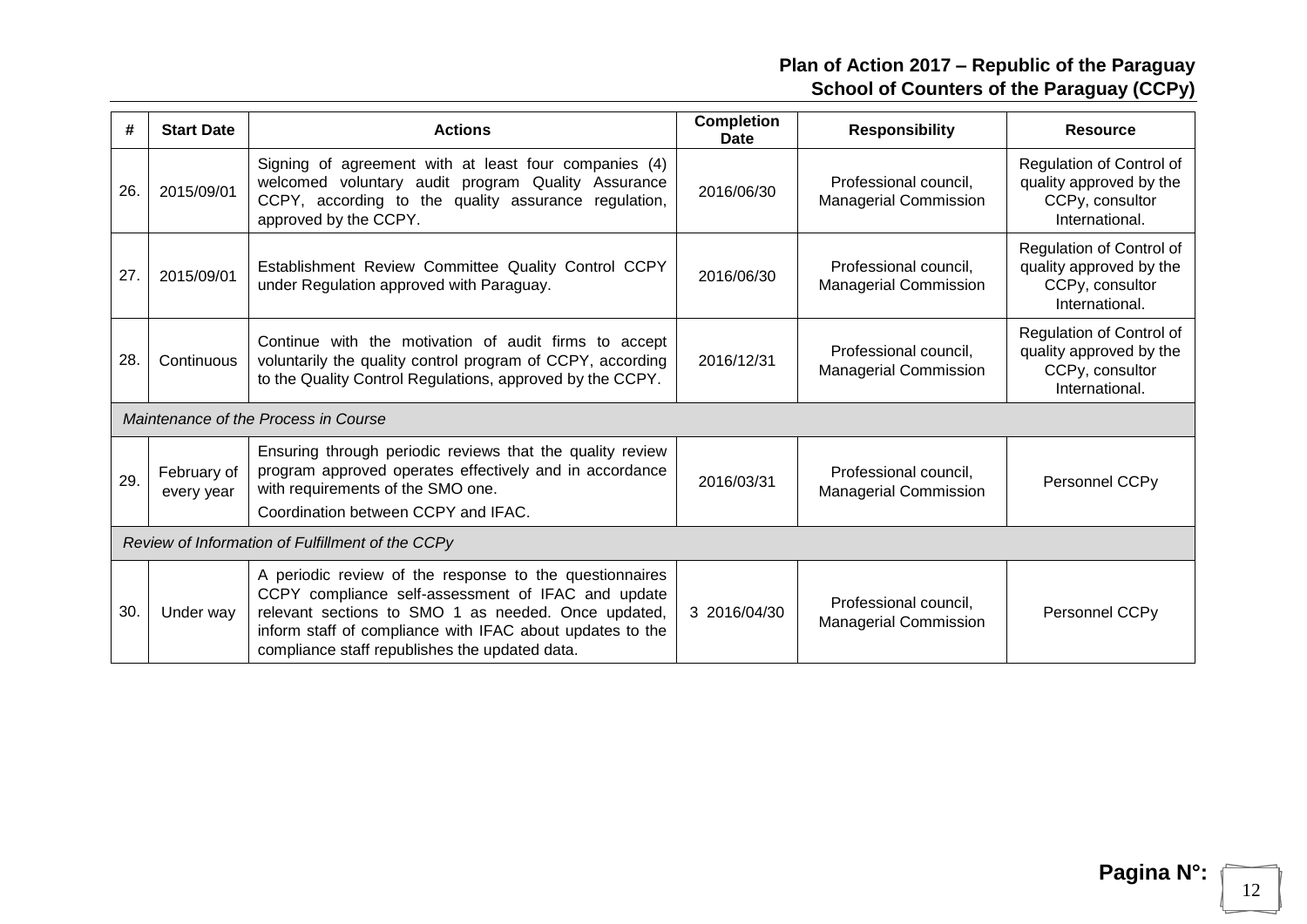**Subject Plan of Action:** SMO 2–International Education Standards for Professional Accountants and Other Pronouncements issued by the IAESB **Aims of the Plan of Action:** Establish a system of training of the Public Counters, that includes all the requirements of the IES

#### *Background:*

Early in the history of professional training in the field of Accounting it was developed through business schools at the secondary level and had an authorization certificate public accountant, who for more than fifty years served as centers Training of Public Accountants and Commercial Experts.

At about the fifth decade of the last century, with the Training Center Accounting with secondary education with degree in accounting / old (with the Education Act) and then through the College of Commerce No. 1 Center employees of Commerce, and the formation of the Association of Accountants of Paraguay, first founded the Faculty of Economics at the National University of Asuncion emitting PhD in Economics, Accounting and Administration and a later time the School of Accounting at the University Assumption Catholic, with a degree in Accounting.

With Law 1264/98 and Law 4995/13, were later implemented on the basis and other private universities in Paraguay Higher Education, Training spends Public Accountant and Auditor in our tertiary education started grade, which have with a curriculum with 5-6-year college to obtain a university degree with a degree, or CPA, which includes a minimum practice two previous years professional graduation and university extension and finally they can access Doctor maximum degree in Accounting or Doctor of Accountancy prior presentation and defense of the doctoral thesis. Once a bachelor's degree in accounting profession is reached.

With the creation of the National Agency for Assessment and Accreditation of Higher Education (ANEAES) under the Ministry of Education - Higher Education, 2009, education as a public good is established. It considers that access to it should be equal for all, based on merit. Through this organization they are currently under accreditation of the Faculty of Accounting.

In our country we do not have the Law on mandatory unionization Professional CPA, established unionization the Association of Accountants of Paraguay (CCPY), but the voluntary enrollment of CCPY, is required by the by the regulators of the state for registration in the Register of Auditors, such as SIB, SIS, CNV, INCOOP and the SET; in the peak hours continuous training for each period or year.

**The main purpose of this Action Plan is to advance the promotion and support of the adoption of the IES in Paraguay and thus align the training and education of future CPAs.**

| <b>Start Date</b> | Actions                                                                                                                                                                                                                                        | <b>Completion</b><br><b>Date</b> | <b>Responsibility</b>    | <b>Resource</b>                                                |
|-------------------|------------------------------------------------------------------------------------------------------------------------------------------------------------------------------------------------------------------------------------------------|----------------------------------|--------------------------|----------------------------------------------------------------|
| 2015/07/30        | I train a group of professionals with experience in Education<br>for working with people, appointed a coordinator who have<br>the desire to accompany the SMO 2.<br>Form the team with Academic Directors and Directors of<br>Career Colleges. | Fulfilled                        | Coordinator of the SMO 2 | Time set by the<br>Coordinator and the<br><b>Working Group</b> |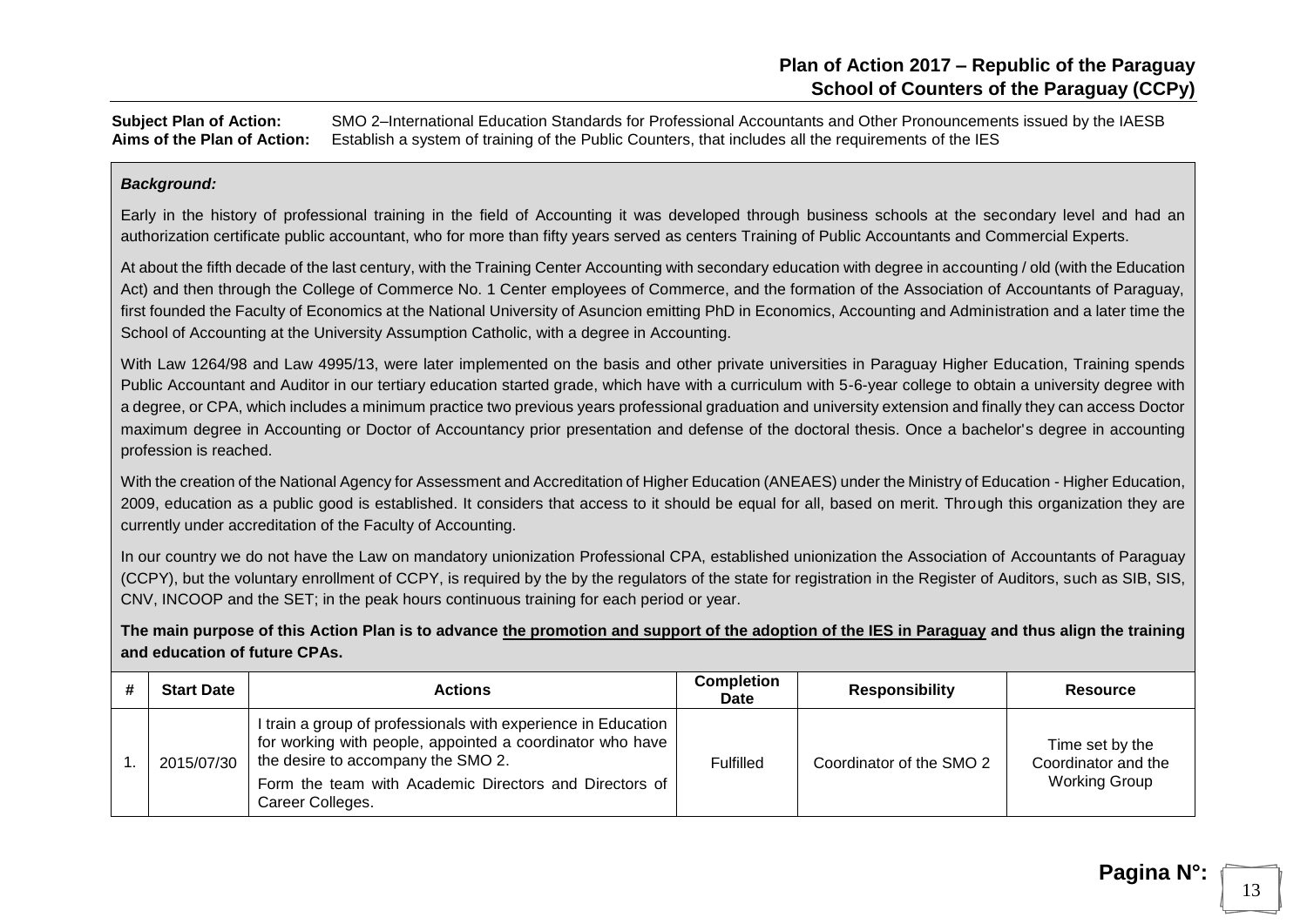| #  | <b>Start Date</b> | <b>Actions</b>                                                                                                                                                                                                                                                                           | <b>Completion</b><br><b>Date</b>                                                        | <b>Responsibility</b>                                                                                     | <b>Resource</b>                                                                                                      |
|----|-------------------|------------------------------------------------------------------------------------------------------------------------------------------------------------------------------------------------------------------------------------------------------------------------------------------|-----------------------------------------------------------------------------------------|-----------------------------------------------------------------------------------------------------------|----------------------------------------------------------------------------------------------------------------------|
| 2. | 2015/08/01        | Get the translation and publication issued by the IES. The<br>possibilities of diffusion and especially a matter of urgency is<br>also analyzed.                                                                                                                                         | It has fulfilled the<br>last publication                                                | Professional<br>council/Managerial Council                                                                | Bottoms for his diffusion<br>and publication via web<br>page.<br>Own resources of the<br><b>CCP<sub>V</sub></b>      |
| 3. | 2015/07/30        | SMO2 review of the purposes of determining the mandatory<br>requirements of the International Education Standards and<br>setting priorities 8 chapters that sets the standard.                                                                                                           | Fulfilled                                                                               | Coordinator of the SMO 2 and<br>the Managerial Council                                                    | Time established by the<br>coordinator and of the<br>Group of Work<br>Own resources of the<br><b>CCP<sub>V</sub></b> |
| 4. | 2015/09/30        | Sensitize Learning centers (public and private) of the new<br>desirable profile for professionals in public accounting and<br>auditing, especially in the areas of accounting and finance,<br>business management and information technology.                                            | 2016/03/30                                                                              | Coordinator of the SMO 2,<br>CCPy and Public and Private<br><b>Universities</b>                           | Own resources of I CCPy                                                                                              |
| 5. | 2015/10/30        | Collaborate with the universities to make a comparison of<br>the current curricular programs with a typical curriculum to<br>serve as a model for aligning the training of students to<br>international standards guidelines.                                                            | 2016/05/30                                                                              | Coordinator of the SMO 2,<br>Cabbage. Of Counters of the<br>Py and the Public and Private<br>Universities | Own resources of CCPy<br>and of the International<br>Organisms BID/FOMIN<br>and others.                              |
| 6. | 2015/11/30        | Disclose emails and newsletters by documents published by<br>the IFAC that relates to training in Accounting, International<br>Education Standards, International Guidelines for Public<br>Accountants, International Educational Documents Public<br>Accountants.                       | In process and<br>will follow the<br>same throughout<br>the period 2015<br>to June 2016 | Coordinator SMO 2<br>Professional Council and<br>Association of Accountants of<br>Paraguay                | Own resources of CCPy<br>and of the International<br>Organisms BID/FOMIN<br>and others.                              |
| 7. | 2015/11/30        | Current awareness among CPAs and many years in the<br>practice of the profession of the importance of observing<br>compliance with the documents published.                                                                                                                              | Up until June<br>2016.                                                                  | <b>CCPy</b>                                                                                               | Own resources of CCPy                                                                                                |
| 8. | 30/05/2016        | Start a dialogue with other schools in the region (Latin<br>America and the Caribbean), which maintain professional<br>certification exams and to learn from their experiences,<br>lessons learned and ways to initiate, develop and implement<br>a system of professional examinations. | During all the<br>period of the<br>year 2015, until<br>June of 2016                     | Coordinator of the SMO 2,<br>School of Counters of the<br>Paraguay                                        | Own resources of CCPy                                                                                                |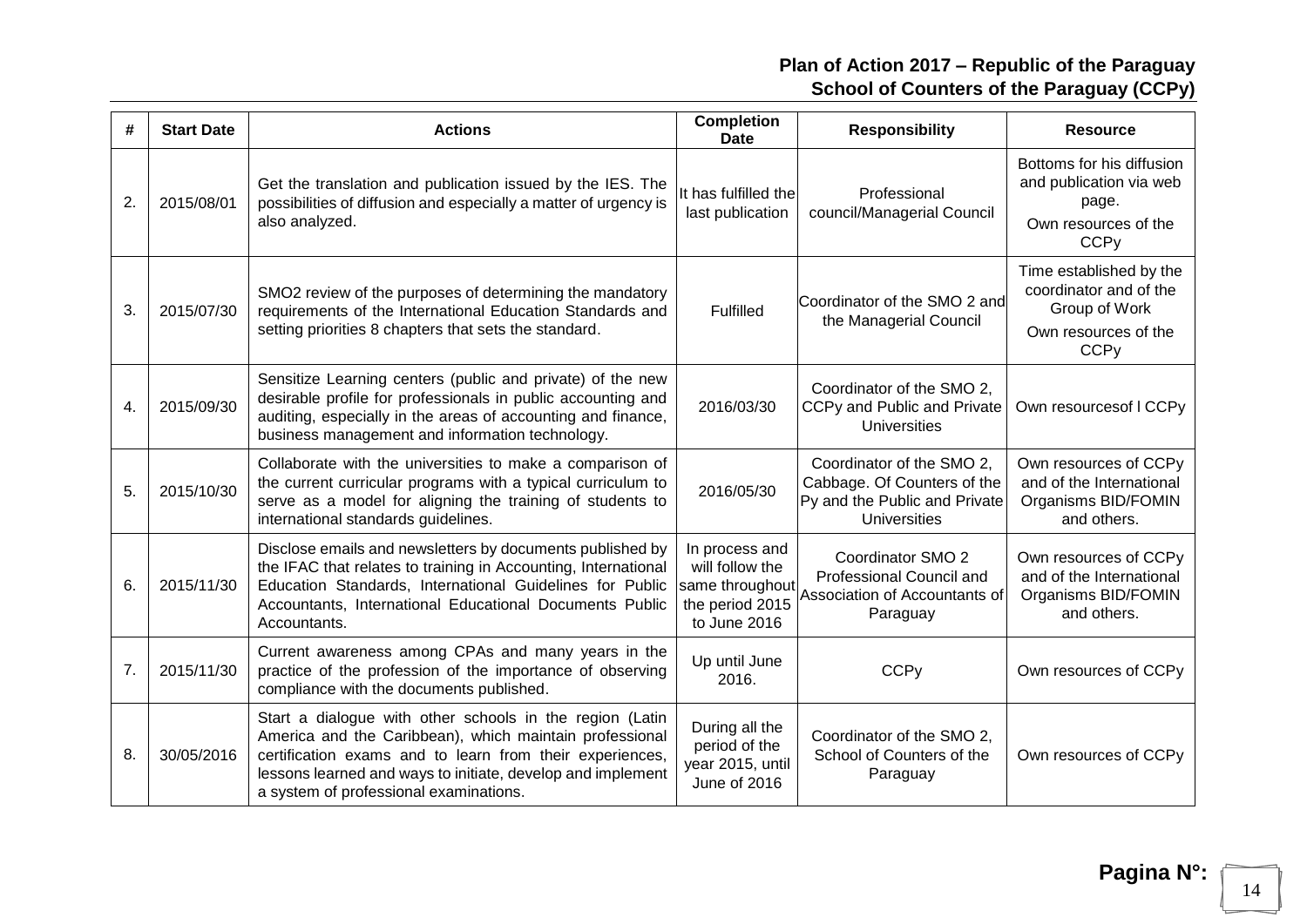| #   | <b>Start Date</b> | <b>Actions</b>                                                                                                                                                                                                                                                                                                                                                                                                                                                  | <b>Completion</b><br><b>Date</b>                                                    | <b>Responsibility</b>                                              | <b>Resource</b>                                                       |
|-----|-------------------|-----------------------------------------------------------------------------------------------------------------------------------------------------------------------------------------------------------------------------------------------------------------------------------------------------------------------------------------------------------------------------------------------------------------------------------------------------------------|-------------------------------------------------------------------------------------|--------------------------------------------------------------------|-----------------------------------------------------------------------|
| 9.  | 30/07/2016        | Gather information in a presentation and dialogues have a<br>forum on regional expertise for an Association at the College<br>of Accountants of Paraguay to raise awareness of the<br>importance of a system of professional examinations and the<br>need for a system in Paraguay, awareness of the<br>counterpart in government, responsibility for regulating<br>continuing education policies and establish penalties for<br>non-compliance to the members. | In process and<br>will continue the<br>same during the<br>entire period of<br>2016. | Coordinator of the SMO 2,<br>School of Counters of the<br>Paraguay | Own resources of CCPy                                                 |
| 10. | 30/08/2016        | Undertake graduate seminar and conferences related to the<br>subjects or themes developed in the documents published<br>in the International Financial Reporting Standards in<br>Education.                                                                                                                                                                                                                                                                     | In Process of<br>Coordination                                                       | Coordinator of the SMO 2,<br>School of Counters of the<br>Paraguay | Own resources of CCPy                                                 |
| 11. | 2016/10/30        | Inform<br>Public<br>Accountants<br>professional<br>secondary<br>education establishments, universities and supervisory<br>bodies on the draft discussion IAESB issues, to promote<br>suggestions and proposals for improvements.                                                                                                                                                                                                                                | 2016/06/30                                                                          | Coordinator of the SMO 2 and<br><b>Professional Council</b>        | Own resources of CCPy<br>and the international<br>organisms BID/FOMIN |
| 12. | 2016/11/30        | Secured by annual visits that the requirements for entry into<br>profession,<br>professional education,<br>professional<br>the<br>examinations,<br>practical<br>experience<br>and<br>continuing<br>education are in compliance with the requirements of the<br>DOM-2.                                                                                                                                                                                           | 2016/06/30                                                                          | Coordinator of the SMO 2 and<br><b>Professional Council</b>        | Own resources of CCPy                                                 |
| 13. | 2017/03/30        | Review responses Compliance Program Part I to VIII and<br>make modifications that are necessary to make the changes<br>that are necessary to update the part: appoint a responsible<br>person to review the information in Part I to VIII and make<br>modifications, IFAC inform about changes.                                                                                                                                                                 | 2017/08/30                                                                          | Coordinator of the SMO 2 and<br><b>Professional Council</b>        | Own resources of CCPy<br>and the international<br>organisms BID/FOMIN |
| 14. | 2017/03/30        | Request regulatory and supervisory entities control service<br>quality auditing firms, comments, suggestions and concerns<br>independent external audit to establish the minimum hours<br>of continuous training and sine qua non for the renewal of<br>registration of the auditing firm.                                                                                                                                                                      | 2017/08/30                                                                          | Coordinator of the SMO 2 and<br><b>Professional Council</b>        | Own resources of CCPy<br>and the international<br>organisms BID/FOMIN |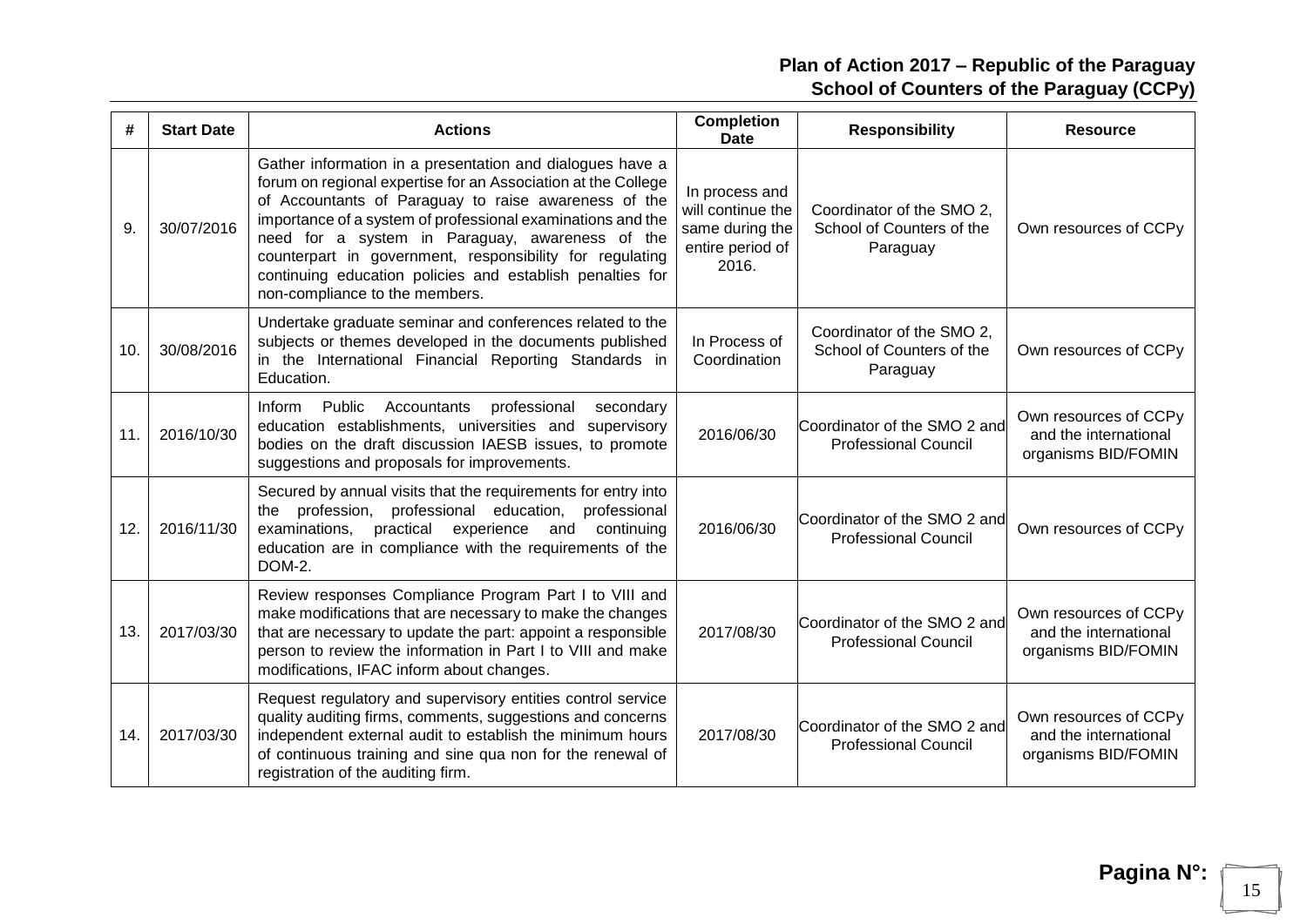**Subject Plan of Action:** SMO 3–International Standards and other Pronouncements Issued by the IAASB **Aims of the Plan of action:** Related Practice Statements and other documents issued by the IASB IFAC, establish auditing standards, and that the only rules that are binding on all audit and assurance work in Paraguay

#### *Background:*

In Paraguay for independent external auditing service professionals have historically used a combination between International Standards on Auditing (ISA), Statement of Auditing Standards (SAS - Statement on Auditing Standards - force in the US), and the regulations issued by regulatory agencies in Paraguay, and that reference that are generally applied in Paraguay and thus is nominated in the opinions by the auditors as the "Standards or Generally Accepted Auditing Principles in Paraguay". Since 1999, the Technical Resolution No. 7 (RT 7) issued by the Professional Council of the Institute of Accountants of Paraguay, the union adopts the "International Standards on Auditing" (ISA) 2013 Spanish version MIPA issued by the IAASB and recommended compulsory for all registered members of the College of Accountants of Paraguay (CCPY) use. The main problem of the same lies that Paraguay does not have a frame or legal provision establishing its full utilization compulsory, and that supports the use of such standards in general in our country.

The service of external audit is required by Banking Law and supervised by the SIB for the banking, financial and money exchange entities; Insurance Law, supervised by the SIS for Insurance Companies; Securities Market Act - CNV listed are SAECAs and SAEs entities; INCOOP Cooperative Law for Cooperatives and currently the 2421/04 Fiscal Law Article 33 The MH - SET with its General Resolution No. 29 Register of Auditors and Auditing Standards pair work to companies with sales of more than a million flycatchers . And it required the Spanish version NIAS 2004 MIPA.

The Association of Accountants of Paraguay (CCPY) through RT7 has managed to make the application of this standard is compulsory for enrolled and partners, in addition to our active involvement in the inclusion of the latest version published in Spanish ISAs are and obtained almost immediately and suggested resolutions or regulations on audit work on regulatory bodies like the SIB, SIS, CNV, INCOOP AND SET.

The Association of Accountants of Paraguay (CCPY) in its article 7 has adopted as its own the International Standards on Auditing (ISAs) issued by the IAASB, and implemented with limited resources through the Professional Council of CCPY and enrollment in Accounting and the obligation of a Continuing Education professional (EPC) for renewal, has been commissioned to disclose mainly at conferences, seminars and courses, is also making every effort to have sufficient coercive power so that professionals registered or not comply with these standards and through regulatory bodies mentioned above to perform mandatory audits established by law in Paraguay with the implementation of International Standards for Auditing and Assurance jobs as a result of work:

| <b>Start Date</b> | <b>Actions</b>                                                                                                                                                                                                            | <b>Completion</b><br>Date | <b>Responsibility</b>    | <b>Resource</b>                            |
|-------------------|---------------------------------------------------------------------------------------------------------------------------------------------------------------------------------------------------------------------------|---------------------------|--------------------------|--------------------------------------------|
| 2015/09/10        | Form a working group of professionals with experience in<br>external audit and representatives from audit firms with<br>membership and can<br>the<br>international<br>assume<br>responsibility of accompanying the SMO 3. | 2015/11/30                | Coordinator of the SMO 3 | Coordinator – own<br>Resources of the CCPy |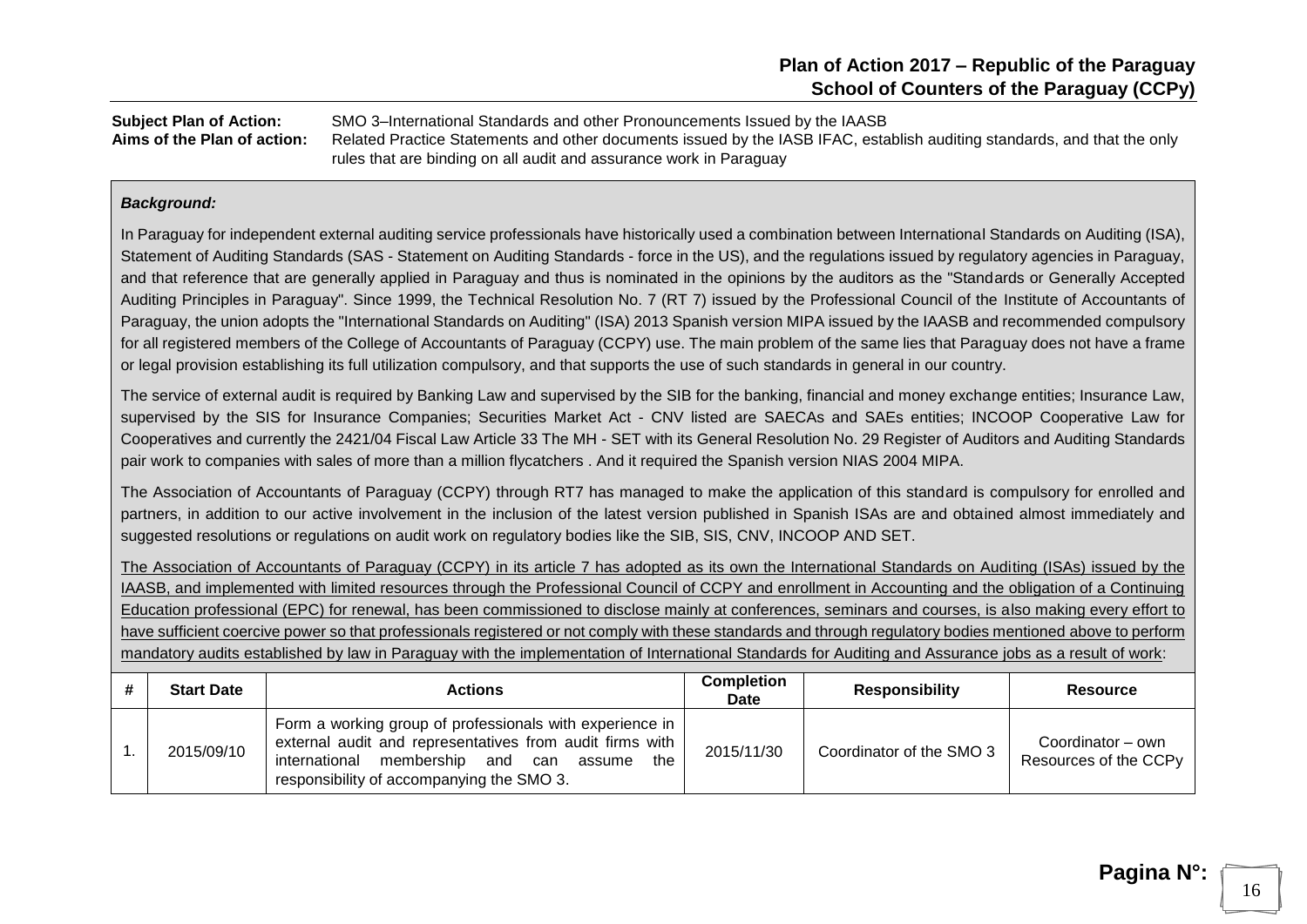| #  | <b>Start Date</b>        | <b>Actions</b>                                                                                                                                                                                                                                                                                  | <b>Completion</b><br>Date                 | <b>Responsibility</b>                                                                                  | <b>Resource</b>                                                                                                                                                 |
|----|--------------------------|-------------------------------------------------------------------------------------------------------------------------------------------------------------------------------------------------------------------------------------------------------------------------------------------------|-------------------------------------------|--------------------------------------------------------------------------------------------------------|-----------------------------------------------------------------------------------------------------------------------------------------------------------------|
| 2. | 2015/09/10               | Internalize the members of the working group of the<br>objectives of the SMO 3 and lay the groundwork for the<br>development of a work schedule and action plans.                                                                                                                               | 2015/11/30                                | Coordinator of the SMO 3                                                                               | Time established by the<br>coordinator and of the<br>Group of Work                                                                                              |
| 3. | 2015/09/10               | Comments and contributions of team members and<br>establish specific responsibility for the fulfillment of the<br>Action Plans.                                                                                                                                                                 | 2015/11/30                                | Coordinator of the SMO 3                                                                               | Time established by the<br>coordinator and of the<br>Group of Work SMO 3                                                                                        |
| 4. | 2015/11/20               | Analyze the updating of the RT 7 according to the<br>modifications of ISAs issued after the IAASB.                                                                                                                                                                                              | 2015/12/15                                | Coordinator of the SMO 3                                                                               | Time established by the<br>coordinator and of the<br>Group of Work SMO 3                                                                                        |
| 5. | 2015/12/01               | Establish necessary changes to the proposals and action<br>plan and the Rt 7.                                                                                                                                                                                                                   | 2015/12/15                                | Group SMO 3                                                                                            | Time established by the<br>coordinator and of the<br>Group of Work SMO 3                                                                                        |
|    | Republic of the Paraguay | Obtain the Book of the Last Version of the International Norms of Auditoria Issued by the IAASB and His Evaluation, Diffusion and Implementation in the                                                                                                                                         |                                           |                                                                                                        |                                                                                                                                                                 |
| 6. | 2015/12/01               | Get the translation and publication of the new rules or those<br>modified by the IAASB, and set the media for<br>dissemination to the Auditors and registered<br>and<br>unregistered professionals is a matter of urgency<br>especially if it affects the audit opinions to be issued.          | To comply<br>pursuant start of<br>work    | Coordinator SMO 3,<br>Professional Council and<br><b>Managerial Council</b>                            | Funds for publication, take<br>courses, seminars and the<br>time members of the<br><b>Board and Professional</b><br>Council - Own resources<br>and BID / FOMIN. |
| 7. | 2016/02/01               | Socialize the new standards or those that were modified<br>through the various media and the website of the College.                                                                                                                                                                            | Under way.<br>It publishes in<br>the WEB  | Coordinator of the SMO3 and<br>the team of work and the<br><b>Technical Commission of</b><br>Auditoria | Own resources of the<br>CCPy, external resources<br><b>BID/FOMIN</b> and others                                                                                 |
| 8. | 2016/03/01               | Prepare guidelines for the rules applicable to SMEs and<br>micro entities in Paraguay, and the inclusion in the<br>curriculum of universities meshes.<br>The Professional Council proposed in 2016, perform these<br>tasks, and coordinated with the main universities of<br>Paraguay meetings. | To fulfil satisfied<br>start of the works | Group SMO 3 and technical<br>Commission of the<br>professional Council                                 | Coordinator of the DOMs<br>and tiempo of members.<br>Own resources of the<br>CCPy, external resources<br><b>BID/FOMIN</b> and others                            |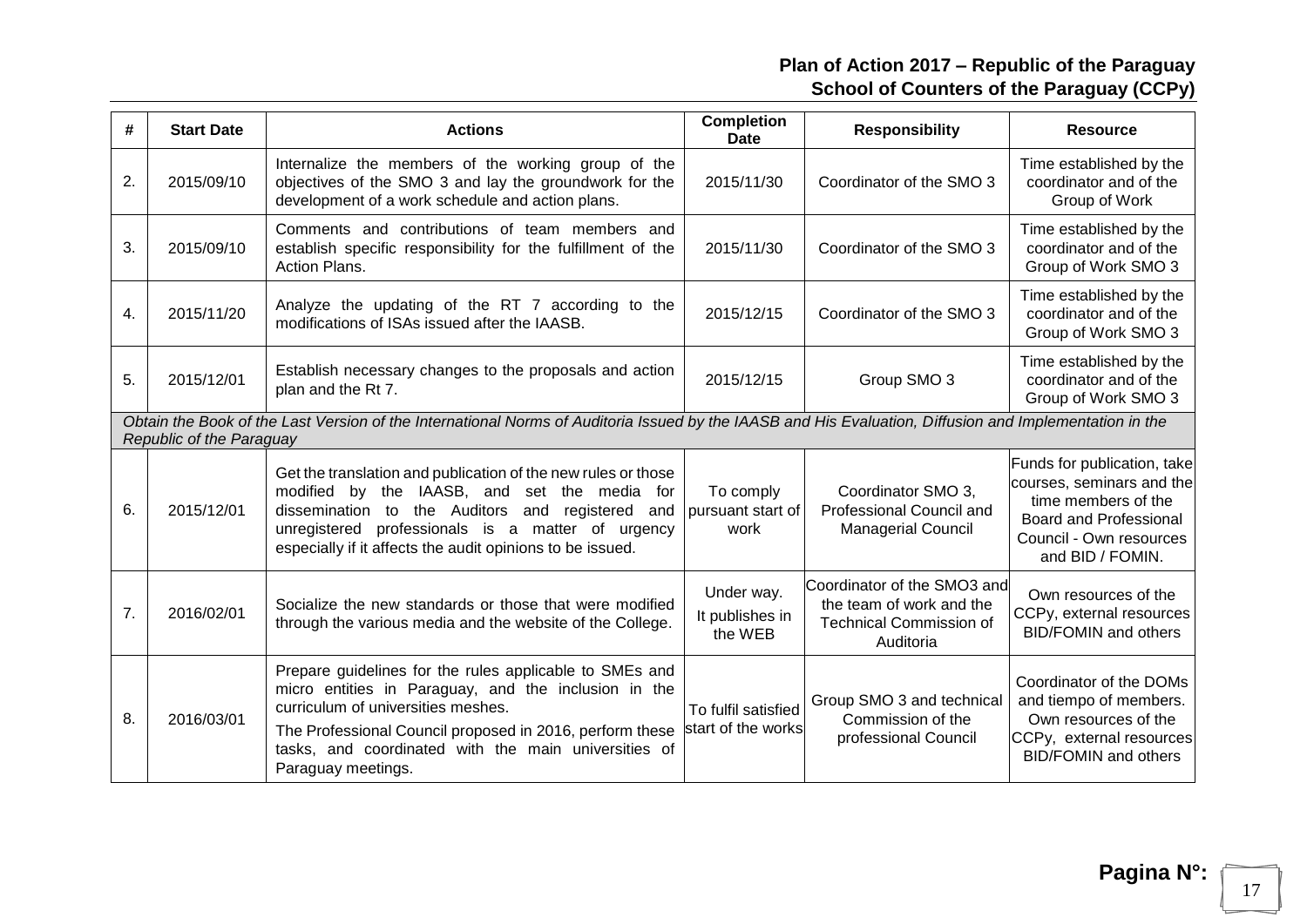| #   | <b>Start Date</b>                                      | <b>Actions</b>                                                                                                                                                                                                                                                                                                                                                                                    | <b>Completion</b><br><b>Date</b> | <b>Responsibility</b>                                                                                                         | <b>Resource</b>                                                                                                                                                            |
|-----|--------------------------------------------------------|---------------------------------------------------------------------------------------------------------------------------------------------------------------------------------------------------------------------------------------------------------------------------------------------------------------------------------------------------------------------------------------------------|----------------------------------|-------------------------------------------------------------------------------------------------------------------------------|----------------------------------------------------------------------------------------------------------------------------------------------------------------------------|
| 9.  | 2016/07/01                                             | Creation of a permanent mechanism for evaluating the<br>draft amendments to the Guidelines for the rapid spread<br>and get the translation of the draft consultation and new<br>texts issued by the IAASB.                                                                                                                                                                                        | Under way, it<br>spreads via WEB | Group SMO 3                                                                                                                   | Coordinator of the DOMs<br>and tiempo of members.<br>Own resources of the<br>CCPy, external resources<br><b>BID/FOMIN</b> and others                                       |
|     |                                                        | Promote Spread the Adoption of the International Norms of Audit (NIAs) in the Country, and Establish Qualifications.                                                                                                                                                                                                                                                                              |                                  |                                                                                                                               |                                                                                                                                                                            |
| 10. | 2016/04/01                                             | Communicate the application of TR 7 to the regulators, as<br>SIB, SIS, SET, INCOOP, CNV and SET etc, including<br>suggestions for updating the curricula of the leading<br>universities with public accounting careers.                                                                                                                                                                           | Fulfilled                        | Group SMO 3<br>Secretary of the CCPy                                                                                          | Time established by the<br>coordinator and of the<br>Group of Work SMO 3 and<br>civil servants of the CCPY.                                                                |
| 11. | 2015/07/01                                             | Establish a working group with the Regulators SIB, SIS,<br>CNV, INCOOP and SET, and the need to enact<br>applicability of ISAs in the professional work of the<br>Independent External Auditing.                                                                                                                                                                                                  | Under way.                       | Group SMO 3, Managerial<br><b>Council and Professional</b><br>Council                                                         | Time of the members<br>SMO <sub>3</sub> .<br>Own resources of the<br><b>CCP<sub>V</sub></b>                                                                                |
| 12. | In ongoing<br>implementation<br>of the Action<br>Plan. | Development of a training plan in the pronouncements of<br>the IAASB in coordination with the action plan of the other<br>DOMs 7 IFRS, IFRS for SMEs and SMOs four ethical<br>standards. Congress lectures, seminars and training on<br>IFRS are made. Workshops were planned, whose<br>implementation depends on the approval of the Board.                                                      | Under way                        | Group SMO 3 with other<br>SMOs related and<br><b>Professional Council</b>                                                     | Coordination with the<br>managers of the DOMs 3,<br>4 and 7 and time of the<br>members.<br>Own resources of the<br>CCPy, external resources<br><b>BID/FOMIN</b> and others |
| 13. | On going                                               | Diffusion process in the faculties of Accounting and<br>planned meeting with Deans, Academic Directors, Director<br>of Career and Management Pos Grado, for a proposal for<br>the introduction of ISAs in related subjects.                                                                                                                                                                       | Under way                        | Group SMO 3 with other<br>SMOs related and<br>Professional Council.                                                           | Coordination with the<br>managers of the DOMs 3,<br>4 and 7 and time of the<br>members.<br>Own resources of the<br>CCPy.                                                   |
| 14. | In permanent<br>application                            | In each training program surveys are conducted and shall<br>assess the comments received during the courses,<br>lectures, seminars and conferences that are held by the<br>CCPY and come from the Public Accounting professionals<br>who work as independent external auditor. And by which<br>enrich application guidelines of ISAs and suggest any<br>proposal to amend any statement to IAASB. | In process of<br>coordination    | General secretary, Director of <sup> responsible of the DOMs 3 </sup><br>National Events, Professional<br>Council of the CCPy | Coordination by part of the<br>and time of the members.<br>Own resources of the<br>CCPy.                                                                                   |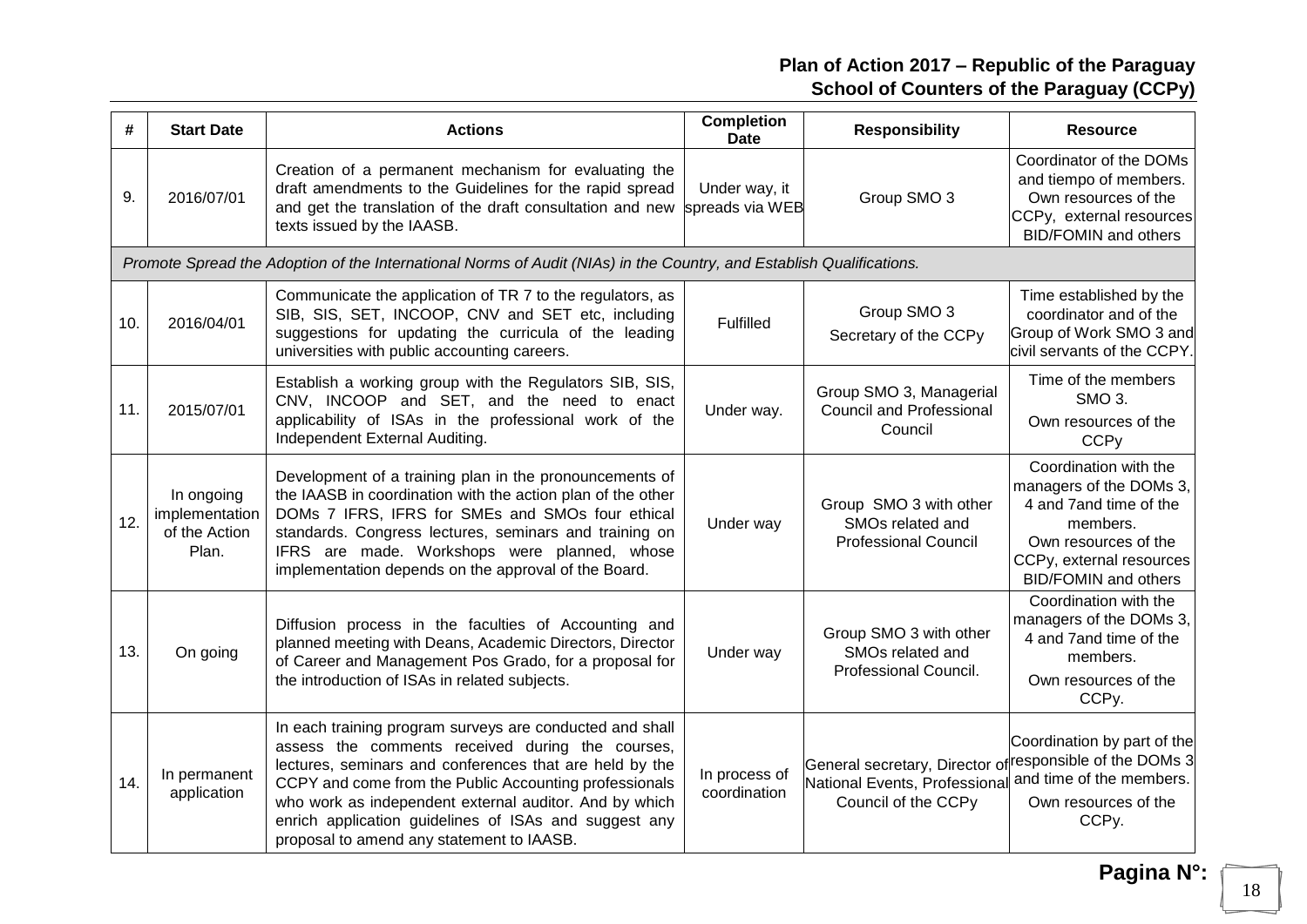| #   | <b>Start Date</b>                                                       | <b>Actions</b>                                                                                                                                                                                                                                                                                                                                                                                                        | <b>Completion</b><br><b>Date</b>                   | <b>Responsibility</b>                                                                | <b>Resource</b>                                                                                                                                                 |
|-----|-------------------------------------------------------------------------|-----------------------------------------------------------------------------------------------------------------------------------------------------------------------------------------------------------------------------------------------------------------------------------------------------------------------------------------------------------------------------------------------------------------------|----------------------------------------------------|--------------------------------------------------------------------------------------|-----------------------------------------------------------------------------------------------------------------------------------------------------------------|
| 15. | 2016/03/01                                                              | Identify needs to spread PDF Standards for each standard<br>IASSB Released to the practical orientation of the rules in<br>Paraguay, and publish them.                                                                                                                                                                                                                                                                | In process                                         | Group SMO 3, Managerial<br><b>Council and Professional</b><br>Council                | Coordination of the<br>responsible of the DOMs 3<br>and time of the members.<br>Own resources of the<br>CCPy, external resources<br><b>BID/FOMIN and others</b> |
|     |                                                                         | Maintaining Current Processes and Review Compliance Information CCPy                                                                                                                                                                                                                                                                                                                                                  |                                                    |                                                                                      |                                                                                                                                                                 |
| 16. | In continuous<br>monitoring since<br>the adoption of<br>the Action Plan | Follow the schedule of activities and budget of the action<br>plan to be developed by the Working Group SMO 3 as<br>obtaining translations issued by the IAASB for permanent<br>dissemination, preparation of application guidelines, set<br>meetings with regulatory bodies and all training courses<br>references to seminars, conferences, courses and<br>lectures.<br>Feedback and evaluation of the Action Plan. | In permanent<br>coordination with<br>the Group SMO | Coordinator<br>the members of SMO 3, Professional Council<br>and Managerial Council. | Own resources of the<br><b>CCP<sub>V</sub></b>                                                                                                                  |
|     | In the process,<br>17. the point 9 of the<br>DOM related                | The review of the plan and adjust planned at year end in<br>December 2016 and continued in the annual report to the<br>IFAC, the process of implementation of the Action Plan and<br>adoption of pronouncements issued by the IAASB and<br>revise the action plan annually for the proposed necessary<br>adjustments and submit for consideration of the person<br>responsible IFAC.                                  | Under way                                          | <b>Technical committee</b>                                                           | Own resources of the<br><b>CCP<sub>V</sub></b>                                                                                                                  |
| 18. | 01/06/2016                                                              | Tracking the notes received from the IFAC and conduct<br>periodic reviews of the response to the self-assessment<br>questionnaires and reports on compliance with the CCPY<br>with the IFAC and update sections corresponding to SMO<br>3 as necessary. Once upgraded inform the IFAC<br>Compliance Staff about the updates.                                                                                          | In process                                         | Group 3 SMO and<br>Professional Council and<br>Managerial Council.                   | Own resources of the<br><b>CCP<sub>V</sub></b>                                                                                                                  |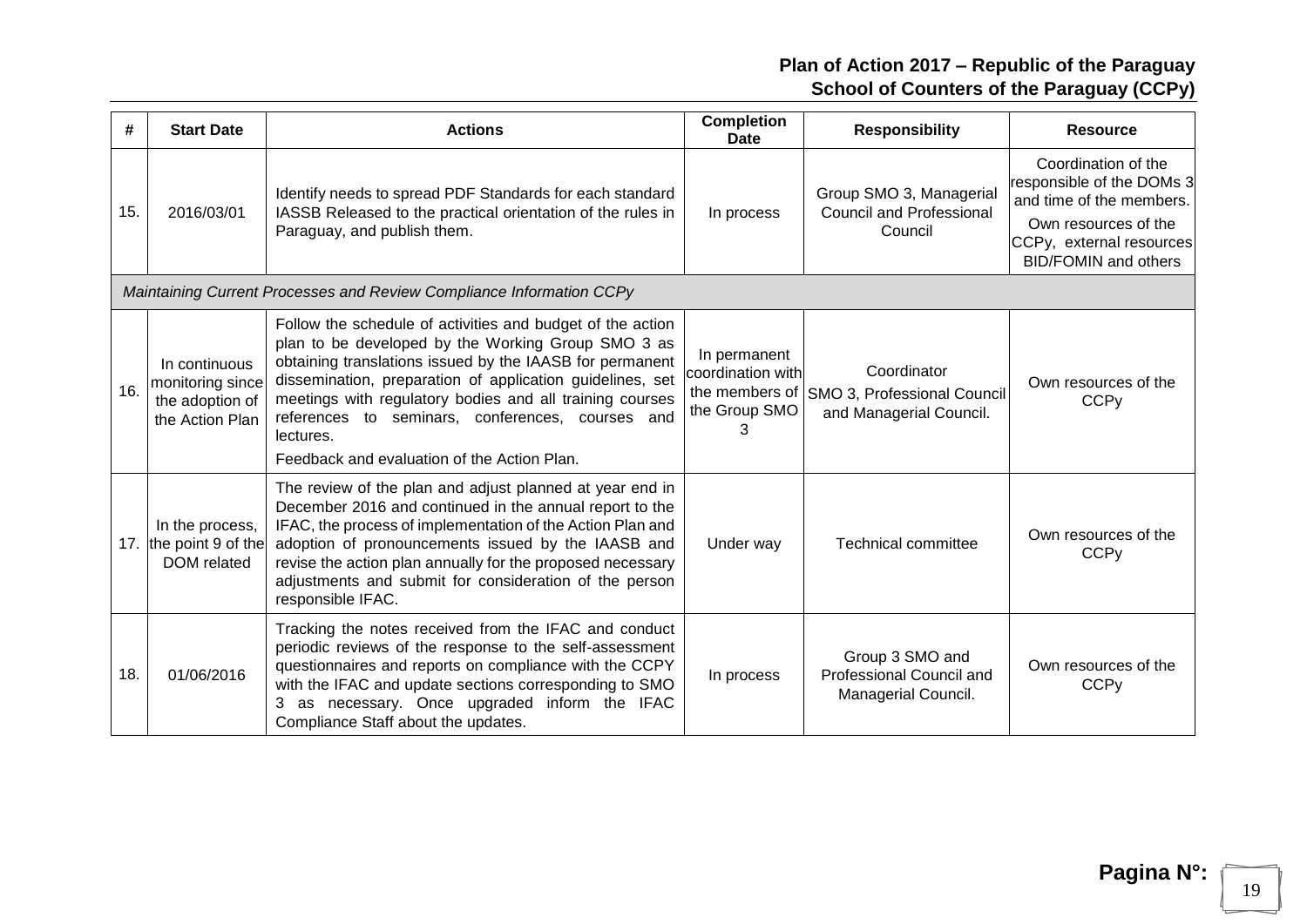**Subject Plan of Action:** SMO 4–IESBA Code of Ethics for Professional Accountants **Aim of the Plan of Action:** Paraguay establish a code of ethical professional of the accounting, so much in the public and private practice, to guide his professional actions, adjusted to the had by the IFAC:

#### *Background:*

In Paraguay there is not a law, and regulators also issued benchmark regulations and establish ethical requirements of the accounting profession.

The CCPY set by the RT 7 2000 and 2007, the Code of Ethics issued by IFAC (ver. 2006) where it is adopted as their own issued by the IESBA. The Professional Council acquired the book issued by the MIPA updated that version in 2011, making available to the Ethics Commission and its members the new version.

The CCPY requires all enrolled in the CCPY, they must give its assent to the accession to establish in practice and jealously guard the provisions of the code of ethics of the IFAC issued by the IESBA. As there is no obligation on their use, lack of unionization Act and associated CCPY. College bylaws were amended to create the "Ethics Council", which will be responsible for ensuring compliance with the Code and verify compliance with this requirement.

The Regulators require professional tuition of CCPY for entry in the Register of Auditors administered by these regulators, and comply with the Code of Ethics established by the CCPY and requires an affidavit of submission and compliance with the Code of Ethics, as they are (SIB.SG. Resolution No. 313/01 of the SIB, SS.SG Resolution No. 241/04 of the SIS, Resolution No. 823/04 of the CNV Resolution No. 535/00 of the INCOOP and General Resolution 29/14 of the SET).

The CCPY in all courses conducted include the introduction within the provisions of the Code of Ethics to ensure that professionals and students know and value subject to these rules the practice. It is considered that ethics is cross in professional practice.

| # | <b>Start Date</b>                                                                         | <b>Actions</b>                                                                                                                                                                                                                                                                                                             | <b>Completion</b><br><b>Date</b>                                                                                       | <b>Responsibility</b>                                                               | <b>Resource</b>                                                            |  |  |  |  |
|---|-------------------------------------------------------------------------------------------|----------------------------------------------------------------------------------------------------------------------------------------------------------------------------------------------------------------------------------------------------------------------------------------------------------------------------|------------------------------------------------------------------------------------------------------------------------|-------------------------------------------------------------------------------------|----------------------------------------------------------------------------|--|--|--|--|
|   | Promote the Adoption of the Code of ETica IESBA and His Effective Application in Paraguay |                                                                                                                                                                                                                                                                                                                            |                                                                                                                        |                                                                                     |                                                                            |  |  |  |  |
|   | 2015/10/15                                                                                | Form a working group with trained professionals who have<br>the desire to accompany and be involved in the<br>implementation of the GOS 4 and accompany the "Ethics"<br>Council."<br>Where the review and updating of the Code of Ethics<br>according to the changes that will promote translated<br>obtained by the MIPA. | Fulfilled and<br>permanent<br>renewal after<br>each assembly<br>coordinator and<br>Chairman of the<br>Board of Ethics. | Coordinator<br>SMO 4 and the President of<br>the Council of Ethical<br>Professional | Time of the coordinators<br>and own resources of the<br>CCP <sub>V</sub> . |  |  |  |  |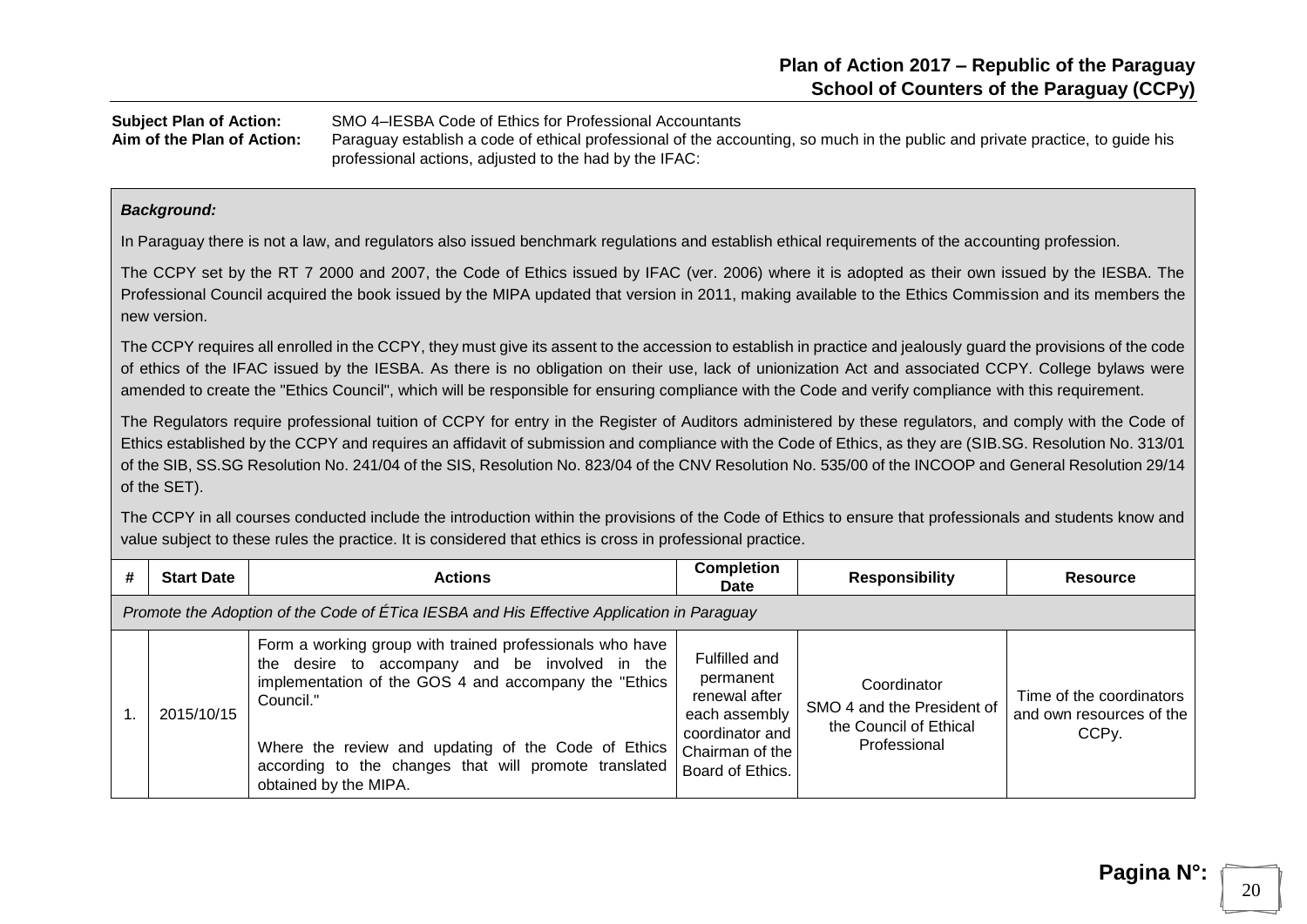| #  | <b>Start Date</b> | <b>Actions</b>                                                                                                                                                                                             | <b>Completion</b><br><b>Date</b>                                                      | <b>Responsibility</b>                                                                                | <b>Resource</b>                                                                                                      |
|----|-------------------|------------------------------------------------------------------------------------------------------------------------------------------------------------------------------------------------------------|---------------------------------------------------------------------------------------|------------------------------------------------------------------------------------------------------|----------------------------------------------------------------------------------------------------------------------|
| 2. | 2015/11/15        | With RT 7 in 2015 and its ongoing updates to the CCPY<br>adopted the Code of Ethics issued by IFAC IESBA. Enrolled<br>obliging and Partners accession subscription to the Code in<br>its latest version.   | Professional<br>council and<br>Managerial<br>Council of the<br><b>CCP<sub>V</sub></b> | President of the Professional<br>Council and President of the<br><b>Managerial Council</b>           | Own resources of the<br><b>CCP<sub>V</sub></b>                                                                       |
| 3. | Fulfilled         | Form the "Ethics Council", represented as a staff member<br>under the Bylaws - Comprised of the former president of<br>CCPY.                                                                               | Professional<br>council and<br>Managerial<br>Council of the<br><b>CCP<sub>V</sub></b> | President of the Managerial<br>Council of the CCPy                                                   | Own resources of the<br><b>CCP<sub>V</sub></b>                                                                       |
| 4. | Under way         | Establish a Manual of Procedures and responsibilities<br>"Ethics Council", and for each member working on the<br>necessary steps to comply with SMO 4 shares.                                              | Under way                                                                             | Coordinator SMO 4, the<br><b>Council of Ethical</b><br>Professional and the<br>Professional Council. | Own resources of the<br><b>CCP<sub>V</sub></b>                                                                       |
| 5. | 2016/03/15        | Set in all training conducted or carried out by the CCPY, the<br>initial inclusion all aspects of ethics in the development of the<br>profession, and its advantages in considering its use.               | Ongoing                                                                               | Coordinator SMO 4 and the<br><b>Council of Ethical</b><br>Professional,                              | Own resources of the<br>CCPy.                                                                                        |
| 6. | 2016/05/01        | Expect comments, supported by members of the delegation<br>and specific responsibility.                                                                                                                    | 216/08/16                                                                             | Coordinator<br>SMO <sub>4</sub>                                                                      | Time of the coordinator<br>and of his team                                                                           |
|    |                   | Promote Use of the Code of Ethics Issued by the IESBA in the Curriculum of Universities                                                                                                                    |                                                                                       |                                                                                                      |                                                                                                                      |
| 7. | 2015/08/15        | Get the list of all universities, training centers and schools<br>where accounting is taught.<br>Coordination and meeting with the Academic Deans and<br>Directors, to promote the Code of Ethics of IFAC. | 2015/11/15<br>Under way,<br>periodic<br>meetings and<br>evaluation of<br>rules        | Coordinator<br>SMO <sub>4</sub><br>Secretary of the CCPy                                             | Time of the coordinator<br>and ordinary and<br>extraordinary Meeting of<br>the Technical Commission<br>of Accounting |
| 8. | 2015/11/01        | Study of the different curricula of universities and their<br>inclusion in the development of the tenth semester Code of<br>Ethics of IFAC.                                                                | 2016/07/15                                                                            | Coordinator<br>SMO 4 and the President of<br>the Council of Ethical<br>Professional                  | Own resources of CCPy                                                                                                |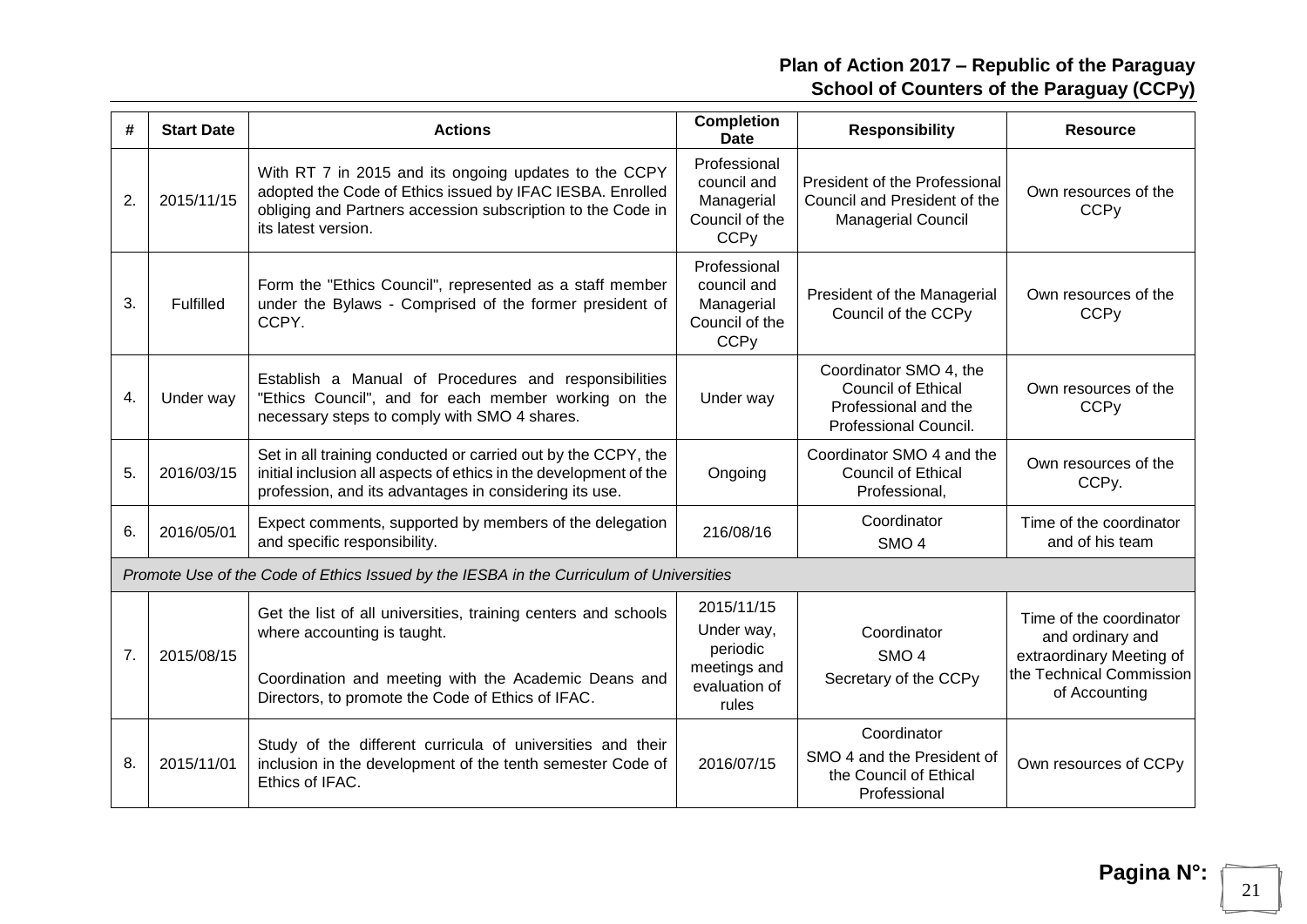| #   | <b>Start Date</b> | <b>Actions</b>                                                                                                                                                                                                                                                                                                                                                                                                       | <b>Completion</b><br><b>Date</b>                              | <b>Responsibility</b>                                                           | <b>Resource</b>                                                                                                                               |
|-----|-------------------|----------------------------------------------------------------------------------------------------------------------------------------------------------------------------------------------------------------------------------------------------------------------------------------------------------------------------------------------------------------------------------------------------------------------|---------------------------------------------------------------|---------------------------------------------------------------------------------|-----------------------------------------------------------------------------------------------------------------------------------------------|
| 9.  | 2015/11/01        | Deans invite all lectures of awareness of full IFRSs and the<br>IFRS for SMEs.                                                                                                                                                                                                                                                                                                                                       | 2016/07/30                                                    | Professional<br>council/Coordinator of the<br>SMO 2, 4 and 7                    | Time of the coordinator<br>and ordinary and<br>extraordinary Meeting of<br>the Professional Council<br>and Council of Ethical<br>Professional |
|     |                   | The Decision Adopted Bythe Comission of ÉTica and the Council of Ethical Professional                                                                                                                                                                                                                                                                                                                                |                                                               |                                                                                 |                                                                                                                                               |
| 10. | 2015/07/15        | Deans invite all lectures of awareness of full IFRSs and the<br>IFRS for PYMESEI Ethics Council adopts its use of the Code<br>of Ethics of IFAC as underlying mechanism for the exercise<br>of control to all Enrolled professionals and Partners, which<br>are formally reported by nominated and nameless, or judicial<br>process situations people. The Council may request<br>temporary or permanent suspension. | 2016/06/30                                                    | President of the Council of<br><b>Ethical Professional</b>                      | The internal resources<br>management of the CCPy.                                                                                             |
| 11. | 2015/11/15        | Develop a marketing plan to disseminate technical Standard<br>No. 7. According to the same for approval. RT adoption of<br>the Code of Ethics is up on the website and that all must<br>certify their adherence to it. In addition to the sites that can<br>be performed consultations.                                                                                                                              | 2016/08/30                                                    | Coordinator<br>SMO 4 and the Committees<br>of the Professional Council          | The internal resources<br>Management of the CCPy                                                                                              |
|     |                   | Communicate the Requirements and Norms of the Members and Other Parts Interested                                                                                                                                                                                                                                                                                                                                     |                                                               |                                                                                 |                                                                                                                                               |
| 12. | 2016/07/21        | Raise funds for the printing of this ethical code updated. For<br>dissemination and adherence to it by all licensed<br>partners and unregistered<br>practitioners,<br>around the<br>Paraguay.                                                                                                                                                                                                                        | As authorized by<br>the IFAC and the<br>funds raised.         | Managerial council and<br>Responsable of SMO 4                                  | Internal resources of the<br>CCPy and BID/FOMIN                                                                                               |
| 13. | 2016/08/05        | Dissemination of texts between professionals and students<br>of universities. A RT comes enrolled adoption of the EC.                                                                                                                                                                                                                                                                                                | According to the<br>resources and<br>the obtaining of<br>book | Responsable Of<br>SMO <sub>4</sub><br>Professional council Council<br>Directivo | Internal resources and<br>management of the<br>members                                                                                        |
| 14. | 2016/08/12        | Distribute the code of ethics to Regulators and the SIB, SIS,<br>CNV, INCOOP and the SET and then formally request a<br>hearing with<br>representatives requirement<br>for<br>the<br>dissemination and utilization of the same.                                                                                                                                                                                      | 2016/11/15                                                    | Committee of Ethical and<br>Responsible Managerial<br>Council of the SMO4       | Internal resources of the<br>CCPy and BID/FOMIN                                                                                               |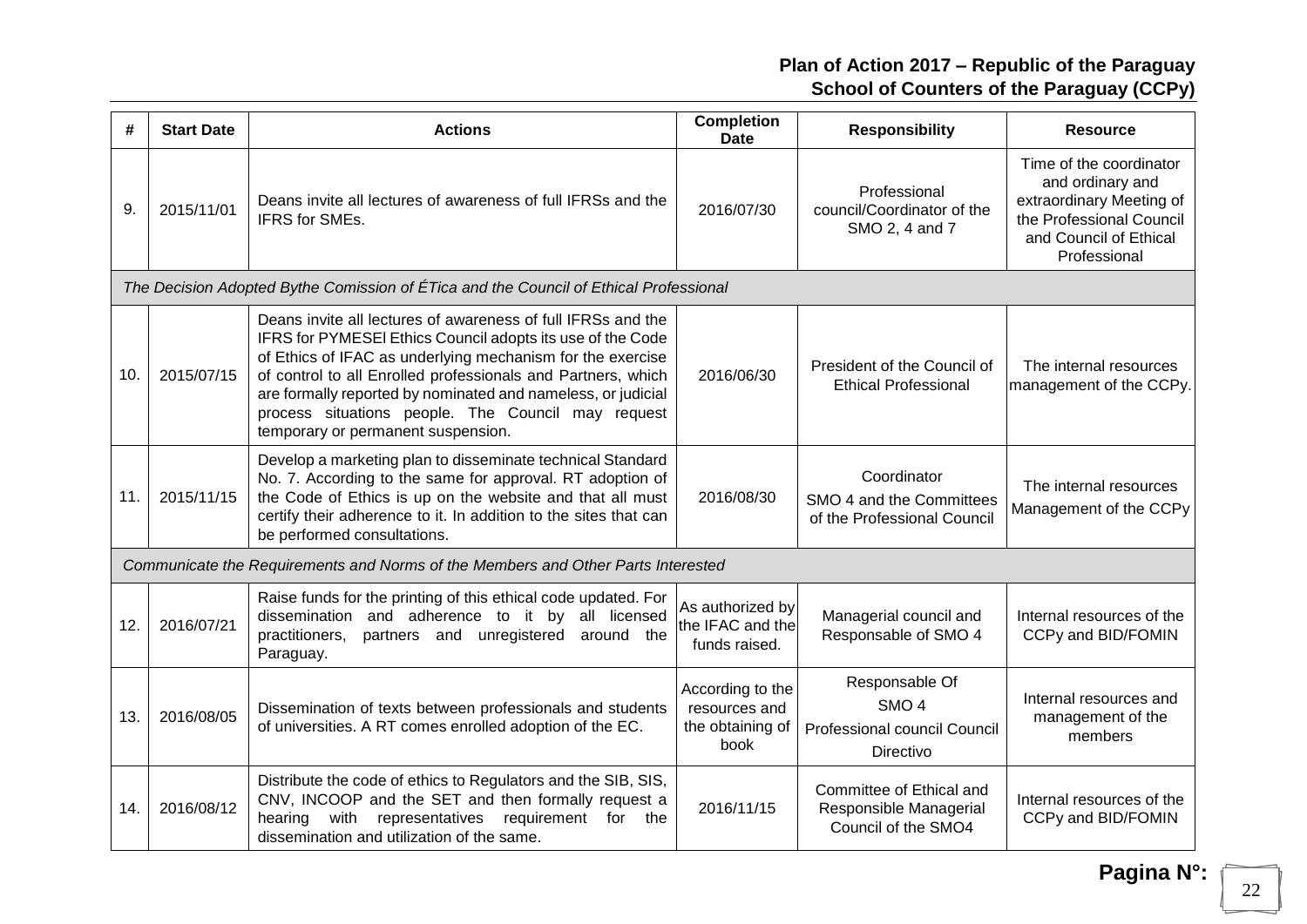| #   | <b>Start Date</b>          | <b>Actions</b>                                                                                                                                                                         | <b>Completion</b><br>Date                               | <b>Responsibility</b>                                                                         | <b>Resource</b>                                 |
|-----|----------------------------|----------------------------------------------------------------------------------------------------------------------------------------------------------------------------------------|---------------------------------------------------------|-----------------------------------------------------------------------------------------------|-------------------------------------------------|
| 15. | 2016/08/22                 | Hold meetings with relevant authorities for analysis and<br>distribution of the Code of Ethics universities and training<br>institutions for inclusion as part of the curriculum.      | 2016/11/15                                              | Committee of Ethical and<br><b>Managerial Council Resp</b><br>SMO <sub>4</sub>                | Internal resources of the<br>CCPy.              |
| 16. | 2016/08/22                 | Post by different means the code of ethics, both members of<br>CCPY and enrolled and partners, and incorporate material<br>from Congress or conference.                                | 2016/11/15                                              | Managerial council.,<br>Professional Council, Resp<br>SMO <sub>4</sub>                        | Internal resources of the<br>CCPy.              |
| 17. | 2016/03/15                 | Evaluate public comments through surveys in the courses,<br>through forums, websites or even external surveys.<br>Survey questionnaires are designed to complete by March<br>30, 2016. | 2016/12/25                                              | Managerial council and<br>Professional Council, with<br>Manager SMO 4                         | Internal resources of the<br>CCPy and BID/FOMIN |
|     | Norms Process of Diffusion |                                                                                                                                                                                        |                                                         |                                                                                               |                                                 |
| 18. | 2016/04/06                 | Post a technical level and the code of ethics, carried out a<br>calendar of courses in the CCPY, universities and<br>specialized institutes.                                           | 2015/12/25<br>Program with the<br>Managerial<br>Council | Committee of ethical of the<br><b>Managerial Council Resp</b><br>SMO <sub>4</sub>             | Internal resources of the<br><b>CCPy</b>        |
| 19. | 2016/03/20                 | Propose the adoption of the CE to the entities of regulation.<br>It distributes to such entities exemplary of the CE.                                                                  | 2016/07/15<br>In process                                | Committee of ethical of the<br>CouncilD irectivo Resp SMO4                                    | Internal resources                              |
| 20. | 2016/03/20                 | The Professional Council with his technique of the<br>respective committee, will be responsible for issuing the<br>certificate of CE and sign a commitment to comply.                  | 2016/07/15                                              | Responsable Of<br>SMO <sub>4</sub><br>Consejo Professional<br><b>Technicians of Committee</b> | Internal resources                              |
|     |                            | The Maintenance of the Processes in Course                                                                                                                                             |                                                         |                                                                                               |                                                 |
| 21. | 2017/02/01                 | Process control and analysis of deviations for correction and<br>completion of the design plan.                                                                                        | 2016/03/04                                              | Coordinator of the SMO 4<br><b>Professional Council</b>                                       | Time of the coordinator                         |
|     |                            | Professional Council memory is prepared by year end.                                                                                                                                   |                                                         |                                                                                               |                                                 |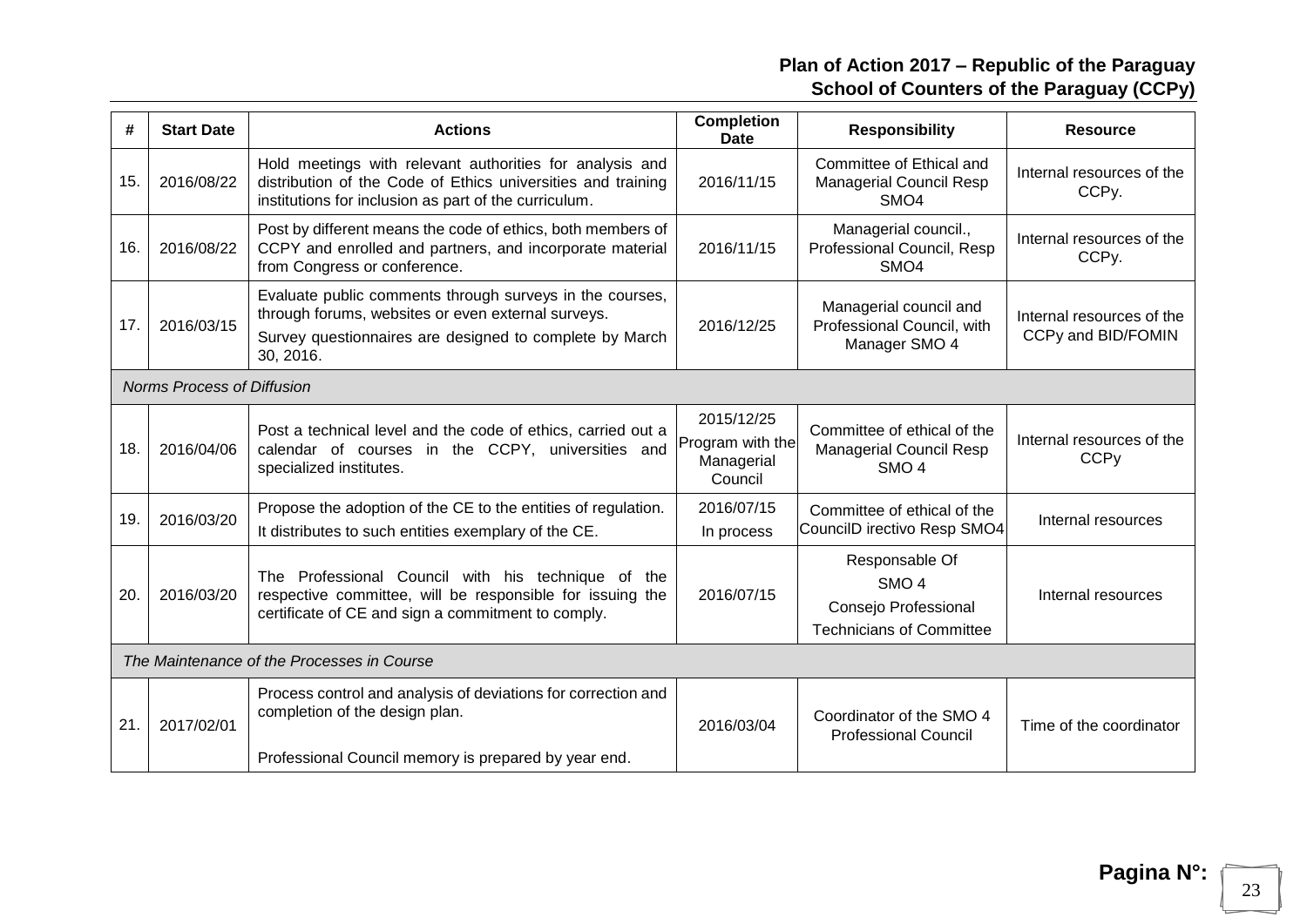| #   | <b>Start Date</b> | <b>Actions</b>                                                                                                                                                                                                                                                                         | <b>Completion</b><br><b>Date</b>                                                          | <b>Responsibility</b>                                               | <b>Resource</b>                            |
|-----|-------------------|----------------------------------------------------------------------------------------------------------------------------------------------------------------------------------------------------------------------------------------------------------------------------------------|-------------------------------------------------------------------------------------------|---------------------------------------------------------------------|--------------------------------------------|
|     |                   | Review of Information of Fulfillment of CCPY                                                                                                                                                                                                                                           |                                                                                           |                                                                     |                                            |
| 22. | 2017/02/01        | Check deviations and propose meetings, meetings of<br>changes and adjustments every six months or earlier if<br>necessary.                                                                                                                                                             | In the exercise<br>2017 the<br>evaluation<br>effects to the<br>closing of the<br>exercise | Coordinator of the SMO 4                                            | Time of the coordinator                    |
| 23. | 2014/02/01        | Conduct periodic reviews of the CCPY response to IFAC<br>Compliance Self Assessment.<br>Questionnaires and update sections relevant to SMO 4 as<br>needed. Once upgraded inform the IFAC Compliance Staff<br>about the updates for compliance staff to publish updated<br>information. | From the year<br>2017 course,<br>prepares<br>evaluation of<br>closing of<br>exercise      | Group SMO, Coordinator<br>SMO4, Council Prof.<br>Managerial council | Time of the members,<br>internal resources |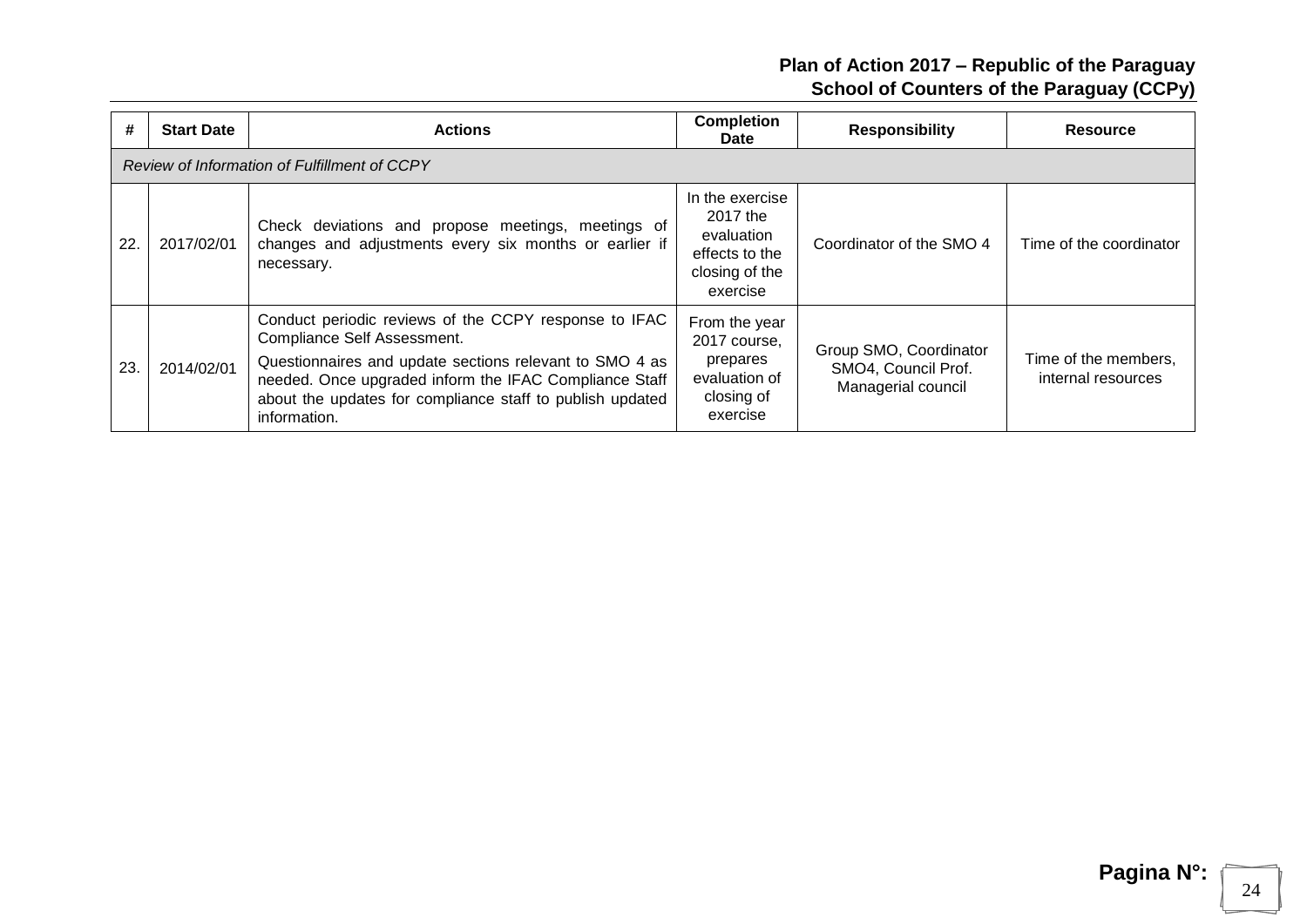**Subject Plan of Action:** SMO 5–International Public Sector Accounting Standards and Other Pronouncements Issued by the IPSASB **Aims of the Plan of Action:** Efforts to raise awareness among key members of the government of the benefits of adoption and application of accounting standards in the public sector:

#### *Background:*

The CCPY is the representative of IFAC and responsible for the mediation of execution, for which it has provided training on IPSAS and its dissemination through the National Congresses held in 2013 and 2014, also it held meetings between the Ministry of Finance (General Directorate of Public Accounting) in order to jointly approve this Action Plan, because the Ministry of Finance has legal authority to adopt and implement IPSAS for all state bodies and institutions. It is also important to note that the organizations and entities of the State are interconnected through a computer network metropolitan public sector and are integrated into the SIAF (Integrated Financial Management System), which includes the Accounting module called SICO, through which it is standardized and normed all operations of the State also currently in process reengineering in which is set to make adjustments to the system and adapt IPSAS, and thus have accounting and financial reporting in accordance with the IPSASB. The CCPY designated as representative of the Public Sector to the head of the Directorate General of Public Accounts Committee, and will be responsible for SMO 5, for which the College will collaborate in order to carry out training, technical support in the study of the rules and other technical assistance required for the dissemination and implementation of IPSAS.

The CCPY makes an agreement with the Ministry of Finance, whereby the representative to IFAC will be responsible for the head of the Directorate General of Public Accounting "Director of Accounting Paraguay", due to the dependence of the Ministry of Finance of ParaguayIt has the legal authority to approve these standards in Paraguay and full use .; also in coordination with the DGCP, conducted training for other public sector entities that will work for the adoption and implementation of IPSAS as a project for 2017/2018, and also to the National Congress, the Comptroller General's Office, Audit General of the Executive and State agencies, and entities.

The head of the General Directorate of Public Accounting for the efforts of the CCPY, IFAC and grow Bank has participated in 2015 in Quito Ecuador and discourse has been responsible for the Paraguayan reality and within that framework are managed firm an agreement between the union and the address, to work on the adoption of IPSAS and expects to sign the agreement until March 2016. It has obtained a copy in Spanish of Standards and promote lifelong CCPY publication of IPSAS, for easy access to them by the interested.

| # | <b>Start Date</b>                                                                                        | <b>Actions</b>                                                                                                                                                                                                                                                                                             | <b>Completion</b><br>Date | <b>Responsibility</b>                                                                                                                                 | <b>Resource</b>                                                                                                                   |  |  |  |  |
|---|----------------------------------------------------------------------------------------------------------|------------------------------------------------------------------------------------------------------------------------------------------------------------------------------------------------------------------------------------------------------------------------------------------------------------|---------------------------|-------------------------------------------------------------------------------------------------------------------------------------------------------|-----------------------------------------------------------------------------------------------------------------------------------|--|--|--|--|
|   | Forming of a Technical Team of the Public Sector and the Training of a Governmental Technical Commission |                                                                                                                                                                                                                                                                                                            |                           |                                                                                                                                                       |                                                                                                                                   |  |  |  |  |
|   | 2015/08/30                                                                                               | Form an interdisciplinary technical team of the Public Sector<br>hereinafter "Government Commission" of the Professional<br>Council of CCPY, form interagency working tables with<br>representative of the Ministry of Finance, Public<br>Procurement, Superintendency of Banks, Securities<br>Commission. | 2015/08/30                | Contadora General and<br>Coordinator of the DOMs 5<br>and the Technical<br>Commission of the<br>Professional Council of the<br><b>CCP<sub>V</sub></b> | Time of the coordinator<br>and ordinary and<br>extraordinary Meeting of<br>the Commissions of the<br><b>Professional Council.</b> |  |  |  |  |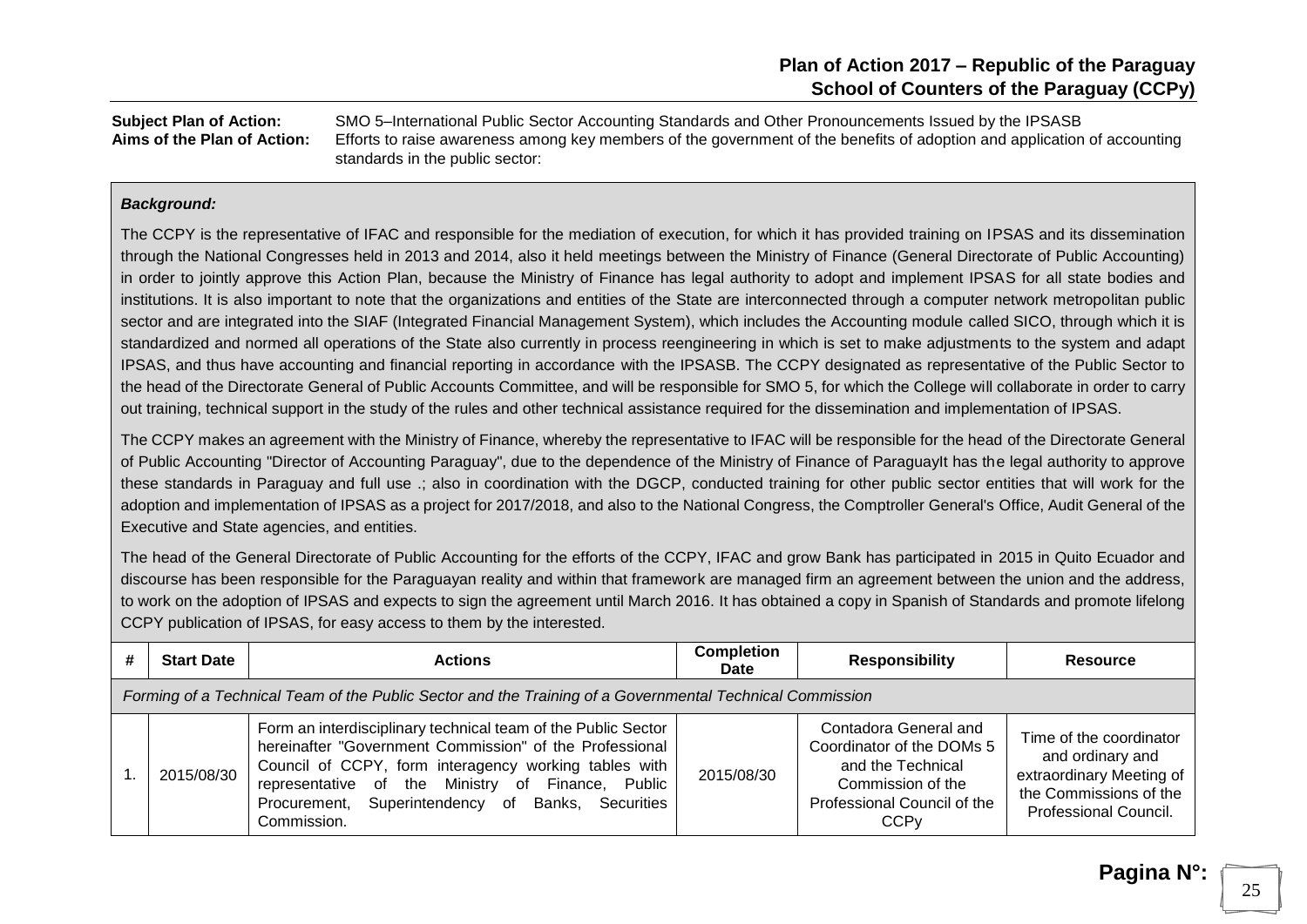| #  | <b>Start Date</b> | <b>Actions</b>                                                                                                                                                                                                                                                                                                                                                                                                                                                                                                                                       | <b>Completion</b><br>Date                    | <b>Responsibility</b>                                                | <b>Resource</b>                                                                                                            |
|----|-------------------|------------------------------------------------------------------------------------------------------------------------------------------------------------------------------------------------------------------------------------------------------------------------------------------------------------------------------------------------------------------------------------------------------------------------------------------------------------------------------------------------------------------------------------------------------|----------------------------------------------|----------------------------------------------------------------------|----------------------------------------------------------------------------------------------------------------------------|
| 2. | 2015/08/30        | "Government Commission" Public Sector<br>Form the<br>dependent of the Professional Council of CCPY and Public<br>Sector team appointing the Director General Accounting MH<br>- Paraguay, as Vice President.                                                                                                                                                                                                                                                                                                                                         | 2015/08/30<br>Fulfilled a part,<br>under way | Contadora General and<br>Coordinator CCPy                            | Time of the coordinator<br>and ordinary and<br>extraordinary Meeting of<br>the Governmental<br><b>Technical Commission</b> |
|    |                   | Signature of Agreement with the Ministry of the Treasury and Plan of Action                                                                                                                                                                                                                                                                                                                                                                                                                                                                          |                                              |                                                                      |                                                                                                                            |
| 3. | 2015/11/30        | Signing Agreement with the Ministry of Finance - General<br>Directorate of Public Accounts.                                                                                                                                                                                                                                                                                                                                                                                                                                                          | 2016/03/30                                   | Contadora General and<br>Coordinator of the<br><b>CCPy</b>           | Time of the coordinator<br>and ordinary and<br>extraordinary Meeting of<br>the Governmental<br><b>Technical Commission</b> |
| 4. | 2015/11/30        | Jointly approve the Plan of Action for the adoption and<br>implementation of IPSAS in Paraguay, carried out by the<br>Government.                                                                                                                                                                                                                                                                                                                                                                                                                    | 2015/11/30                                   | General Accountant and<br><b>CCPY Steering Committee</b>             | Internal resources of the<br>MH/BID                                                                                        |
| 5. | 2015/11/30        | Participation in the II Forum of Accountants Government of<br>Latin America-Colombia Cartagena de Indias 2015 whose<br>objective is the exchange of experience and mutual learning<br>process, which will strengthen the role of the institutions<br>responsible for the Latin American government accounting,<br>as well as support in the implementation of International<br>Accounting Standards Public Sector (IPSAS),<br>and<br>incorporate international standards to help improve fiscal<br>transparency and accountability in our countries. | 2015/11/30                                   | MH/BID/FMI/Bank World-wide                                           | Resources of the Ministry<br>of the Treasury.                                                                              |
| 6. | 2016/03/31        | Analysis thorough assessment of our legislation the<br>concordance and discordance with the IFAC IPSAS to<br>official disclosure of the text and print documents.                                                                                                                                                                                                                                                                                                                                                                                    | 2016/06/30                                   | School of Counters of the<br>Paraguay<br>And Contadora General.      | Resources of the CCPy,<br>and International<br>Organisms                                                                   |
| 7. | 2016/03/31        | Approval of the framework, policies and procedures of<br>property, plant and equipment.                                                                                                                                                                                                                                                                                                                                                                                                                                                              | In process                                   | General Accountant and<br>Team of Work<br>InterinstitucionalCPy      | Internal resources                                                                                                         |
| 8. | 2016/06/15        | Designation of the team of work interinstitucional for the<br>study of the IPSASB in matter of Property, plant and team.                                                                                                                                                                                                                                                                                                                                                                                                                             | In process                                   | General Accountant and<br>Managerial Committee of the<br><b>CCPy</b> | Internal resources/<br>Consulting BID.                                                                                     |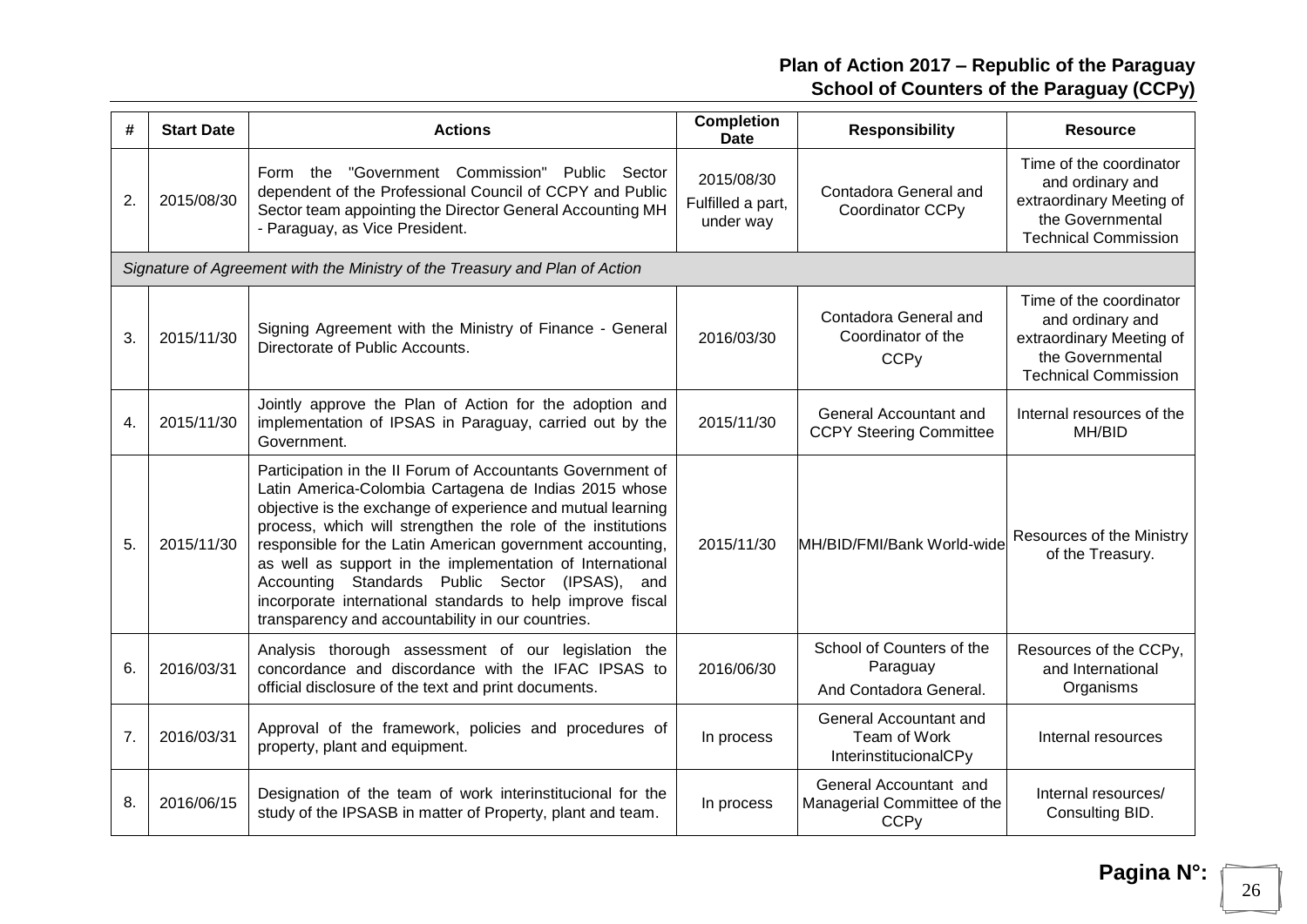| #   | <b>Start Date</b> | <b>Actions</b>                                                                                                                                                                                                                                                                                                                                               | <b>Completion</b><br><b>Date</b> | <b>Responsibility</b>                                                                              | <b>Resource</b>                                                  |
|-----|-------------------|--------------------------------------------------------------------------------------------------------------------------------------------------------------------------------------------------------------------------------------------------------------------------------------------------------------------------------------------------------------|----------------------------------|----------------------------------------------------------------------------------------------------|------------------------------------------------------------------|
| 9.  | 2016/10/01        | It approves Plan of qualification, for public sector, to end to<br>form technicians in the sector.                                                                                                                                                                                                                                                           | 2016/06/30                       | School of Counters of the<br>Paraguay<br>And Contadora General                                     | Internal resources                                               |
| 10. | 2016/10/01        | Adjust the design, development and implementation of the<br>SIAF/SICO in base to NICSP.                                                                                                                                                                                                                                                                      | 2016/06/30                       | MH/BID                                                                                             | Loan of the BID and<br>Resources of Ministry of<br>the Treasury. |
| 11. | 2016/01/30        | Decree of adoption of NICSP/NIC-NIIF/IFRS: According to<br>the Plan of Action to be approved, has foreseen in the month<br>of January of 2016 the promulgation of the Decree of the<br>Executive Power whereby adopt International Norms of<br>Accounting for the Public sector (NICSP) and the<br>NIC/NIIF's/IFRS for the Public Companies in the Paraguay. | 2016/06/30                       | General Accountant and<br>Coordinator of the DOMs 5<br>and the Technical<br>Commission of the CCPy | Loan of the BID and<br>Resources of Ministry of<br>the Treasury. |
| 12. | 2017/01/30        | Evaluation of part of the world-wide bank and socialisation<br>totravé s of a workshop of diffusion (October 2017).                                                                                                                                                                                                                                          | 2017/10/30                       | MH/Bco. World-wide                                                                                 | <b>World Bank</b>                                                |
| 13. | 2017/01/30        | Manage a legal disposal to approve the one of the Plan of<br>action and adoption of NICSP.                                                                                                                                                                                                                                                                   | 2017/10/30                       | MH In coordination with CCPy                                                                       | Government                                                       |
|     |                   | <b>IPSAS Socialize with All State Agencies</b>                                                                                                                                                                                                                                                                                                               |                                  |                                                                                                    |                                                                  |
| 14. | 2015/12/15        | It approves Plan of qualification of the CCPy, for public<br>sector to end to form technicians in the sector.                                                                                                                                                                                                                                                | 2015/12/15                       | Professional council<br>And Contadora General                                                      | Internal resources                                               |
| 15. | 2015/12/31        | Obtain the NICSP of the IFAC, for official divulging of the text<br>and print documents.                                                                                                                                                                                                                                                                     | Under way                        | Professional council<br>And Contadora General.                                                     | Resources of the CCPy,<br>and International<br>Organisms         |
| 16. | 2016/06/15        | Summit of the Américas, presentation and socialisation of<br>the NICSP to Regional level and in the country.                                                                                                                                                                                                                                                 | 2016/06/17                       | Professional council and<br>Managerial Commission/IFAC                                             | Internal resources                                               |
| 17. | 2016/09/13        | III Forum of Governmental Counters of FOCAL Latin<br>America, in Asunción, whose aim is the exchange of<br>experiences and process dand mutual learning and support<br>in the implementation of the International Norms of<br>Contabilidad of the Public sector (NICSP). Paraguay<br>occupies the Presidency of the Forum.                                   | 2016/09/15                       | MH/BID/FMI/Bank World-wide                                                                         | Ministry of the Treasury<br>and International<br>Organisms.      |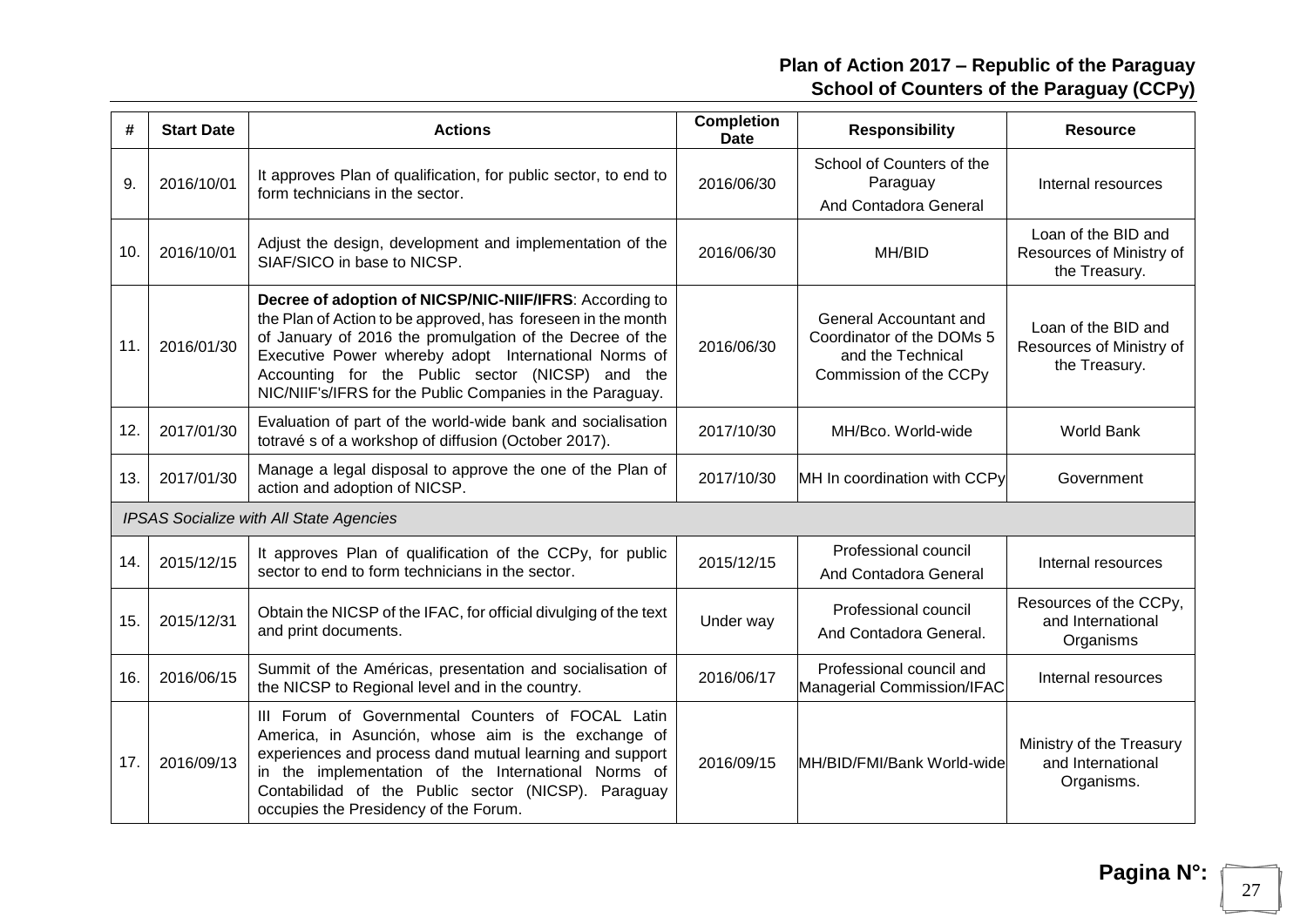| #   | <b>Start Date</b> | <b>Actions</b>                                                                                                                                                                                                                                                                                                                                                                                                                                                                                                                                                         | <b>Completion</b><br>Date | <b>Responsibility</b>                                                                              | <b>Resource</b>                                                  |
|-----|-------------------|------------------------------------------------------------------------------------------------------------------------------------------------------------------------------------------------------------------------------------------------------------------------------------------------------------------------------------------------------------------------------------------------------------------------------------------------------------------------------------------------------------------------------------------------------------------------|---------------------------|----------------------------------------------------------------------------------------------------|------------------------------------------------------------------|
| 18. | 30/06/2017        | Congress dissemination of IPSAS: under the auspices of<br>the World Bank, has made a diagnosis of the Directorate<br>General of Public Accounts, the SIAF and other governing<br>Addresses Financial Management, for which the results will<br>be presented at a congress and also General accountants<br>invite the region whose countries have made progress on<br>IPSAS adoption and implementation, as well as experts in<br>this field to present to accountants and public administrators<br>across the government sector, in the month of October this<br>year. | 30/11/2017                | General Accountant and<br>Coordinator of the DOMs 5<br>and the Technical<br>Commission of the CCPy | Loan of the BID and<br>Resources of Ministry of<br>the Treasury. |
| 19. | 30/06/2017        | Accompanying the Commission on work Reengineering<br><b>SIAF:</b> is currently in the process of adjudication, consulting<br>reengineering SIARE, which integrates the SIAF (Financial<br>Management System), the SINARH (National System of<br>Human Resources) and SIABYS (Integrated Goods and<br>Services Administration System), in which the technical<br>specifications have been developed so that these systems<br>are designed, developed and implemented based on IPSA.                                                                                     | 30/112017                 | General Accountant and<br>Coordinator of the DOMs 5<br>and the Technical<br>Commission of the CCPy | Loan of the BID and<br>Resources of Ministry of<br>the Treasury. |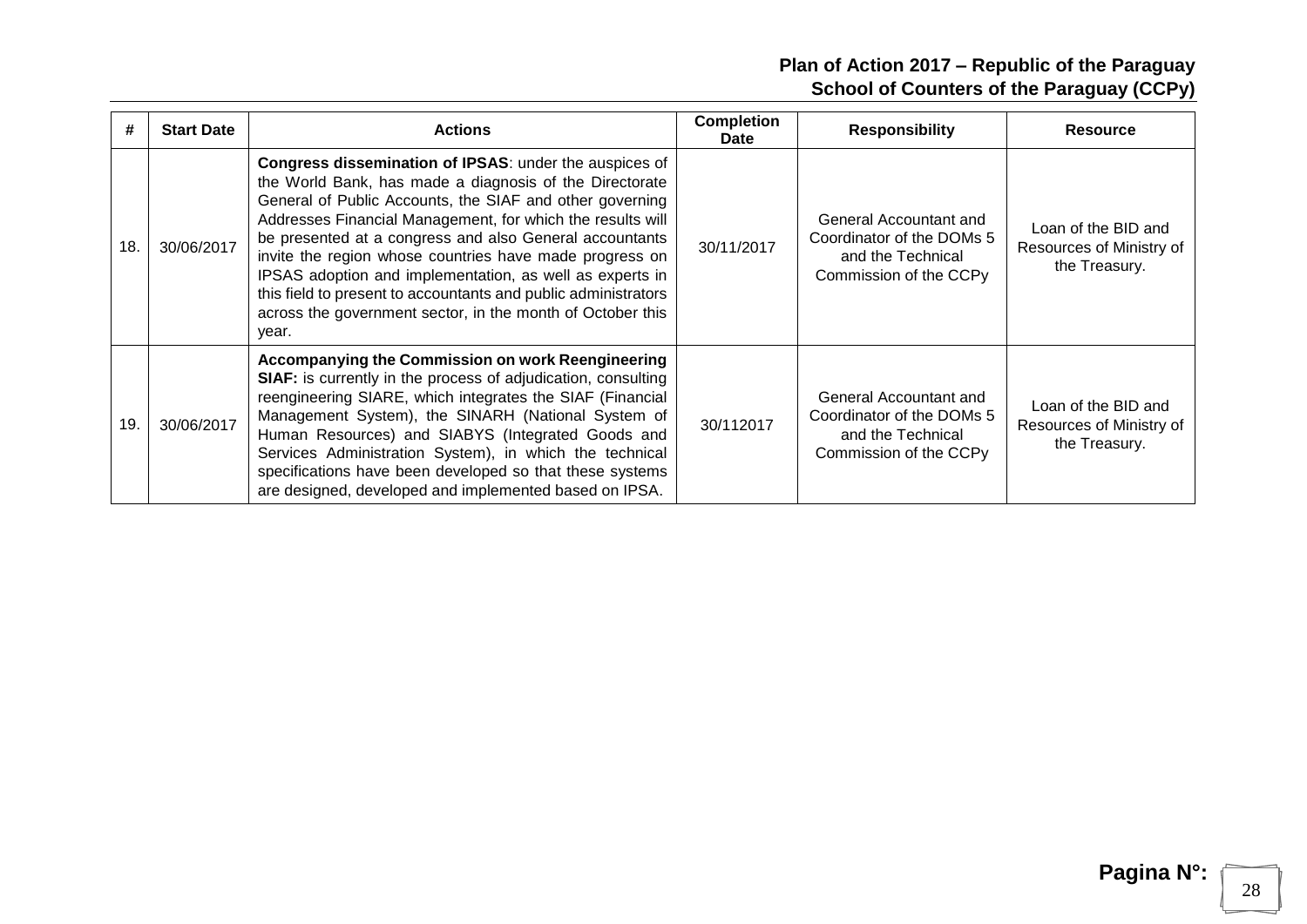**Plan of action:** SMO 6–Investigation and Discipline **Aims of the Plan:** Develop a system for the process of Investigation and Discipline.

#### *Background:*

The CCPY has reconsidered its plan SMO action, ensuring a proper comparison with SMO 6 is carried out, the missing requirements stand in the background, and new objectives and initiatives with timelines and resources are identified to address reported in the and action plans presented earlier today does not have a program of Research and Discipline for its members. In October 2014, however, it has modified its bylaws and created the Board of Ethics and Professional Discipline.

The Professional Council of CCPY plans to make a comparison in order to comply with the requirements of IFAC established an adequate system for Investigation and Discipline.

The Professional Council under consideration by the Board the need for an Investigation and Disciplinary Regulation for all members of CCPY, which is aligned to the current Code of Ethics of IFAC. It is delegated to the Board of Ethics and Professional Discipline, in order that a proposal for a regulation of research and discipline to be analyzed by the Professional Council and Commission Directive on the management to prepare and submit 2015-2016.

Once approved the regulation of research and discipline, it is planning to implement a national plan for dissemination and socialization of the Code of Ethics, as well as symposiums and conferences on ethics, values and business ethics, management professionals and college students racing economy, financial science, administrative and commercial

Paraguay currently complaints and professional research are conducted through the Public Ministry, regulated by Law 1183/85 of the Paraguayan Civil Code and the Criminal Code Act 1160 to 1197, only to cases of tax evasion. **The system in place does not meet the requirements of SMO 6.** The sanctions are criminal and pecuniary. Professional moral sanction, summary and deregistration issued by CCPY, or ethical or not given.

The CCPy has included in his statutes and norms of register for the members, the planned sanctions in the Code of ethical of the IESBA adopted by the CCP<sub>V</sub>.

Another institution that requires registered professional is the Ministry of Finance through the SET at the time of registering as auditors, as required to adhere to the Code of Ethics IESBA.

| <b>Start Date</b>                                          | <b>Actions</b>                                                                                                                        | <b>Completion</b><br><b>Date</b> | <b>Responsibility</b>                          | Resource                      |  |
|------------------------------------------------------------|---------------------------------------------------------------------------------------------------------------------------------------|----------------------------------|------------------------------------------------|-------------------------------|--|
| Development ofor n Program of Investigation and Discipline |                                                                                                                                       |                                  |                                                |                               |  |
| 2015/07/01                                                 | Communicate the existence of the Board of Ethics and<br>Professional Discipline, under the Bylaws and Code of<br>Ethics of the IESBA. | Continuous                       | Professional council,<br>Managerial commission | Resources of<br>Communication |  |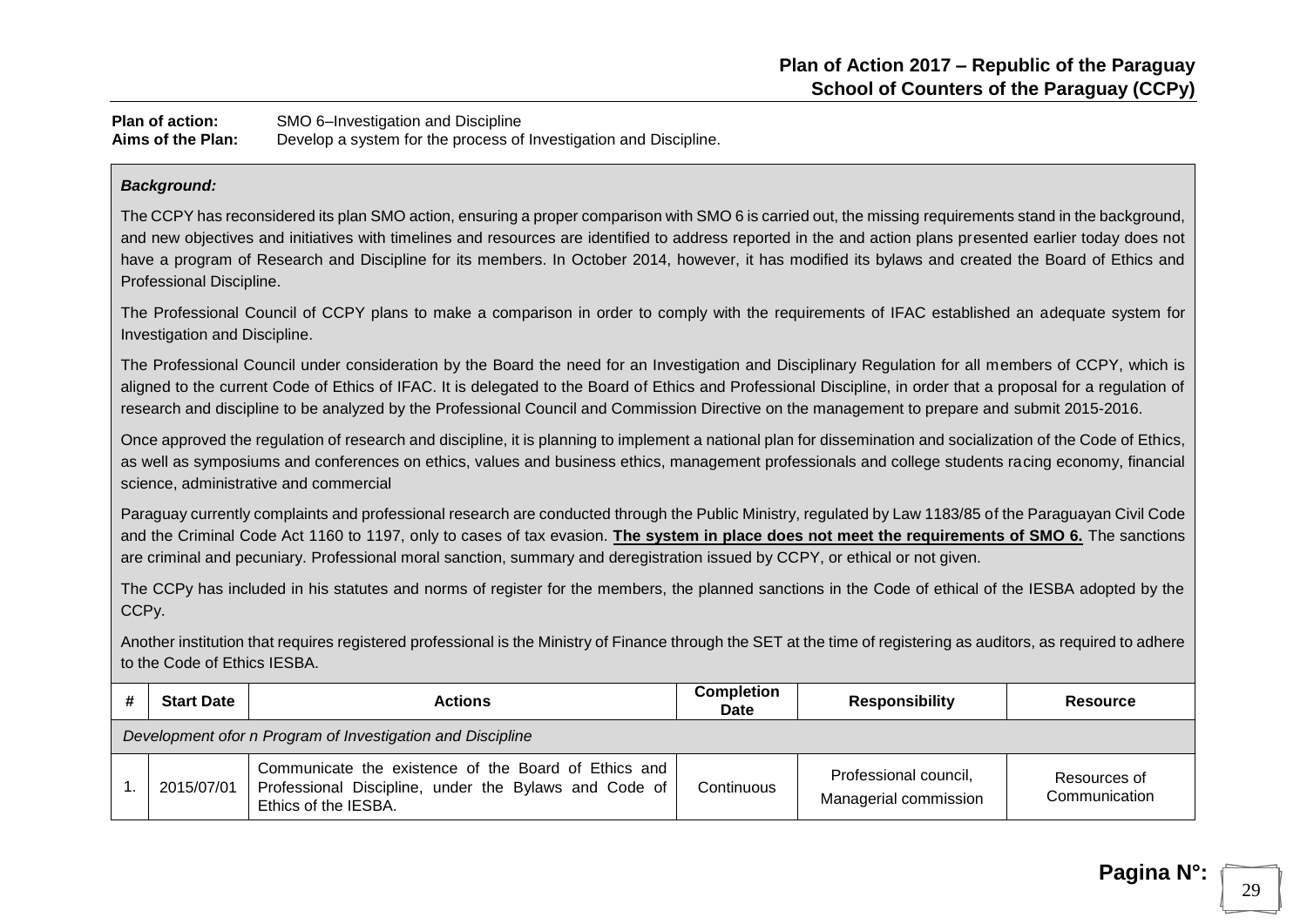| #                | <b>Start Date</b>                                | <b>Actions</b>                                                                                                                                                                                                                                               | <b>Completion</b><br><b>Date</b> | <b>Responsibility</b>                                                                                      | <b>Resource</b>                                                    |  |  |
|------------------|--------------------------------------------------|--------------------------------------------------------------------------------------------------------------------------------------------------------------------------------------------------------------------------------------------------------------|----------------------------------|------------------------------------------------------------------------------------------------------------|--------------------------------------------------------------------|--|--|
| 2.               | 2015/07/01                                       | Communicating to the general public, the powers of<br>government bodies existing in the structure of CCPY and<br>subsidiaries                                                                                                                                | Continuous                       | Professional council,<br>Managerial commission                                                             | Resources of<br>Communication                                      |  |  |
| 3.               | 2015/07/31                                       | Name the Members of the Board of Ethics and Professional<br>Discipline.                                                                                                                                                                                      | 2015/08/07                       | Managerial commission                                                                                      | Meetings of Coordination                                           |  |  |
| 4.               | 2015/08/14                                       | Propose to the Board of the CCPY and the need for a<br>regulation to implement a program of research and<br>disciplinary measures for members of CCPY.                                                                                                       | 2015/08/22                       | Professional council.<br>Council of Ethical and<br><b>Discipline</b>                                       | Meetings of Coordination                                           |  |  |
| 5.               | 2015/10/01                                       | Prepare the draft Regulation of the Research Program<br>CCPY and disciplinary measures to be submitted for<br>consideration by the Steering Committee and Professional<br>Council.                                                                           | 2015/10/31                       | Council of Ethical and<br><b>Professional Discipline</b>                                                   | Meetings of the Council                                            |  |  |
| 6.               | 2016/01/01                                       | Entry into force and implementation of the Programme for<br>Research and Punishment of the CCPY Regulations.                                                                                                                                                 | Continuous                       | Council of Ethical and<br><b>Professional Discipline</b><br>Professional council.<br>Managerial commission | Meetings of the Councils<br>and Managerial<br>Commission           |  |  |
|                  |                                                  | Maintenance of Existing Processes                                                                                                                                                                                                                            |                                  |                                                                                                            |                                                                    |  |  |
| $\overline{7}$ . | 2016/02/01                                       | Continue every effort to ensure investigative and disciplinary<br>mechanism of CCPY covering and address all requirements<br>of SMO 6. This includes the review of existing mechanisms<br>and updating of the Action Plan for future activities as<br>needed | To fulfil                        | Council of Ethical and<br><b>Professional Discipline</b><br>Professional council.<br>Managerial commission | Resources of own<br>Communication of the<br><b>CCPy</b>            |  |  |
|                  | Review of the Information of Fulfillment of CCPy |                                                                                                                                                                                                                                                              |                                  |                                                                                                            |                                                                    |  |  |
| 8.               | 2016/03/01                                       | Run a pattern of conferences, workshops and seminars for<br>the dissemination and socialization of the Code of Ethics,<br>highlighting the fundamental basis of ethics, values and<br>business ethics                                                        | To fulfil                        | Council of Ethical and<br><b>Professional Discipline</b><br>Professional council.<br>Managerial commission | Resources of own<br>Communication of the<br><b>CCP<sub>V</sub></b> |  |  |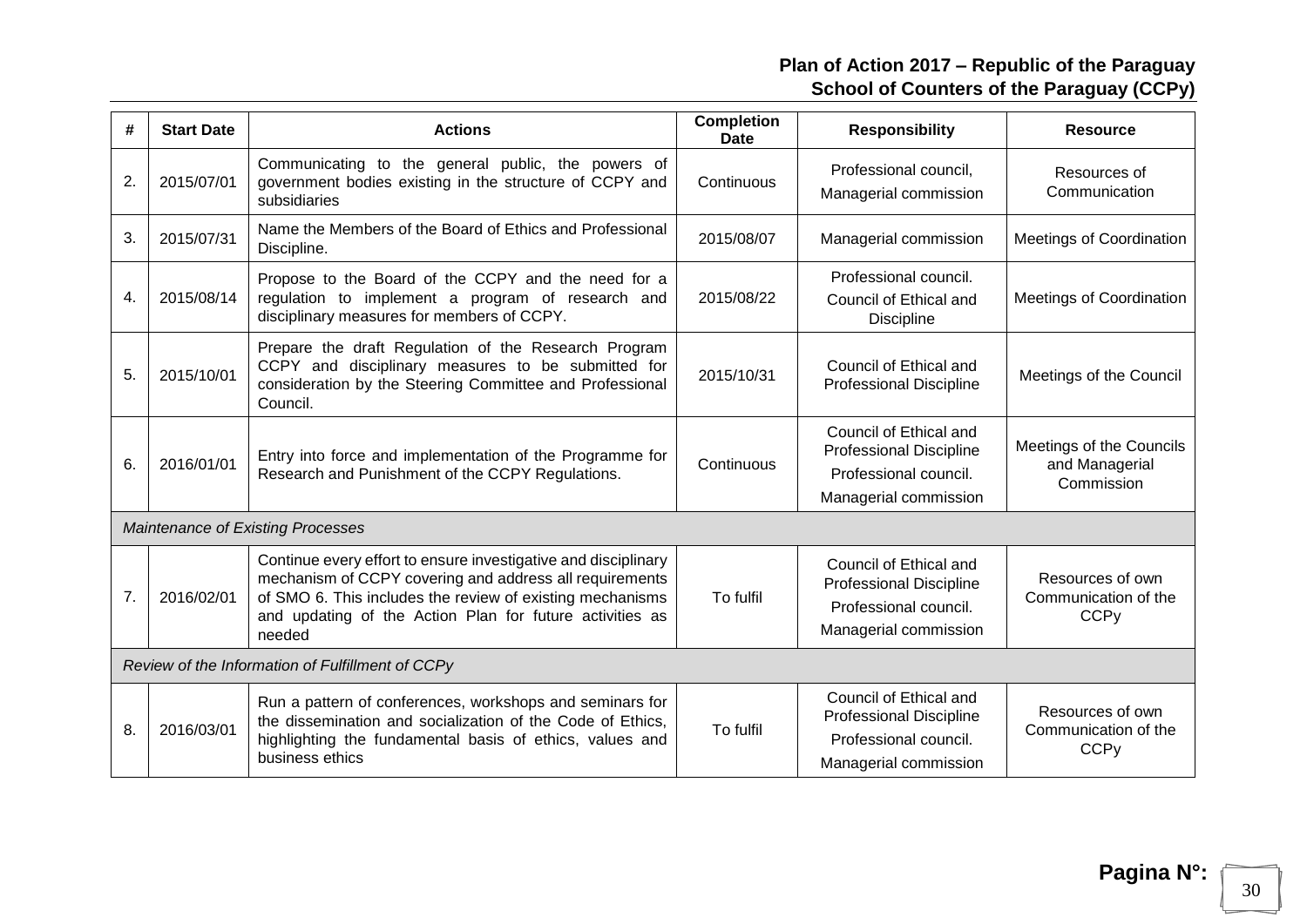|    | <b>Start Date</b> | <b>Actions</b>                                                                                                                                                                                                                                                         | <b>Completion</b><br>Date | <b>Responsibility</b>                                                                                      | Resource                                                              |
|----|-------------------|------------------------------------------------------------------------------------------------------------------------------------------------------------------------------------------------------------------------------------------------------------------------|---------------------------|------------------------------------------------------------------------------------------------------------|-----------------------------------------------------------------------|
| 9. | 2016/12/01        | A periodic review of the response to CCPY self-assessment<br>questionnaires and sections IFAC compliance reference<br>update SMO 6 as required. Once upgraded inform the IFAC<br>compliance staff about updates to the compliance staff<br>republish the updated data. | To fulfil                 | Council of Ethical and<br><b>Professional Discipline</b><br>Professional council.<br>Managerial commission | Resources of own<br>Communication of the<br><b>CCP<sub>V</sub></b>    |
| 10 | 2017/03/30        | Request regulatory and supervisory entities control service<br>quality auditing firms, comments, suggestions and concerns<br>independent external audit requirements<br>establish<br>mechanisms to establish penalties for malpractice                                 | 2016/08/30                | Coordinator of the<br>SMO 2 and Professional<br>Council                                                    | Own resources of CCPy<br>and the international<br>organisms BID/FOMIN |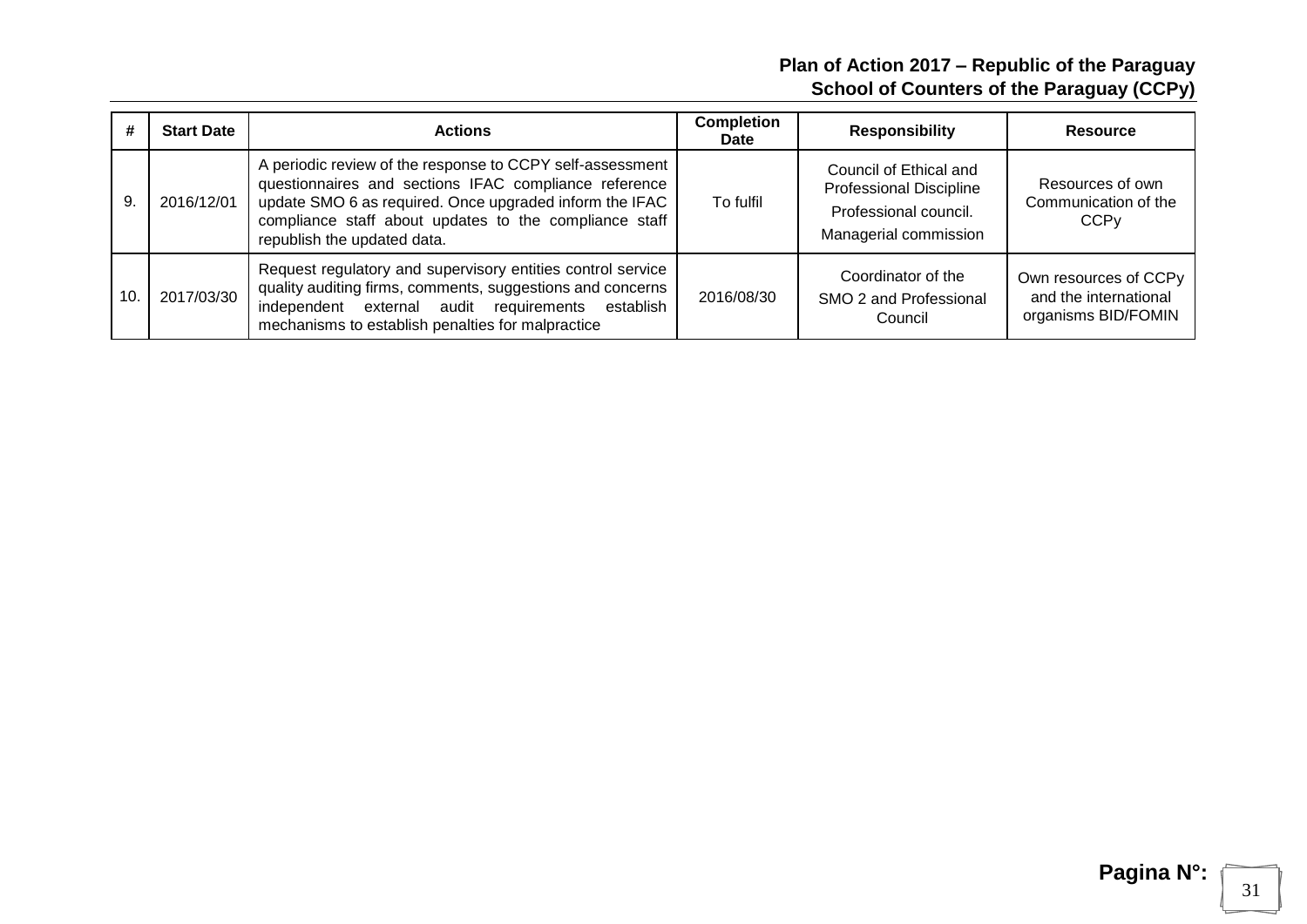**Subject Plan of action:** SMO 7–International Financial Reporting Standards and Other Pronouncements issued by the IASB **Aims of the Plan of Action:** Set IFRS as a single set of rules in Paraguay in its complete version for entities with public reporting obligations and to establish the rules of the IFRS for SMEs

#### *Background:*

Historically, in Paraguay accounting standards they were referred to as GAAP. Later (in the early years of the 90) the study of the IAS (International Accounting Standards) was initiated. Since 1999, the Technical Resolution No. 7 (RT 7) issued by the Professional Council of the Institute of Accountants of Paraguay, with RT the union has adopted as its rules which at that time had the nomenclature of "International Standards Accounting "(IAS) issued by the IASC, and recommends its use mandatory for all registered partners and Association of Accountants of Paraguay (CCPY).

The biggest concern of the Guild, lies in Paraguay does not have a frame or legal provision establishing its full utilization compulsory, and that supports the use of the said International Financial Reporting Standards (IFRS / IFRS) issued by the International Accounting Standards Board (IASB), and with the combination of standards issued by regulatory bodies with resolutions established accounting criteria application and presentation of the RU as the Superintendency of Banks (SIB) for banking and financial institutions; Superintendent of Insurance (SIS) for Insurance Companies, National Securities Commission (CNV) that are listed for SAECAs and SAEs entities; National Institute of Cooperatives (INCOOP) for cooperatives and currently the Ministry of Finance - Deputy Secretary of State Taxation (SET), regulatory standards used in PARAGUAY reference which are generally applied in our environment and thus is nominated the notes to the financial statements and the reports by the auditors as "Generally Accepted Accounting Standards in Paraguay".

In 2004 the RT 7 was updated in order to establish the updating of the nomenclature of International Accounting Standards (IAS) issued by the IASC to International Financial Reporting Standards (IFRS / IFRS) and the issuing body International Accounting Standards Board (IASB), for full rules and updating the RT 7 for the 2015 and EC inclusion IFRS for SMEs - IASB authorize the printing and dissemination PARAGUAY, apply more appropriate for the amount of non-listed companies.

The CCPY continues to make every effort to update these versions of IFRS, IFRS for SMEs, in order to form more comprehensive professional and updated, while continuing with the effort to incorporate the teaching at universities, as likewise all State Regulators such as SIB, SIS, CNV, INCOOP and SET. Currently he is working on a plan of full adoption by the entities listed by the MH / CNV / BCP / UNIVERSITIES / UNIONS, setting as the transition year period beginning on January 1, 2018; for entities in the financial system and establishing cooperative sector as the transition year period beginning on January 1, 2019. With respect to IFRS SMEs, transition year 2018 exercise set.

The CCPY, Formed a special committee to relations between enforcement bodies in order to achieve results with regard to full adoption plan. The committee will be led by the coordinator of SMO 7 and include a representative of the Professional Council, a representative of the Board, for negotiations with enforcement authorities.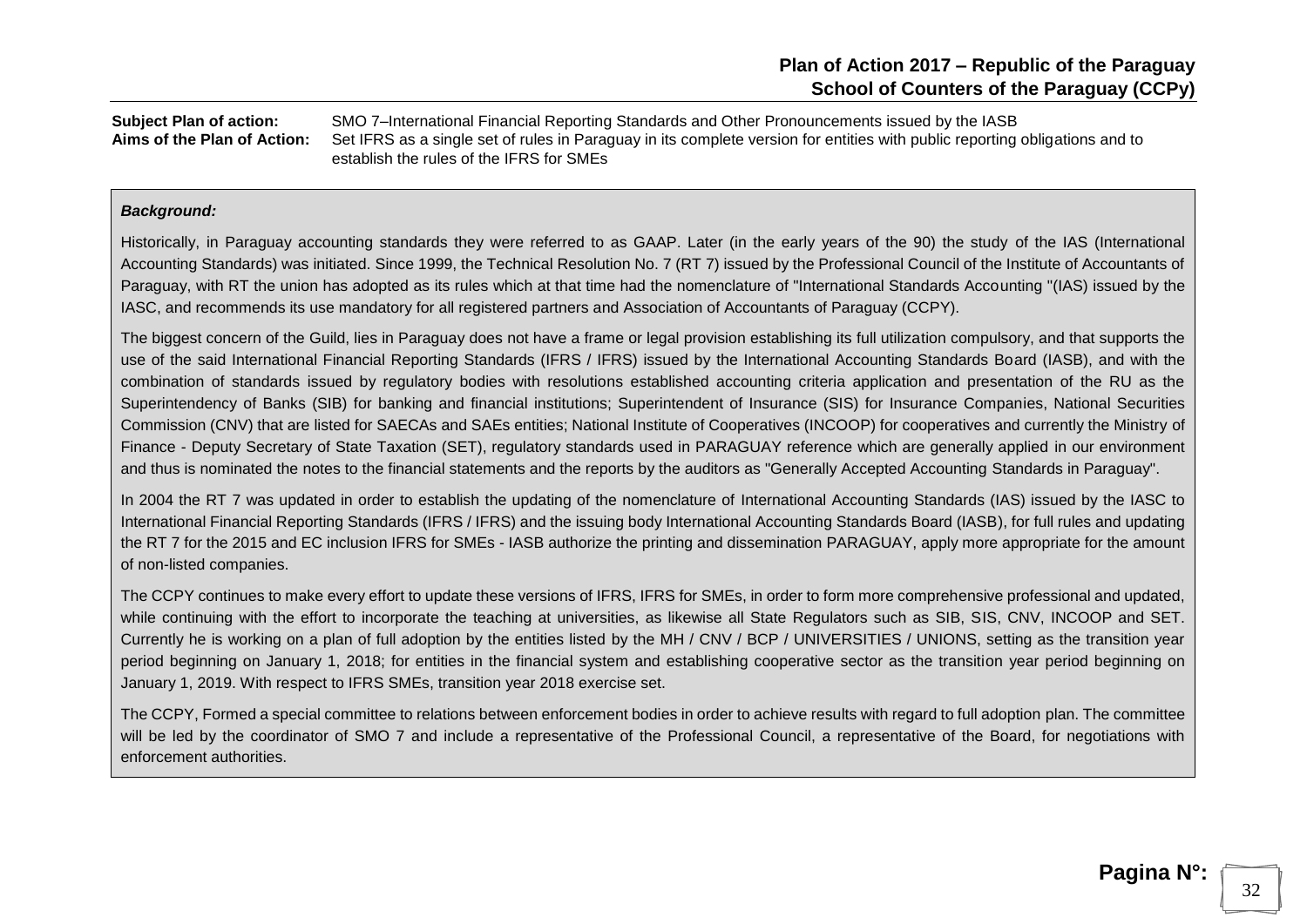| #             | <b>Start Date</b>                                      | <b>Actions</b>                                                                                                                                                                                                                                                                                                                                 | <b>Completion</b><br>Date                                        | <b>Responsibility</b>                                                                     | <b>Resource</b>                                                                                                       |
|---------------|--------------------------------------------------------|------------------------------------------------------------------------------------------------------------------------------------------------------------------------------------------------------------------------------------------------------------------------------------------------------------------------------------------------|------------------------------------------------------------------|-------------------------------------------------------------------------------------------|-----------------------------------------------------------------------------------------------------------------------|
|               |                                                        | Nomination of a Technical Commission for the Implementation of the SMO 7                                                                                                                                                                                                                                                                       |                                                                  |                                                                                           |                                                                                                                       |
| $\mathbf 1$ . | Met and<br>renamed with<br>the change of<br>authority. | Form a working group with specialized professionals to<br>accompany the implementation of SMO 7 and who are re-<br>appointed by each change of authority of the Professional<br><b>Council and Board</b>                                                                                                                                       | Under way and<br>permanent<br>renewal by each<br>assembly        | Coordinator<br>SMO 7 and President of the<br><b>Technical Commission of</b><br>Accounting | Time of the coordinator<br>and ordinary and<br>extraordinary Meeting of<br>the Technical Commission<br>of Accounting. |
| 2.            | 2015/06/01                                             | Establish a timetable for implementing the FULL IFRS and<br>IFRS for SMEs and its implementation process in Paraguay,<br>in coordination with financial regulators                                                                                                                                                                             | Fulfilled<br>And his<br>permanent<br>evaluation                  | Coordinator SMO 7 and<br><b>President of the Technical</b><br>Commission of Accounting    | Time of the coordinator<br>and ordinary and<br>extraordinary Meeting of<br>the Technical Commission<br>of Accounting. |
| 3.            | 2015/11/01                                             | Developing an action plan for its implementation. Securities<br>Market Act through the CNV in the plan contemplates the full<br>adoption by the publicly traded for the year 2017, for the<br>financial and cooperative sector enterprises and large<br>companies with higher risks in the financial system USD<br>5,000,000 for the year 2018 | 2018/12/30                                                       | Group SMO 7 and Consejo<br>Professional                                                   | Time of the members                                                                                                   |
| 4.            | Carrying out                                           | Information from the driving group of FULL IFRS and IFRS<br>SMEs and the Technical Commission for coordination<br>Regulators Meeting and evolution for the application of<br>these rules in Paraguay.                                                                                                                                          | Under way,<br>periodic<br>meetings and<br>evaluation of<br>rules | Coordinator of SMO 7 and<br><b>Technical Commission of</b><br>Accounting                  | Time of the coordinator<br>and ordinary and<br>extraordinary Meeting of<br>the Technical Commission<br>of Accounting  |
|               |                                                        | Diffusion and Qualification with the InclusióN in the Mesh Curricular in the Universities of the NIIF - Full and NIIFs SMEs                                                                                                                                                                                                                    |                                                                  |                                                                                           |                                                                                                                       |
| 5.            | 2015/03/15                                             | Get the list of all universities, training centers and schools<br>where accounting is taught. Coordination and meeting with<br>the Academic Deans and Directors                                                                                                                                                                                | Under way,<br>periodic<br>meetings and<br>evaluation of<br>rules | Coordinator<br>SMO <sub>7</sub><br>Secretary of the<br><b>CCPy</b>                        | Time of the coordinator<br>and ordinary and<br>extraordinary Meeting of<br>the Technical Commission<br>of Accounting  |
| 6.            | 2015/06/15                                             | Study of the distinct meshes curriculares of the Universities<br>and his inclusion in the development of the fifth semester of<br>the NIIFs Full And NIIFs SMEs                                                                                                                                                                                | 2015/11/15                                                       | Coordinator of SMO 7 and<br><b>Technical Commission of</b><br>Accounting                  | Own resources of CCPy                                                                                                 |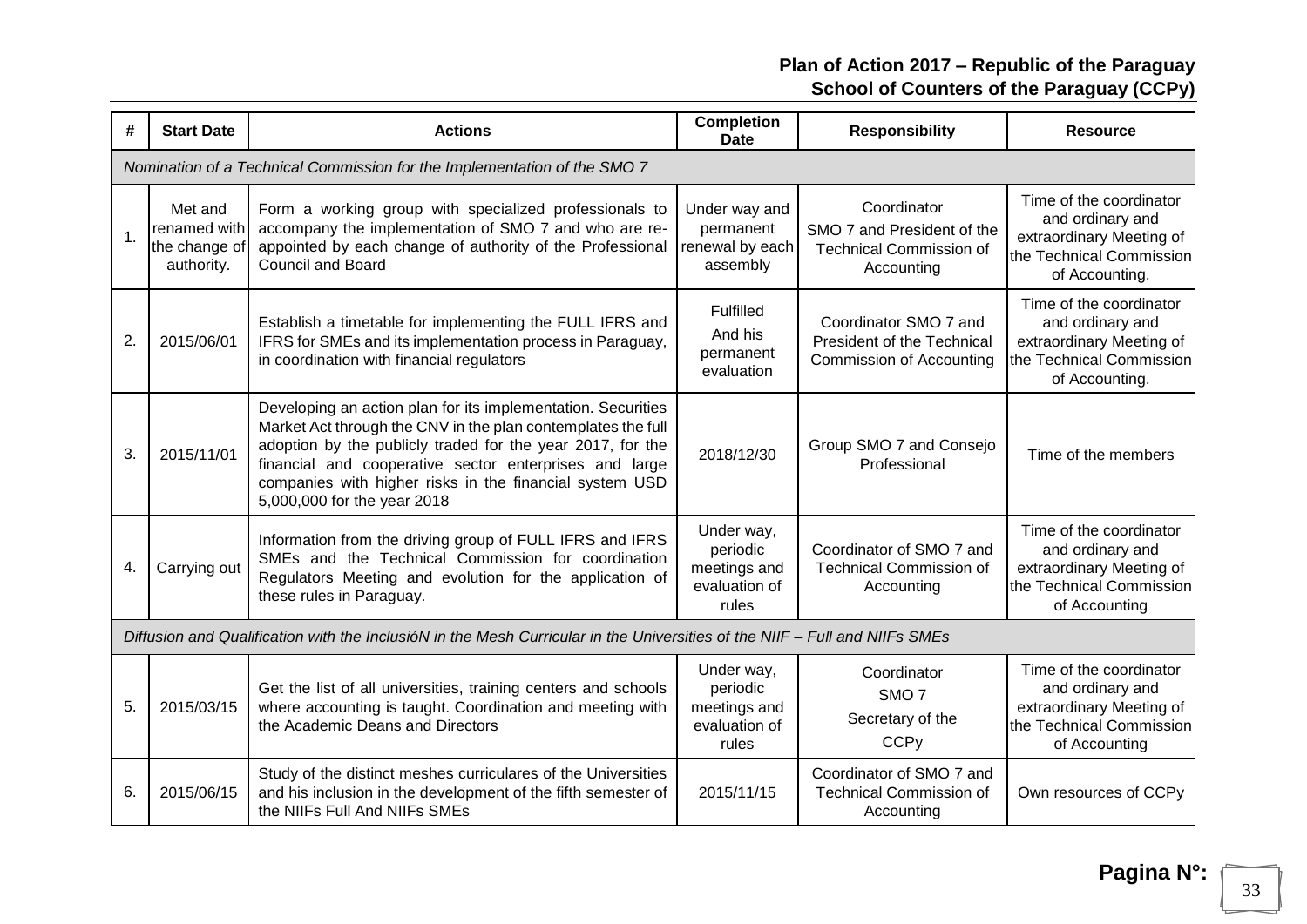| #   | <b>Start Date</b> | <b>Actions</b>                                                                                                                                                                                         | <b>Completion</b><br><b>Date</b>                             | <b>Responsibility</b>                                                                                   | <b>Resource</b>                                                                                                                                           |
|-----|-------------------|--------------------------------------------------------------------------------------------------------------------------------------------------------------------------------------------------------|--------------------------------------------------------------|---------------------------------------------------------------------------------------------------------|-----------------------------------------------------------------------------------------------------------------------------------------------------------|
| 7.  | 2015/11/01        | Invite to all the Deans to talks of sensitisation regarding the<br>NIIF complete and the NIIF for the SMEs.                                                                                            | Under way                                                    | Professional<br>council/Coordinator of the<br>SMO 7 and Coordinator of the<br>SMO <sub>2</sub>          | Time of the coordinator<br>and ordinary and<br>extraordinary Meeting of<br>the Technical Commission<br>of Accounting                                      |
| 8.  | 2015/11/15        | Distribution and deliver copies in PDF of courtesy of the<br><b>NIIFs Full And NIIFs SMEs</b>                                                                                                          | Under way                                                    | Coordinator of SMO 7 and<br><b>Technical Commission of</b><br>Accounting                                | Own resources of CCPy                                                                                                                                     |
| 9.  | 2016/03/01        | Coordination Postgraduates, Centre of Students on talks<br>and diffusion of the importance of the NIIFs Full And NIIFs<br>SMEs in the Universities.                                                    | Under way and<br>permanent<br>coordination.                  | Coordinator of SMO 7 and<br><b>Technical Commission of</b><br>Accounting                                | Own resources of CCPy                                                                                                                                     |
| 10. | Carrying out      | Work with the SMO 2 for his incorporation in the curriculum.<br>It works directly with Coordinator SMO 2                                                                                               | Attained in the<br>ONE includes in<br>the mesh<br>curricular | Group SMO 7 with other<br><b>SMOs related</b>                                                           | Time of the members                                                                                                                                       |
| 11. | Carrying out      | Coordination Postgraduates, Centre of Students on talks<br>and diffusion of the importance of these no of the NIIFs Full<br>And NIIFs SMEs rmas in the Universities of the Interior of<br>the Country. | Under way and<br>permanent<br>coordination.                  | Coordinator of SMO 7 and<br><b>Technical Commission of</b><br>Accounting                                | Own resources of CCPy,<br><b>BOTTOMS FOMIN/BID</b><br>and resources of the<br>Universities of the interior<br>of the country.                             |
|     |                   | Promote the Diffusion and Adoption of the International Norms of Financial Information NIIFs/IFRS, Complete (NIIF-Full), and for the SMEs                                                              |                                                              |                                                                                                         |                                                                                                                                                           |
| 12. | 2010/11/01        | Commission evaluation and printing of the IFRS for SMEs at<br>low cost and authorizing the IASB for its realization. For the<br>dissemination project nationwide.                                      | 2011/04/02                                                   | Coordinator of SMO 7 and<br><b>Technical Commission of</b><br>Accounting and of<br>Impression.          | Time of the coordinator<br>and the Technical<br>Commission of<br>Accounting. Own<br>resources of the CCPy.                                                |
| 13. | Carrying out      | With the books printed matter made a better difusión, follow-<br>up and courses of specialisation sale of the NIIFs for SMEs                                                                           | Under way                                                    | Coordinator of SMO 7 and<br><b>Technical Commission of</b><br>Accounting and Educational<br>specialised | Time of the coordinator<br>and ordinary and<br>extraordinary Meeting of<br>the Technical Commission<br>of Accounting. Resources<br><b>CCP<sub>y</sub></b> |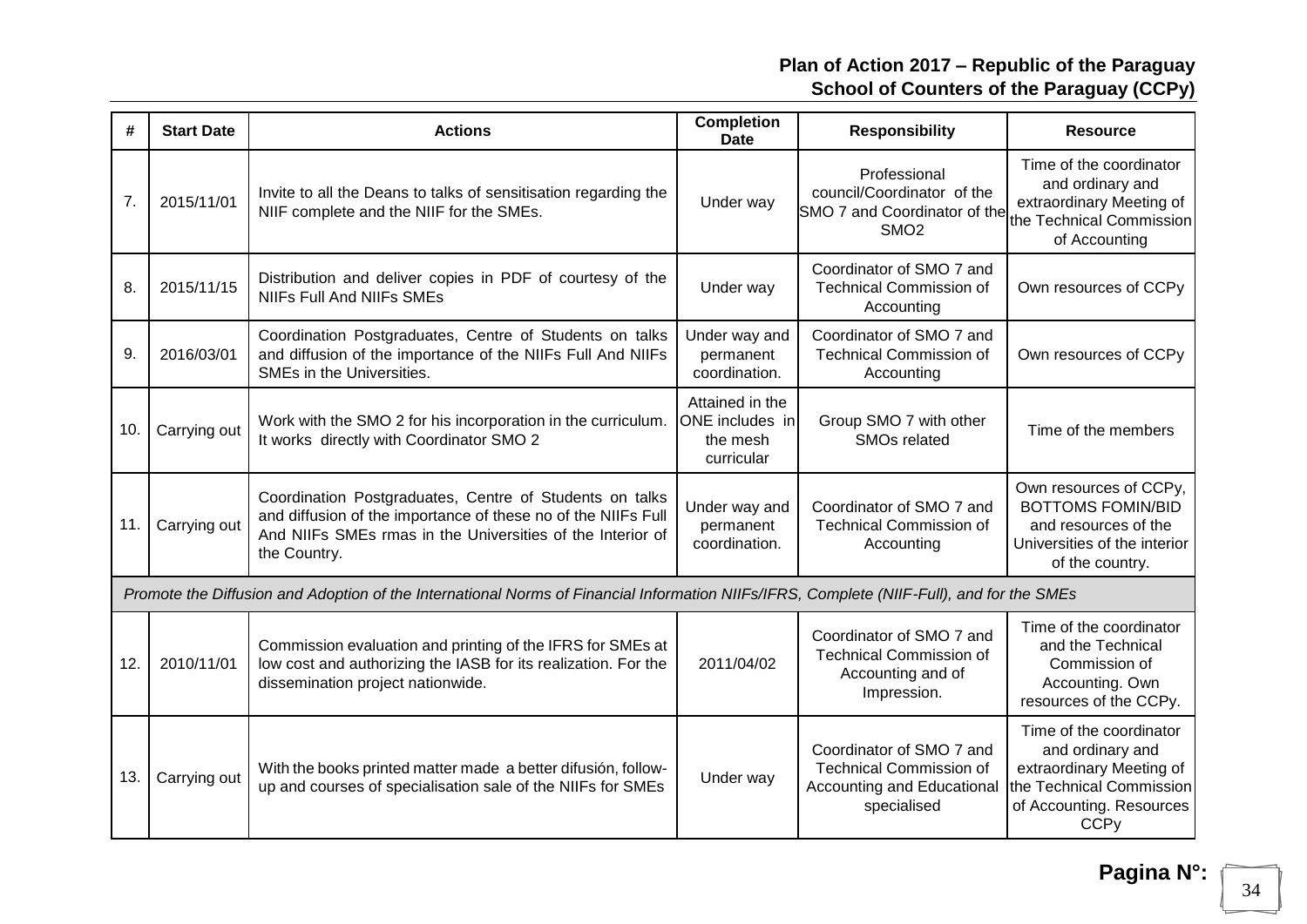| #   | <b>Start Date</b> | <b>Actions</b>                                                                                                                                                                                                                                       | <b>Completion</b><br><b>Date</b> | <b>Responsibility</b>                                                                                                                         | <b>Resource</b>                                                                                                                                                                                                             |
|-----|-------------------|------------------------------------------------------------------------------------------------------------------------------------------------------------------------------------------------------------------------------------------------------|----------------------------------|-----------------------------------------------------------------------------------------------------------------------------------------------|-----------------------------------------------------------------------------------------------------------------------------------------------------------------------------------------------------------------------------|
| 14. | Carrying out      | Comunicar officially the Resolución Technician of the Guild<br>to the organisms of control or Entes Regulatory, like CNV,<br>SIB, SIS, INCOOP and SET. And establish mechanisms for<br>the adoption and broadcast of Rules of part of the Entes      | Under way                        | Secretary of the CCPy/<br>Coordinator of SMO 7 and<br><b>Technical Commission of</b><br><b>Accounting and Coordinator</b><br>SMO <sub>2</sub> | Time of the coordinator<br>and ordinary and<br>extraordinary Meeting of<br>the Technical Commission<br>of Accounting and the<br>managers of the distinct<br>Entes Regulatory, by<br>means of Own Resources.                 |
| 15. | Carrying out      | Establish with the Regulatory Entities of CNV, SIB, SIS,<br>INCOOP and SET, establish meetings and coordination on<br>the need of utilisation and application of these norms in the<br>broadcast of the financial states of the Entities supervised. | Under way                        | Coordinator of SMO 7 and<br><b>Technical Commission of</b><br><b>Accounting and Coordinator</b><br>SMO 2 and SMO 3                            | Time of the coordinator<br>and ordinary and<br>extraordinary Meeting of<br>the Technical Commission<br>of Accounting and the<br>managers of the distinct<br>Entes Regulatory, by<br>means of Own Resources<br>and FIMIN/BID |
| 16. | Carrying out      | Development of a plan of qualification and training to the<br>Entes Regulatory on the pronunciamientos of the IASB, in<br>coordination with the SMO 3 NIA and the SMO 4 Normas<br>ethical.                                                           | Under way                        | Coordinator of SMO 7 and<br><b>Technical Commission of</b><br><b>Accounting and Coordinator</b><br>SMO 2, SMO 3 and SMO 4                     | Time of the coordinator<br>and ordinary and<br>extraordinary Meeting of<br>the Technical Commission<br>of Accounting and the<br>managers of the distinct<br>Entes Regulatory, by<br>means of Own Resources<br>and FIMIN/BID |
| 17. | 2015/03/15        | It obtain the update of the NIIF full and the NIIFs for SMEs.                                                                                                                                                                                        | Fulfilled                        | Coordinator of SMO 7 and<br><b>Technical Commission of</b><br>Accounting                                                                      | Time of the members                                                                                                                                                                                                         |
| 18. | 2015/03/15        | It ensure the means of finance of the publication and<br>diffusion of the NIIF full and the NIIFs for up to date SMEs.<br>Meetings with the Directors of the BID and evaluate other<br>sources.                                                      | In Process                       | Coordinator of SMO 7 and<br><b>Technical Commission of</b><br>Accounting                                                                      | Time of the members,<br>financial resources /<br><b>BID/FOMIN</b>                                                                                                                                                           |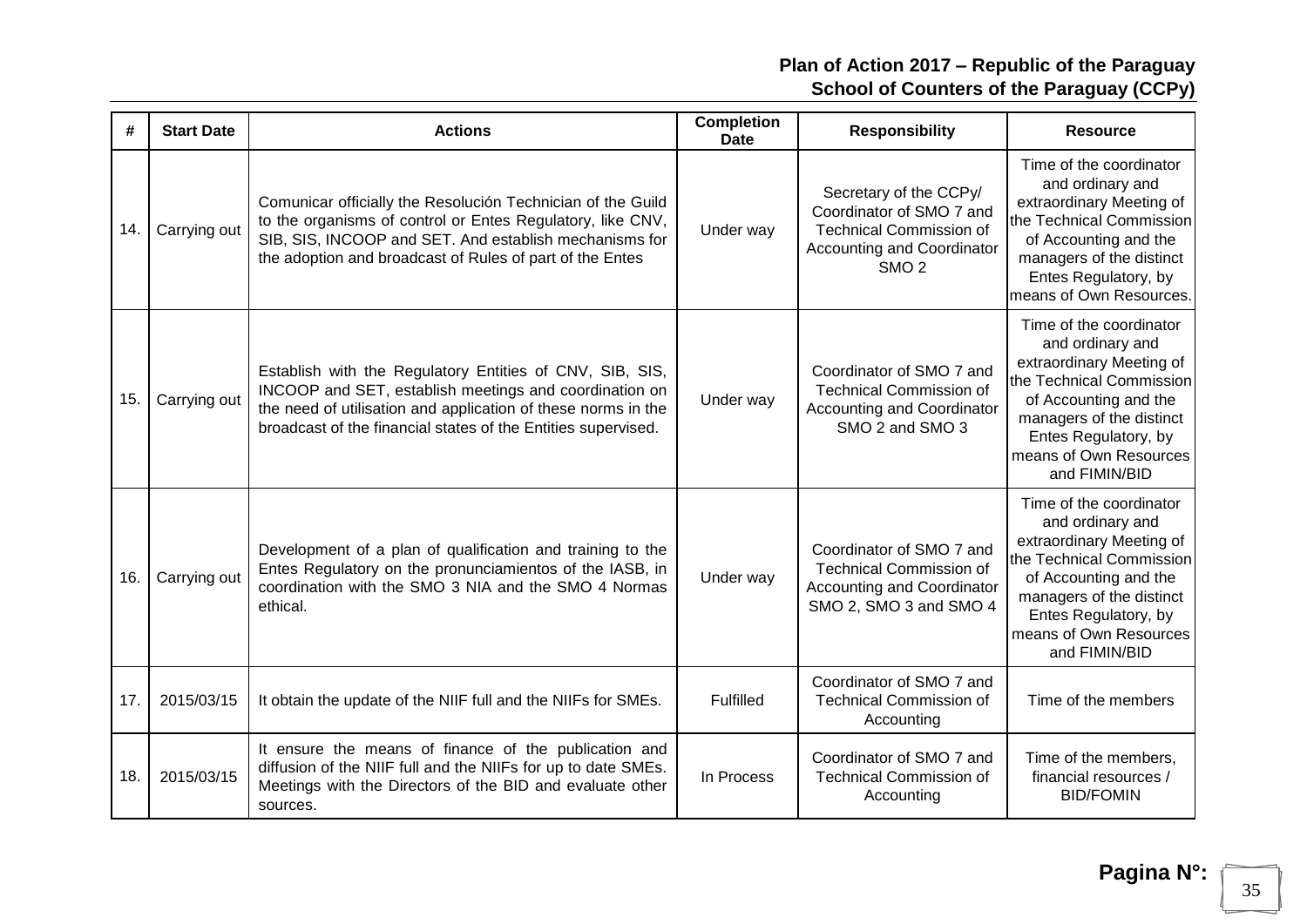| #   | <b>Start Date</b>                                                     | <b>Actions</b>                                                                                                                                                                                                                                                                                                                                             | <b>Completion</b><br><b>Date</b>                               | <b>Responsibility</b>                                                    | <b>Resource</b>                                                                                         |  |  |  |
|-----|-----------------------------------------------------------------------|------------------------------------------------------------------------------------------------------------------------------------------------------------------------------------------------------------------------------------------------------------------------------------------------------------------------------------------------------------|----------------------------------------------------------------|--------------------------------------------------------------------------|---------------------------------------------------------------------------------------------------------|--|--|--|
| 19. | 2015/05/15                                                            | Publish NIIF Full and NIIFs up to date SMEs inP araguay to<br>the lower possible cost for the maximum diffusion. And his<br>distribution in PDF                                                                                                                                                                                                            | Under way, it<br>converses with<br>the official<br>translators | Coodinador SMO 7<br>Managerial council                                   | Secretary CCPy<br>Time of the Coordinator<br>The time employed<br>Resource CCPy and<br><b>FOMIN/BID</b> |  |  |  |
|     | Communicate the NIIF for the SMEs to the Public Interested (IFRS-SME) |                                                                                                                                                                                                                                                                                                                                                            |                                                                |                                                                          |                                                                                                         |  |  |  |
| 20. | 2015/03/01                                                            | Ensure Iyou half of finance of the publication of the NIIF for<br>the SMEs to date.                                                                                                                                                                                                                                                                        | 2015/03/30                                                     | Coordinator of SMO 7 and<br><b>Technical Commission of</b><br>Accounting | Time of members<br>The financial resources<br>The time employed                                         |  |  |  |
| 21  | 2015/04/01                                                            | Publish IFRS-SME printed matter by the CCPy and spread<br>to the lower possible cost in all the territory                                                                                                                                                                                                                                                  | Compliment. It is<br>distributed free<br>copies                | Coordinator of SMO 7 and<br><b>Technical Commission of</b><br>Accounting | Time of members<br>The financial resources<br>The time employed -<br><b>Resources BID/FOMIN</b>         |  |  |  |
| 22. | 2015/05/01                                                            | The action plan that includes professional training, both in<br>the capital and in the provinces. In Asuncion refresher<br>courses will be developed in the year 2016. In 2015 and<br>2016 training in Ciudad del Este starts, and will extend to<br>other areas of influence. It works with the IPU, ADEFI,<br>unions Association for achieving its aims. | Under way for<br>the periods<br>2015, 2016 and<br>2017         | Coordinator of SMO 7 and<br><b>Technical Commission of</b><br>Accounting | Time of members<br>The financial resources                                                              |  |  |  |
|     |                                                                       | Work with the Professional Council to Create Guides of Implementation and Application of the Norms in the Paraguay                                                                                                                                                                                                                                         |                                                                |                                                                          |                                                                                                         |  |  |  |
| 23. | 2015/04/01                                                            | Preparation of a Guide of application of the NIIF for the<br>SMEs according to the characteristics established to the<br>Paraguayan Reality.                                                                                                                                                                                                               | 2015/04/01                                                     | Coordinator of<br>SMO 7 and Technical<br>Commission of Accounting        | Time of the members                                                                                     |  |  |  |
| 24. | 2015/06/01                                                            | Prepare specific cases of the NIIF complete and the NIIF for<br>the SMEs of agreement to the Paraguayan reality.                                                                                                                                                                                                                                           | 2015/03/30                                                     | Coordinator of<br>SMO 7 and Technical<br><b>Commission of Accounting</b> | Time of the members                                                                                     |  |  |  |
| 25. | 2015/06/30                                                            | Make exercises and guides of class for the professors of the<br>different levels.                                                                                                                                                                                                                                                                          | 2015/03/30                                                     | Coordinator of<br>SMO 7 and Technical<br><b>Commission of Accounting</b> | Time of the members                                                                                     |  |  |  |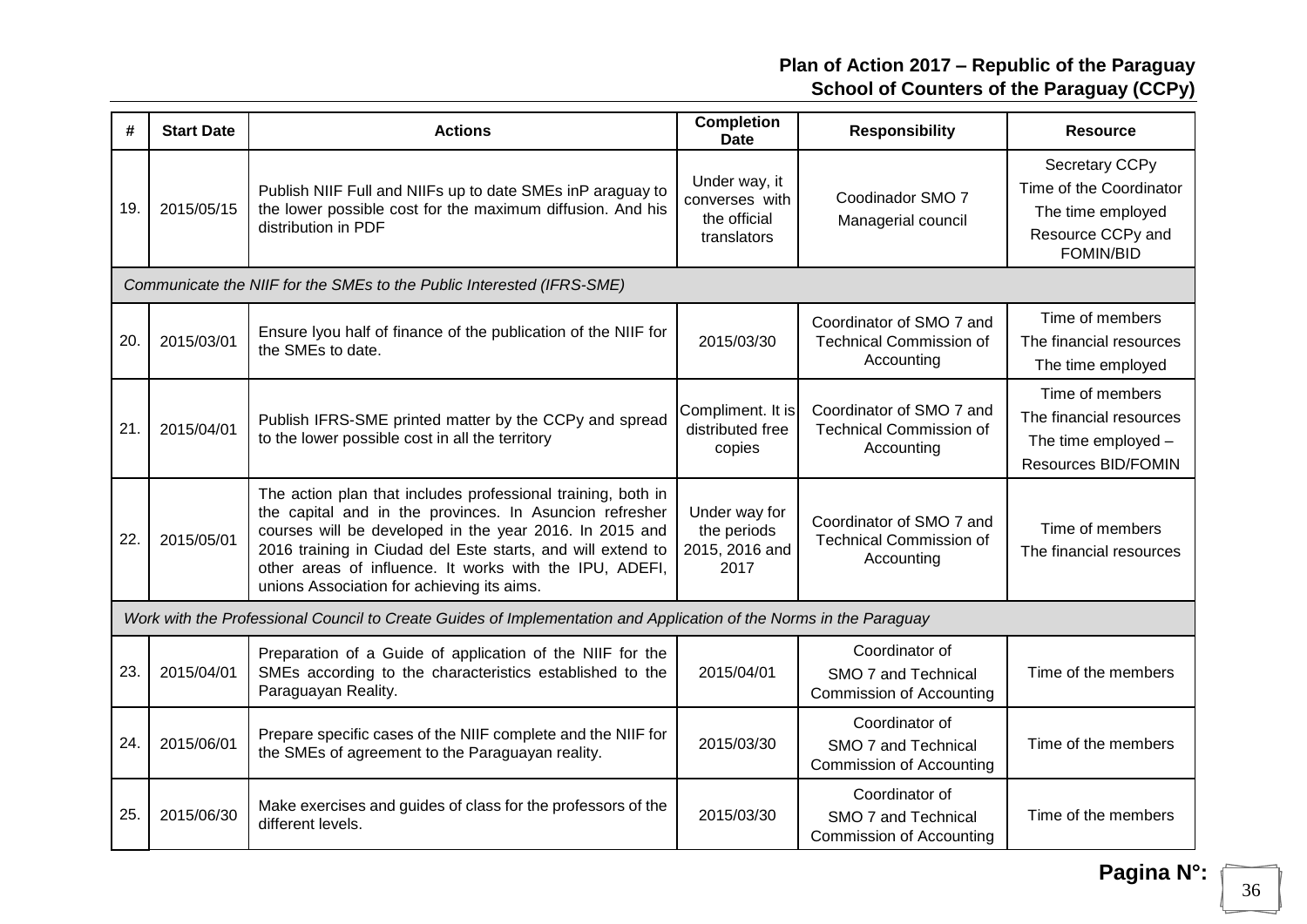| #   | <b>Start Date</b>      | <b>Actions</b>                                                                                                                                                                                                                                                                                   | <b>Completion</b><br><b>Date</b>                         | <b>Responsibility</b>                                                    | <b>Resource</b>                                                   |
|-----|------------------------|--------------------------------------------------------------------------------------------------------------------------------------------------------------------------------------------------------------------------------------------------------------------------------------------------|----------------------------------------------------------|--------------------------------------------------------------------------|-------------------------------------------------------------------|
| 26. | 2015/08/01             | a reference with the material of the<br>Realisation of<br>publication.                                                                                                                                                                                                                           | 2015/09/30                                               | Coordinator of<br>SMO 7 and Technical<br>Commission of Accounting.       | Time of the members                                               |
| 27  | 2015/09/01             | Evaluate public comments collected during the courses that<br>give.                                                                                                                                                                                                                              | 2015, 2016 and<br>2017<br>Coordination<br>with Secretary | Professional council with<br>secretary of the CPY                        | Time employed                                                     |
| 28. | 2015/09/01             | Identify the needs edit brochures of practical orientation of<br>the rules in the Paraguay, and publish them.                                                                                                                                                                                    | 2015, 2016 and<br>2017<br>Coordination<br>with Secretary | Professional<br>council/Coordinator SMO 7                                | Time of the members and<br>of the bottoms for the<br>publications |
|     |                        | The Maintenance of the Processes in Course That the Process of Taking of Decisions                                                                                                                                                                                                               |                                                          |                                                                          |                                                                   |
| 29. | 2015/09/01             | Continue promoting the NIIF in the Py, and review annually<br>the plans of application and the progresses made, the<br>introduction of the changes that are pertinent.                                                                                                                           | 2015, 2016 and<br>2017<br>Coordination<br>with Secretary | Coordinator of the SMO 7                                                 | Time of the coordinator                                           |
|     |                        | Review of Information of Fulfillment of CCPY                                                                                                                                                                                                                                                     |                                                          |                                                                          |                                                                   |
| 30. | 2015/09/01             | It review the deviations and propose meetings, meetings of<br>changes and adjust, each six months or before if necessary.<br>reprograma The plan for the exercise 2015.                                                                                                                          | 2015, 2016 and<br>2017<br>Coordination<br>with Secretary | Coordinator of the SMO 7                                                 | Time of the coordinator                                           |
| 31. | 2015, 2016<br>and 2017 | Make periodic reviews of the fulfillment and answers of<br>questionnaires of IFAC, by part of the CCPy, corresponding<br>to the SMO7, and modify the bread as it was necessary.<br>Once up to date, communicate to the personnel of fulfillment<br>of IFAC, for the publication up to date plan. | 2015, 2016 and<br>2017<br>Under way                      | Coordinator of SMO 7 and<br><b>Technical Commission of</b><br>Accounting | Time of the members                                               |